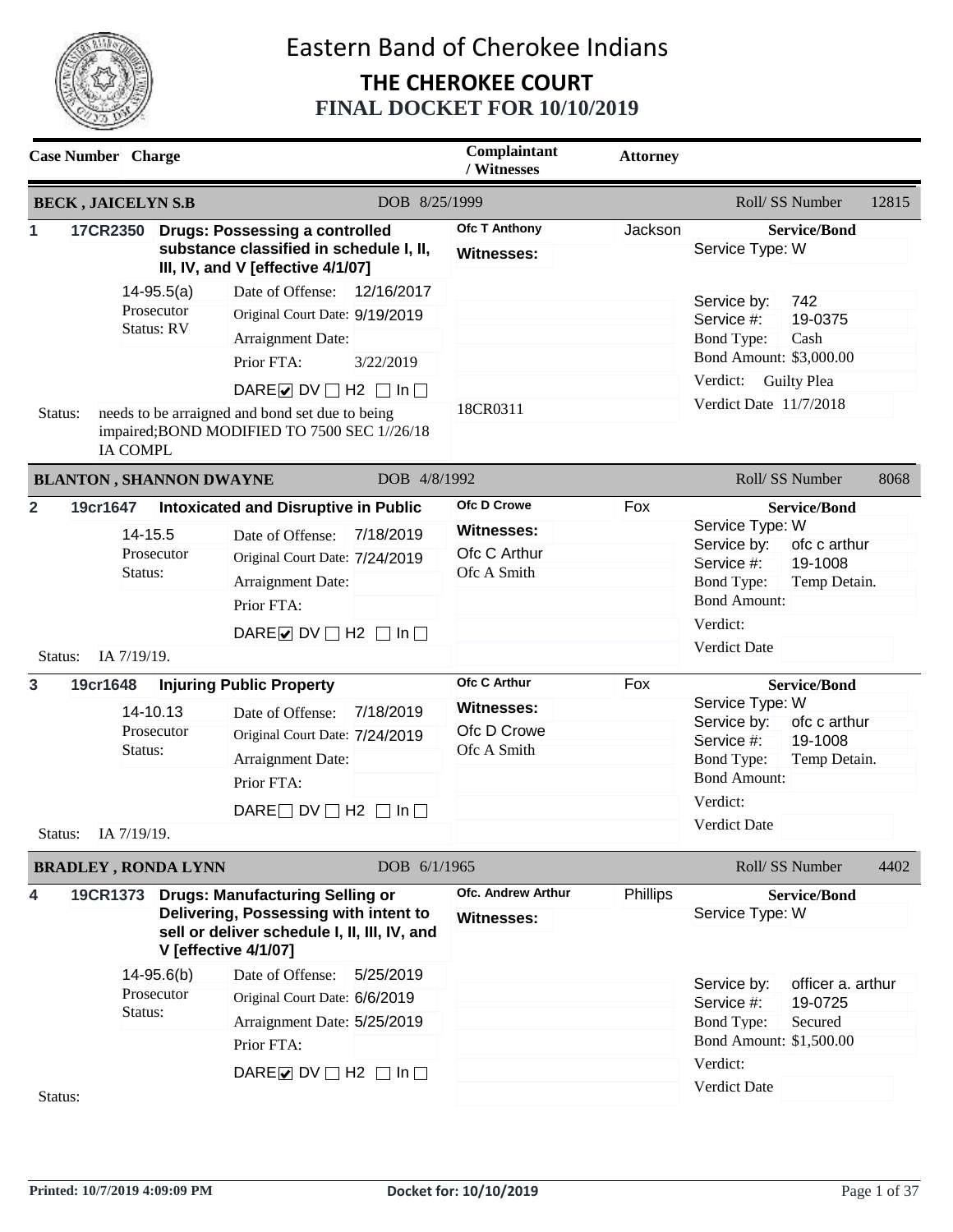

| <b>Case Number</b> Charge                 |                                                  |                                                           |                                                                                                                                                                                                                                                                                                                                                                                                                                          |                        | Complaintant<br>/ Witnesses                                                                      | <b>Attorney</b> |                                                                                                                                                                                                                                                             |                                                                                                                                    |       |
|-------------------------------------------|--------------------------------------------------|-----------------------------------------------------------|------------------------------------------------------------------------------------------------------------------------------------------------------------------------------------------------------------------------------------------------------------------------------------------------------------------------------------------------------------------------------------------------------------------------------------------|------------------------|--------------------------------------------------------------------------------------------------|-----------------|-------------------------------------------------------------------------------------------------------------------------------------------------------------------------------------------------------------------------------------------------------------|------------------------------------------------------------------------------------------------------------------------------------|-------|
| <b>BRADLEY, RONDA LYNN</b>                |                                                  |                                                           |                                                                                                                                                                                                                                                                                                                                                                                                                                          | DOB 6/1/1965           |                                                                                                  |                 |                                                                                                                                                                                                                                                             | Roll/ SS Number                                                                                                                    | 4402  |
| 5                                         |                                                  |                                                           | 19CR1374 Drugs: Manufacturing Selling or<br>Delivering, Possessing with intent to<br>sell or deliver schedule I, II, III, IV, and<br><b>V</b> [effective 4/1/07]                                                                                                                                                                                                                                                                         |                        | <b>Ofc. Andrew Arthur</b><br><b>Witnesses:</b>                                                   | phillips        | Service Type: W                                                                                                                                                                                                                                             | <b>Service/Bond</b>                                                                                                                |       |
| Status:                                   | Status:                                          | $14 - 95.6(b)$<br>Prosecutor                              | Date of Offense:<br>Original Court Date:<br>Arraignment Date:<br>Prior FTA:<br>DARE $\triangleright$ DV $\square$ H2 $\square$ In $\square$                                                                                                                                                                                                                                                                                              | 5/25/2019              |                                                                                                  |                 | Service by:<br>Service #:<br><b>Bond Type:</b><br>Bond Amount: \$1,500.00<br>Verdict:<br><b>Verdict Date</b>                                                                                                                                                | officer a. arthur<br>19-0725<br>Secured                                                                                            |       |
| <b>CALANGAN, JAYME KOLBY</b>              |                                                  |                                                           |                                                                                                                                                                                                                                                                                                                                                                                                                                          | DOB 10/20/1999         |                                                                                                  |                 |                                                                                                                                                                                                                                                             | Roll/ SS Number                                                                                                                    | 12752 |
| 6<br>Status:<br>$\overline{7}$<br>Status: | Status:<br>IA 9/20/19.<br>Status:<br>IA 9/20/19. | $14-95.5(c)$<br>Prosecutor<br>$14-95.11(c)$<br>Prosecutor | 19CR1911 Drugs: Simple Possession of<br>Marijuana [effective 4/1/07]<br>Date of Offense:<br>Original Court Date: 10/10/2019<br>Arraignment Date:<br>Prior FTA:<br>DARE $\triangleright$ DV $\square$ H2 $\square$ In $\square$<br>19CR1912 Drugs: Possession of Drug<br>Paraphernalia [effective 4/1/07]<br>Date of Offense:<br>Original Court Date: 10/10/2019<br>Arraignment Date:<br>Prior FTA:<br>DARE OV $\Box$ H2 $\Box$ In $\Box$ | 9/20/2019<br>9/20/2019 | <b>Sgt. Jamie Silvers</b><br><b>Witnesses:</b><br><b>Sgt. Jamie Silvers</b><br><b>Witnesses:</b> |                 | Service Type: W<br>Service by:<br>Service #:<br><b>Bond Type:</b><br>Bond Amount: \$1,500.00<br>Verdict:<br><b>Verdict Date</b><br>Service Type: W<br>Service by:<br>Service #:<br><b>Bond Type:</b><br>Bond Amount: \$1,500.00<br>Verdict:<br>Verdict Date | <b>Service/Bond</b><br>sgt. jamie silvers<br>19-1289<br>Secured<br><b>Service/Bond</b><br>sgt. jamie silvers<br>19-1289<br>Secured |       |
| <b>CARDENAS, AYANA MARIE</b>              |                                                  |                                                           |                                                                                                                                                                                                                                                                                                                                                                                                                                          | DOB 7/12/2000          |                                                                                                  |                 |                                                                                                                                                                                                                                                             | Roll/ SS Number                                                                                                                    | 13596 |
| 8                                         | 19CR1470                                         |                                                           | <b>Drugs: Possessing a controlled</b><br>substance classified in schedule I, II,<br>III, IV, and V [effective 4/1/07]                                                                                                                                                                                                                                                                                                                    |                        | OFFICER A. ARTHUR 710<br><b>Witnesses:</b>                                                       | Jackson         | Service Type: W                                                                                                                                                                                                                                             | <b>Service/Bond</b>                                                                                                                |       |
|                                           | Status:                                          | $14 - 95.5(a)$<br>Prosecutor                              | Date of Offense:<br>Original Court Date:<br>Arraignment Date:<br>Prior FTA:<br>DARE DV $\Box$ H2 $\Box$ In $\Box$                                                                                                                                                                                                                                                                                                                        | 6/12/2019              |                                                                                                  |                 | Service by:<br>Service #:<br><b>Bond Type:</b><br><b>Bond Amount:</b><br>Verdict:<br>Verdict Date 9/24/2019                                                                                                                                                 | prob. ofc. j. lambe<br>19-1318<br><b>Guilty Plea</b>                                                                               |       |
| Status:                                   |                                                  |                                                           |                                                                                                                                                                                                                                                                                                                                                                                                                                          |                        |                                                                                                  |                 |                                                                                                                                                                                                                                                             |                                                                                                                                    |       |
| <b>CLINE, GREGORY LEE</b>                 |                                                  |                                                           |                                                                                                                                                                                                                                                                                                                                                                                                                                          | DOB 11/10/1975         |                                                                                                  |                 |                                                                                                                                                                                                                                                             | Roll/SS Number                                                                                                                     | 6789  |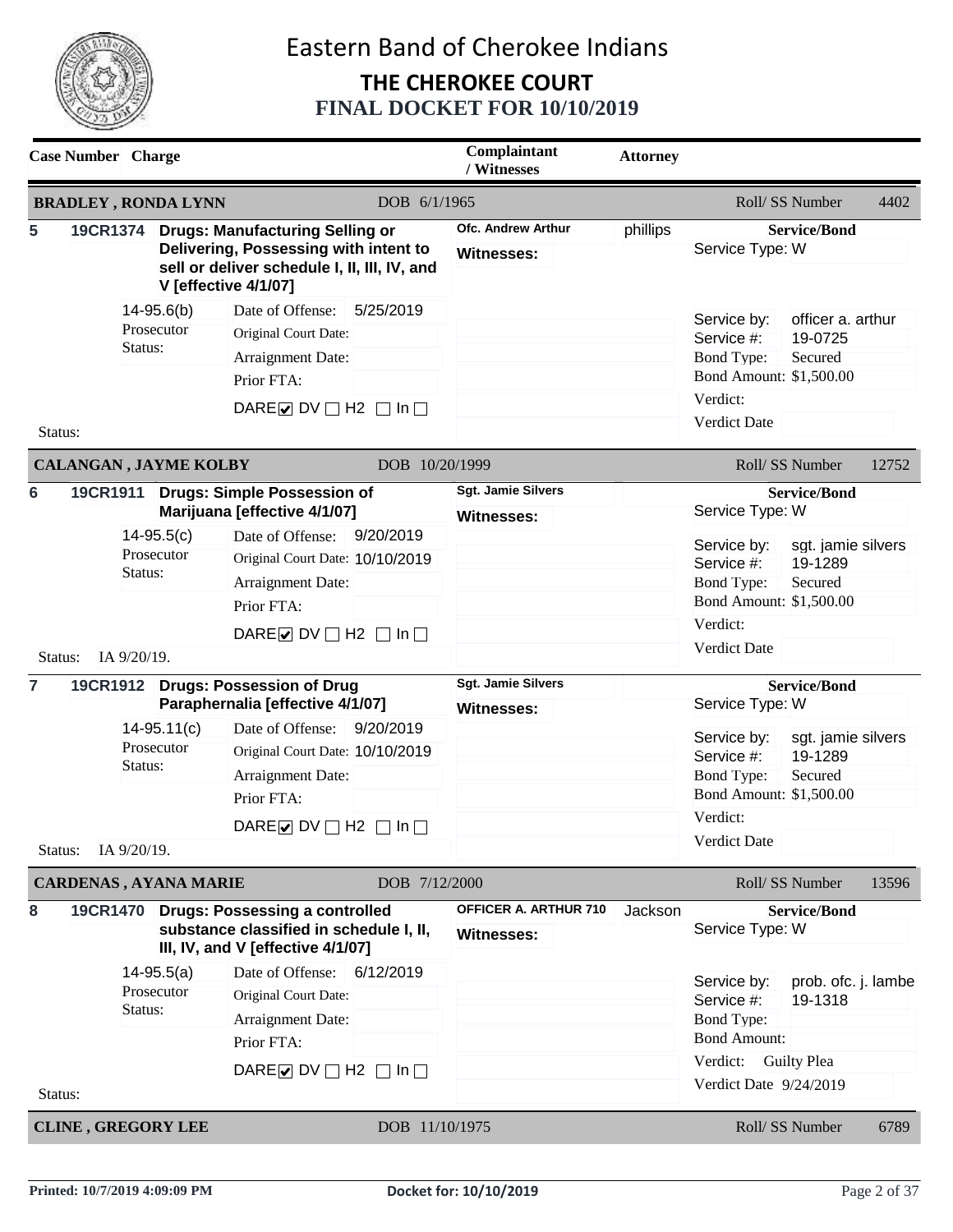

|               | <b>Case Number</b> Charge |                                |                                                                                                                                                                                                                                                                                             | Complaintant<br>/ Witnesses                                     | <b>Attorney</b> |                                                                                                                                                                                                                            |
|---------------|---------------------------|--------------------------------|---------------------------------------------------------------------------------------------------------------------------------------------------------------------------------------------------------------------------------------------------------------------------------------------|-----------------------------------------------------------------|-----------------|----------------------------------------------------------------------------------------------------------------------------------------------------------------------------------------------------------------------------|
|               |                           | <b>CLINE, GREGORY LEE</b>      | DOB 11/10/1975                                                                                                                                                                                                                                                                              |                                                                 |                 | Roll/SS Number<br>6789                                                                                                                                                                                                     |
| 9<br>Status:  | Status:<br>date 10-10-19  | 14-30.5<br>Prosecutor          | 18CR1942 Child Abuse in the First Degree<br>Date of Offense:<br>Original Court Date:<br>Arraignment Date: 8/14/2018<br>Prior FTA:<br>DARE DV $\Box$ H2 $\Box$ In $\Box$<br>Probation Violation served temp hold 10-11-19 court                                                              | Det. D. VELEZ<br><b>Witnesses:</b>                              | Smith           | <b>Service/Bond</b><br>Service Type: W<br>ofc I woodard<br>Service by:<br>Service #:<br>19-1327<br><b>Bond Type:</b><br>10 day temp hold<br><b>Bond Amount:</b><br>Verdict:<br><b>Guilty Plea</b><br>Verdict Date 5/9/2019 |
|               |                           | <b>CROWE, KEVIN KRISTOPHER</b> | DOB 5/8/1974                                                                                                                                                                                                                                                                                |                                                                 |                 | Roll/SS Number<br>6177                                                                                                                                                                                                     |
| 10<br>Status: | Status:                   | $14 - 5.4$<br>Prosecutor       | 19CR1191 Filing False Emergency Report<br>4/24/2019<br>Date of Offense:<br>Original Court Date: 5/8/2019<br>Arraignment Date: 4/25/2019<br>Prior FTA:<br>DARE $\Box$ DV $\Box$ H2 $\Box$ In $\Box$                                                                                          | <b>Ofc. Andrew Arthur</b><br><b>Witnesses:</b><br>Ofc. A Arthur | Phillips        | <b>Service/Bond</b><br>Service Type: W<br>Service by:<br>ofc. andrew arthu<br>Service #:<br>19-0575<br><b>Bond Type:</b><br>Unsecured<br><b>Bond Amount: \$500.00</b><br>Verdict:<br>Verdict Date                          |
|               |                           | <b>DRIVER, DEREK WILSON</b>    | DOB 4/29/1992                                                                                                                                                                                                                                                                               |                                                                 |                 | Roll/SS Number<br>10033                                                                                                                                                                                                    |
| 11<br>Status: | 19CR1003<br>Status:       | $14 - 95.5(a)$<br>Prosecutor   | <b>Drugs: Possessing a controlled</b><br>substance classified in schedule I, II,<br>III, IV, and V [effective 4/1/07]<br>3/12/2019<br>Date of Offense:<br>Original Court Date:<br>Arraignment Date: 3/12/2019<br>Prior FTA:<br>DARE $\triangleright$ DV $\square$ H2 $\square$ In $\square$ | <b>ALLEN</b><br><b>Witnesses:</b>                               |                 | <b>Service/Bond</b><br>Service Type: W<br>allen<br>Service by:<br>Service #:<br>19-0351<br>Cash<br><b>Bond Type:</b><br>Bond Amount: \$10,000.00<br>Verdict:<br>Verdict Date                                               |
| 12            | 19CR1004                  |                                | <b>Drugs: Possessing a controlled</b><br>substance classified in schedule I, II,<br>III, IV, and V [effective 4/1/07]                                                                                                                                                                       | <b>ALLEN</b><br><b>Witnesses:</b>                               |                 | <b>Service/Bond</b><br>Service Type: W                                                                                                                                                                                     |
| Status:       | Status:                   | $14 - 95.5(a)$<br>Prosecutor   | Date of Offense: 3/12/2019<br>Original Court Date:<br>Arraignment Date: 3/12/2019<br>Prior FTA:<br>DARE O DV $\Box$ H2 $\Box$ In $\Box$                                                                                                                                                     |                                                                 |                 | allen<br>Service by:<br>19-0351<br>Service #:<br><b>Bond Type:</b><br>Cash<br>Bond Amount: \$10,000.00<br>Verdict:<br>Verdict Date                                                                                         |
|               |                           | <b>DRIVER, HENRY JAMES</b>     | DOB 4/19/1981                                                                                                                                                                                                                                                                               |                                                                 |                 | Roll/ SS Number<br>7589                                                                                                                                                                                                    |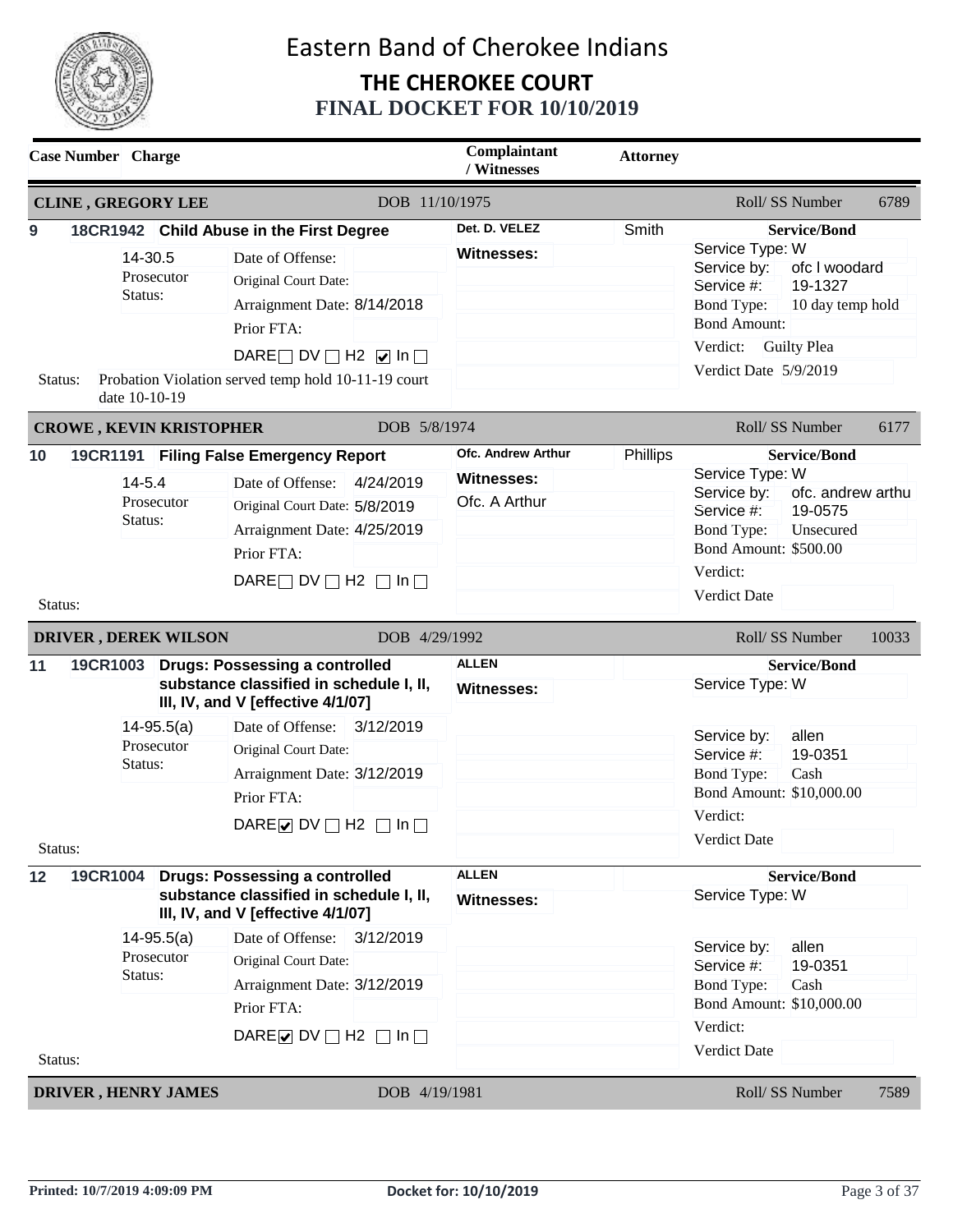

| <b>Case Number</b> Charge |                     |                                        |                                                                                                                                                                                                                              |                        | Complaintant<br>/ Witnesses                | <b>Attorney</b> |                                                                                                                                |                                                                                  |      |
|---------------------------|---------------------|----------------------------------------|------------------------------------------------------------------------------------------------------------------------------------------------------------------------------------------------------------------------------|------------------------|--------------------------------------------|-----------------|--------------------------------------------------------------------------------------------------------------------------------|----------------------------------------------------------------------------------|------|
|                           |                     | <b>DRIVER, HENRY JAMES</b>             |                                                                                                                                                                                                                              | DOB 4/19/1981          |                                            |                 |                                                                                                                                | Roll/SS Number                                                                   | 7589 |
| 13<br>Status:             | 19cr1959<br>Status: | 14-10.16<br>Prosecutor                 | <b>Second Degree Trespass</b><br>Date of Offense:<br>Original Court Date: 10/10/2019<br>Arraignment Date:<br>Prior FTA:<br>DARE $\Box$ DV $\Box$ H2 $\Box$ In $\Box$<br>temp hold until 10-11-19 10-10-19 court Date         | 9/28/2019              | <b>Willard Morrow</b><br><b>Witnesses:</b> |                 | Service Type: W<br>Service by:<br>Service #:<br><b>Bond Type:</b><br><b>Bond Amount:</b><br>Verdict:<br><b>Verdict Date</b>    | <b>Service/Bond</b><br>ofc d wolfe<br>19-1325<br>temp hold until 10-             |      |
| 14<br>Status:             | 19cr1962<br>Status: | <b>Court</b><br>14-70.22<br>Prosecutor | Failure to Obey a Lawful Order of the<br>Date of Offense:<br>Original Court Date: 10/10/2019<br>Arraignment Date:<br>Prior FTA:<br>DARE $\Box$ DV $\Box$ H2 $\Box$ In $\Box$<br>temp hold until 10-11-19 10-10-19 court date | 10/3/2019              | Ofc D Wolfe<br><b>Witnesses:</b>           |                 | Service Type: W<br>Service by:<br>Service #:<br><b>Bond Type:</b><br><b>Bond Amount:</b><br>Verdict:<br><b>Verdict Date</b>    | <b>Service/Bond</b><br>ofc d wolfe<br>19-1328<br>Temp hold until 10              |      |
|                           |                     | <b>ENSLEY, BROOKE LEA</b>              |                                                                                                                                                                                                                              | DOB 8/28/1990          |                                            |                 |                                                                                                                                | Roll/SS Number                                                                   | 9568 |
| 15                        | 14-60.4<br>Status:  | <b>Bank Card</b><br>Prosecutor         | 18CR1500 Fraudulent Use of Credit, Debit or<br>Date of Offense:<br>Original Court Date:<br>Arraignment Date: 6/22/2018<br>Prior FTA:<br>DARE $\Box$ DV $\Box$ H2 $\Box$ In $\Box$                                            | 6/15/2018<br>12/9/2018 | DET. SGT. D. IADONISI<br><b>Witnesses:</b> | J. moore        | Service Type: W<br>Service by:<br>Service #:<br><b>Bond Type:</b><br><b>Bond Amount:</b><br>Verdict:<br>Verdict Date 9/19/2019 | <b>Service/Bond</b><br>ofc I woodard<br>19-0932<br>No Bond<br><b>Guilty Plea</b> |      |
| Status:                   |                     | complete 6-21-19                       | Probation Violation No Bond 6-26-19 court date IA                                                                                                                                                                            |                        |                                            |                 |                                                                                                                                |                                                                                  |      |
| 16                        |                     |                                        | 18CR1515 Grand Larceny (> \$1,000)                                                                                                                                                                                           |                        | DET. SGT. D. IADONISI                      | J. Moore        |                                                                                                                                | <b>Service/Bond</b>                                                              |      |
|                           | Status:             | $14-10.60(c)$<br>Prosecutor            | Date of Offense:<br>Original Court Date:<br>Arraignment Date: 6/25/2018<br>Prior FTA:                                                                                                                                        | 2/21/2018<br>12/9/2018 | <b>Witnesses:</b>                          |                 | Service Type: W<br>Service by:<br>Service #:<br><b>Bond Type:</b><br><b>Bond Amount:</b>                                       | ofc I woodard<br>19-0932<br>No Bond                                              |      |
| Status:                   |                     | complete 6-21-19                       | DARE $\Box$ DV $\Box$ H2 $\Box$ In $\Box$<br>Probation Violation No Bond 6-26-19 court date IA                                                                                                                               |                        |                                            |                 | Verdict:<br>Verdict Date 9/19/2019                                                                                             | <b>Guilty Plea</b>                                                               |      |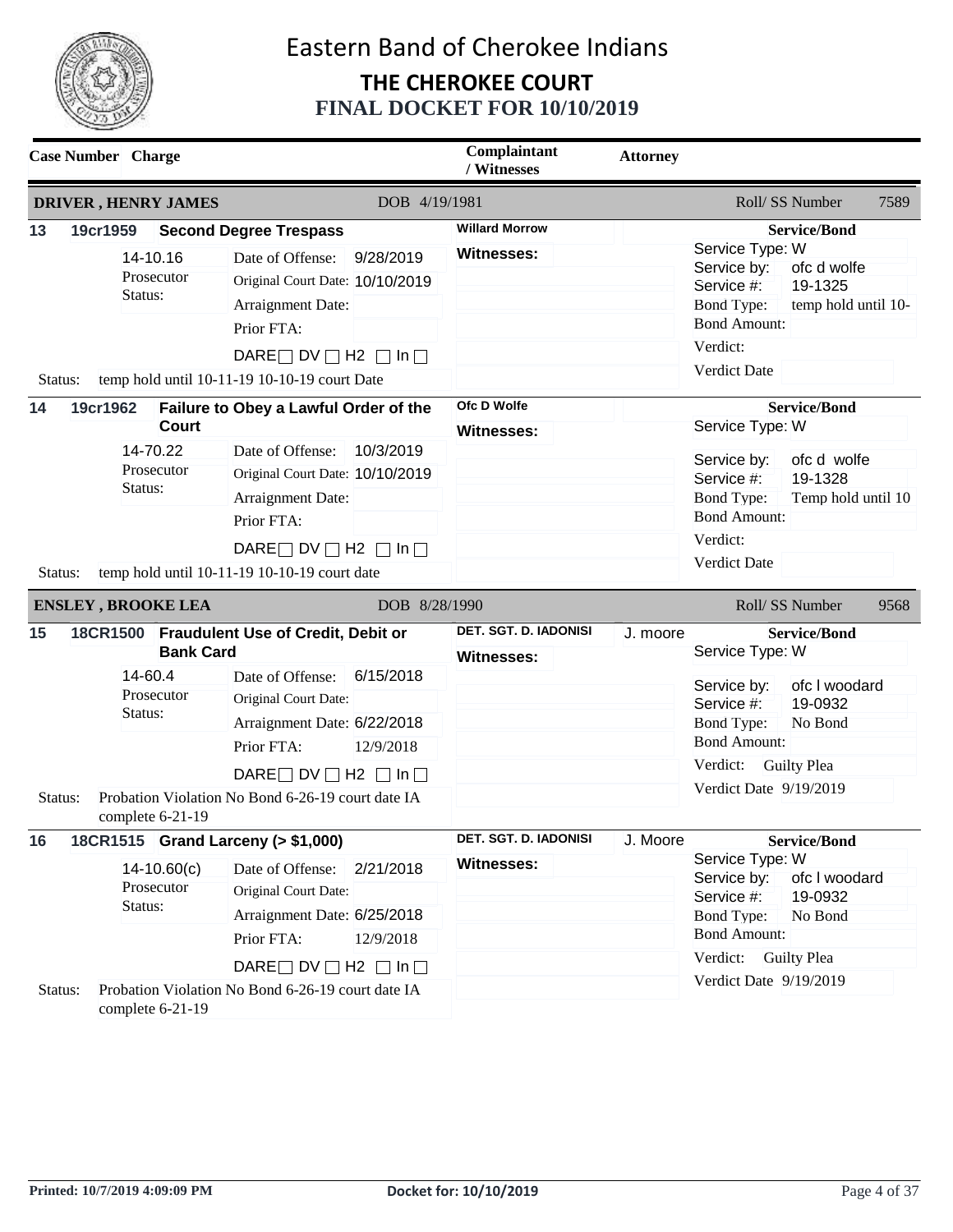

| <b>Case Number</b> Charge  |                                                                |                                                                                                                                                                                                                                                                                                     | Complaintant<br>/ Witnesses                                                             | <b>Attorney</b> |                                                                                                                                                                                               |
|----------------------------|----------------------------------------------------------------|-----------------------------------------------------------------------------------------------------------------------------------------------------------------------------------------------------------------------------------------------------------------------------------------------------|-----------------------------------------------------------------------------------------|-----------------|-----------------------------------------------------------------------------------------------------------------------------------------------------------------------------------------------|
| <b>ENSLEY, BROOKE LEA</b>  |                                                                | DOB 8/28/1990                                                                                                                                                                                                                                                                                       |                                                                                         |                 | Roll/ SS Number<br>9568                                                                                                                                                                       |
| 17                         | <b>Bank Card</b>                                               | 18CR2355 Fraudulent Use of Credit, Debit or                                                                                                                                                                                                                                                         | DET. SGT. D. IADONISI<br>Witnesses:                                                     | J. Moore        | <b>Service/Bond</b><br>Service Type: W                                                                                                                                                        |
| Status:                    | 14-60.4<br>Prosecutor<br>Status:<br>complete 6-21-19           | Date of Offense:<br>8/27/2018<br>Original Court Date: 10/24/2018<br>Arraignment Date: 10/5/2018<br>Prior FTA:<br>12/9/2018<br>DARE $\Box$ DV $\Box$ H2 $\Box$ In $\Box$<br>Probation Violation No Bond 6-26-19 court date IA                                                                        | 18CR1500,1515                                                                           |                 | Service by:<br>ofc I woodard<br>Service #:<br>19-0932<br>No Bond<br><b>Bond Type:</b><br><b>Bond Amount:</b><br>Verdict:<br><b>Guilty Plea</b><br>Verdict Date 9/19/2019                      |
| 19cr0836<br>18<br>Status:  | $14 - 95.5(a)$<br>Prosecutor<br>Status:                        | <b>Drugs: Possessing a controlled</b><br>substance classified in schedule I, II,<br>III, IV, and V [effective 4/1/07]<br>Date of Offense:<br>2/2/2019<br>Original Court Date: 2/20/2019<br>Arraignment Date: 2/3/2019<br>Prior FTA:<br>DARE $\triangleright$ DV $\square$ H2 $\square$ In $\square$ | <b>Ofc D Crowe</b><br><b>Witnesses:</b>                                                 | J. Moore        | <b>Service/Bond</b><br>Service Type: W<br>ofc d crowe<br>Service by:<br>Service #:<br>19-0250<br><b>Bond Type:</b><br>Cash<br>Bond Amount: \$1,000.00<br>Verdict:<br>Verdict Date             |
| <b>ESQUIVEL, CARL DALE</b> |                                                                |                                                                                                                                                                                                                                                                                                     | DOB 11/30/1977                                                                          |                 | Roll/ SS Number<br>7039                                                                                                                                                                       |
| 19<br>Status:              | <b>Court</b><br>14-70.22<br>Prosecutor<br>Status:              | 19CR0129 Failure to Obey a Lawful Order of the<br>Date of Offense:<br>1/5/2019<br>Original Court Date:<br>Arraignment Date: 1/7/2019<br>Prior FTA:<br>6/12/2019<br>DARE $\Box$ DV $\Box$ H2 $\Box$ In $\Box$                                                                                        | OFC. J BRADLEY<br><b>Witnesses:</b>                                                     | Phillips        | <b>Service/Bond</b><br>Service Type: S<br>Service by:<br>d. wright<br>19-0015<br>Service #:<br><b>Bond Type:</b><br><b>Bond Amount:</b><br>Verdict:<br>Called & Failed<br><b>Verdict Date</b> |
| <b>EVANS, JAYLEN DEAN</b>  |                                                                | DOB 1/27/1998                                                                                                                                                                                                                                                                                       |                                                                                         |                 | Roll/SS Number<br>12099                                                                                                                                                                       |
| 20<br>Status:              | 19CR1017 Indecent Exposure<br>14-80.4<br>Prosecutor<br>Status: | Date of Offense:<br>3/15/2019<br>Original Court Date: 4/3/2019<br>Arraignment Date: 3/15/2019<br>Prior FTA:<br>DARE $\Box$ DV $\Box$ H2 $\Box$ In $\Box$                                                                                                                                            | OFFICER C. ARTHUR 756<br><b>Witnesses:</b><br><b>ELIZABETH FLEMING</b><br>THOMAS TURNER | Hornbuckle      | <b>Service/Bond</b><br>Service Type: W<br>Service by:<br>ofc c wade<br>19-0362<br>Service #:<br><b>Bond Type:</b><br>Secured<br>Bond Amount: \$1,500.00<br>Verdict:<br>Verdict Date           |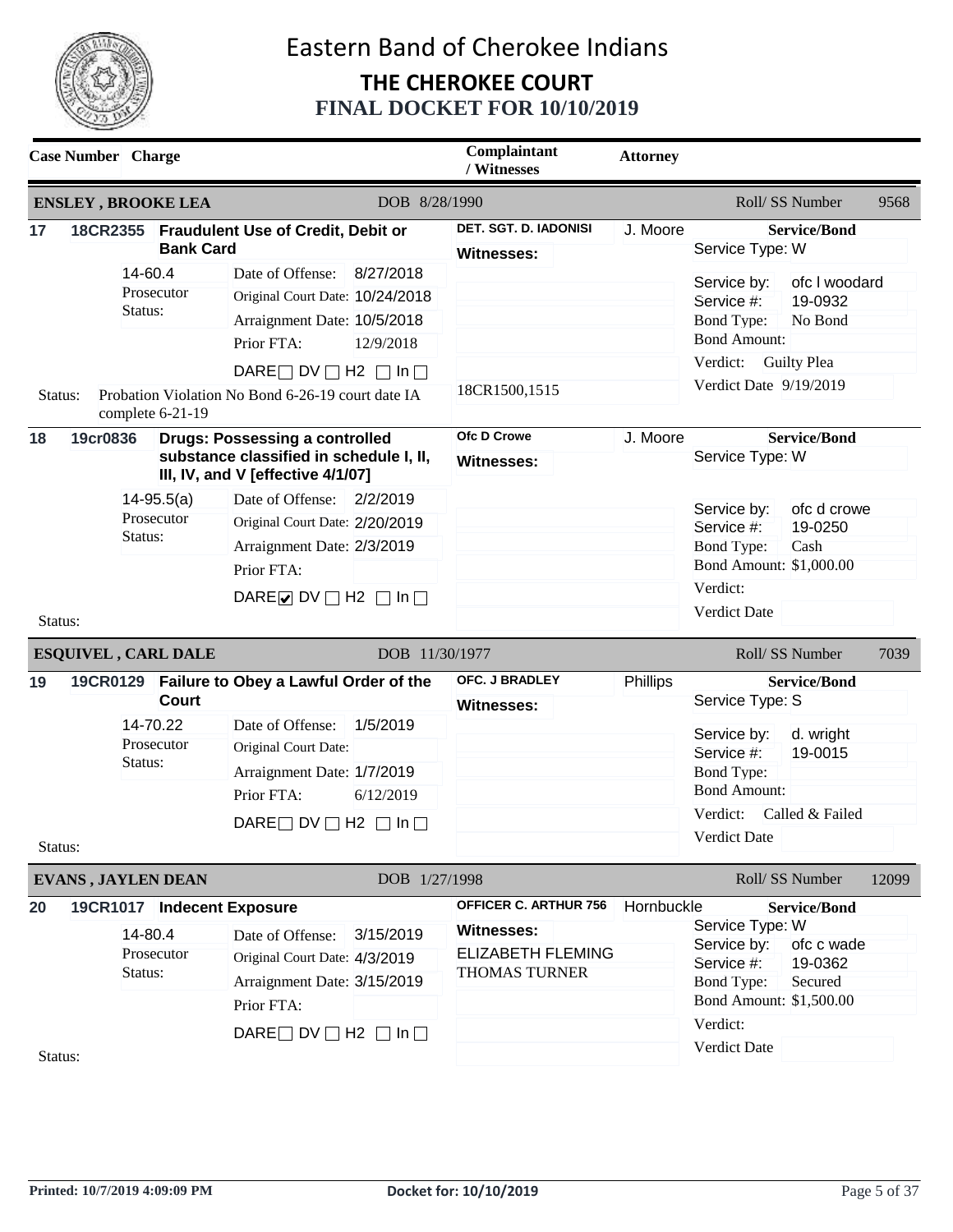

| <b>EVANS, JAYLEN DEAN</b>                                                                                                    |                                                                                                                                                                                                                                                                                                |                        |                                                                                                                            |                                                                                                                                                                                                                                                                                                                                                                            |
|------------------------------------------------------------------------------------------------------------------------------|------------------------------------------------------------------------------------------------------------------------------------------------------------------------------------------------------------------------------------------------------------------------------------------------|------------------------|----------------------------------------------------------------------------------------------------------------------------|----------------------------------------------------------------------------------------------------------------------------------------------------------------------------------------------------------------------------------------------------------------------------------------------------------------------------------------------------------------------------|
|                                                                                                                              |                                                                                                                                                                                                                                                                                                | DOB 1/27/1998          |                                                                                                                            | Roll/SS Number<br>12099                                                                                                                                                                                                                                                                                                                                                    |
| 21<br>14-15.5<br>Prosecutor<br>Status:<br>Status:                                                                            | 19CR1018 Intoxicated and Disruptive in Public<br>Date of Offense:<br>Original Court Date: 4/3/2019<br>Arraignment Date: 3/15/2019<br>Prior FTA:<br>DARE $\triangleright$ DV $\square$ H2 $\square$ In $\square$                                                                                | 3/15/2019              | <b>OFFICER C. ARTHUR 756</b><br><b>Witnesses:</b><br><b>ELIZABETH FLEMING</b><br><b>THOMAS TURNER</b><br>OFFICER L WOODARD | Hornbuckle<br><b>Service/Bond</b><br>Service Type: W<br>Service by:<br>ofc c wade<br>Service #:<br>19-0362<br><b>Bond Type:</b><br>Secured<br>Bond Amount: \$1,500.00<br>Verdict:<br><b>Verdict Date</b>                                                                                                                                                                   |
| <b>FLYING, TRISTEN BYRD</b>                                                                                                  |                                                                                                                                                                                                                                                                                                | DOB 8/29/1997          |                                                                                                                            | Roll/SS Number<br>17194                                                                                                                                                                                                                                                                                                                                                    |
| 22<br>14-10.9<br>Prosecutor<br>Status:<br>Status:<br>23<br>19CR1812 Burglary<br>14-10.40<br>Prosecutor<br>Status:<br>Status: | 19CR1811 Criminal Mischief to Property<br>Date of Offense:<br>Original Court Date:<br>Arraignment Date:<br>Prior FTA:<br>DARE $\Box$ DV $\Box$ H2 $\Box$ In $\Box$<br>Date of Offense:<br>Original Court Date:<br>Arraignment Date:<br>Prior FTA:<br>DARE $\Box$ DV $\Box$ H2 $\Box$ In $\Box$ | 8/30/2019<br>8/30/2019 | <b>OFFICER D CROW</b><br><b>Witnesses:</b><br><b>OFFICER D CROW</b><br><b>Witnesses:</b>                                   | <b>Service/Bond</b><br>Service Type: W<br>ofc d crow<br>Service by:<br>19-1121<br>Service #:<br><b>Bond Type:</b><br>Secured<br>Bond Amount: \$2,000.00<br>Verdict:<br>Verdict Date<br><b>Service/Bond</b><br>Service Type: W<br>Service by:<br>ofc d crow<br>19-1121<br>Service #:<br><b>Bond Type:</b><br>Secured<br>Bond Amount: \$2,000.00<br>Verdict:<br>Verdict Date |
| <b>FLYING, TRISTIN BYRD</b>                                                                                                  |                                                                                                                                                                                                                                                                                                | DOB 8/29/1997          |                                                                                                                            | Roll/ SS Number<br>17194                                                                                                                                                                                                                                                                                                                                                   |
| 24<br>$20-138.1(a)$<br>Prosecutor<br>Status:<br>Status:                                                                      | 19CR1810 Driving While Impaired [effective<br>12/1/06]<br>Date of Offense:<br>Original Court Date:<br>Arraignment Date:<br>Prior FTA:<br>DAREØDV□H2 □In□                                                                                                                                       | 8/30/2019              | <b>OFFICER D. CROW</b><br><b>Witnesses:</b>                                                                                | <b>Service/Bond</b><br>Service Type: C<br>Service by:<br>ofc d crow<br>C0006081-X<br>Service #:<br><b>Bond Type:</b><br>Secured<br>Bond Amount: \$2,000.00<br>Verdict:<br>Verdict Date                                                                                                                                                                                     |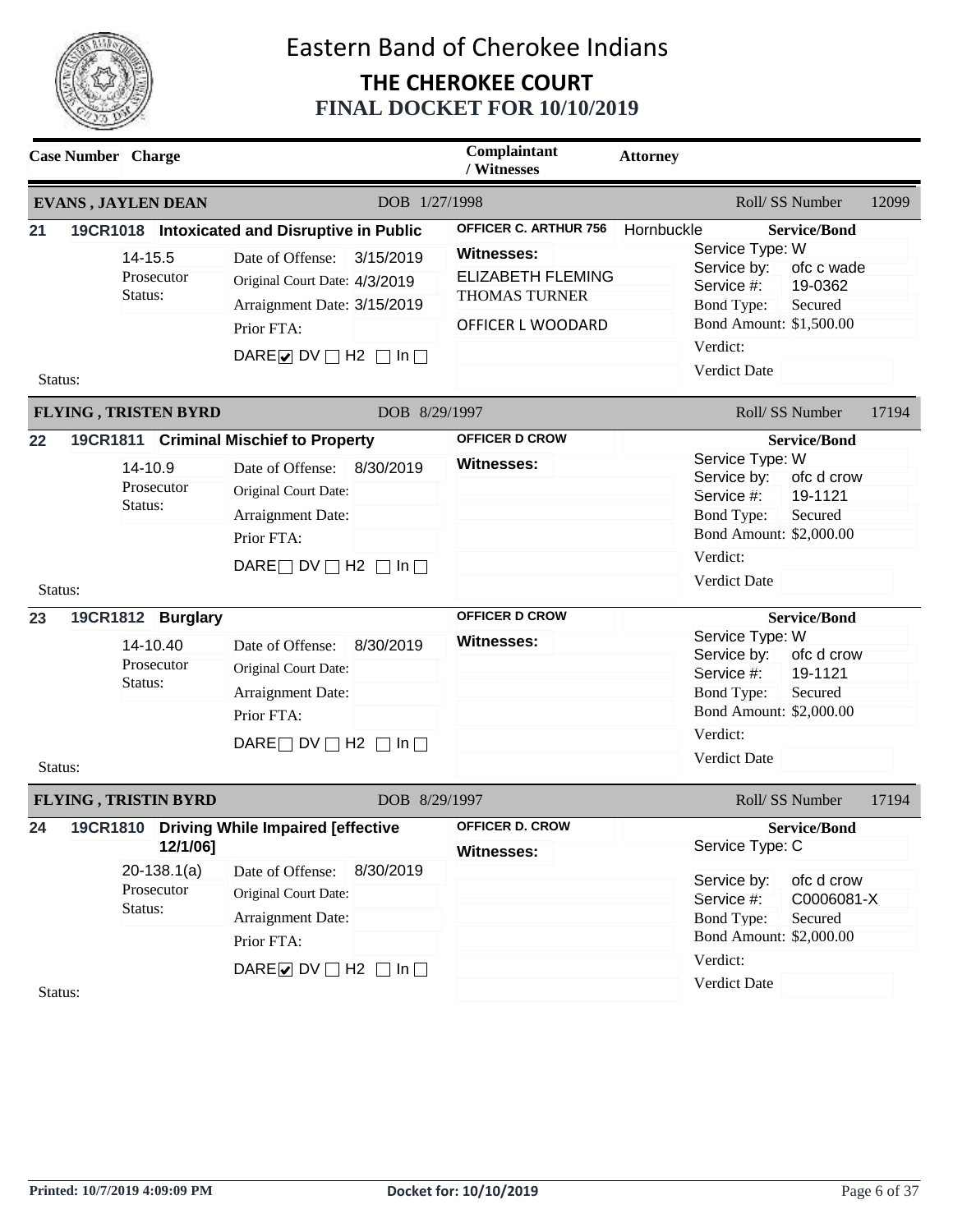

|               | <b>Case Number</b> Charge                                                                                  |                                                                                                                                                                                                                                             |                             | Complaintant<br>/ Witnesses                                                                                            | <b>Attorney</b> |                                                                                                                                                                                                           |       |
|---------------|------------------------------------------------------------------------------------------------------------|---------------------------------------------------------------------------------------------------------------------------------------------------------------------------------------------------------------------------------------------|-----------------------------|------------------------------------------------------------------------------------------------------------------------|-----------------|-----------------------------------------------------------------------------------------------------------------------------------------------------------------------------------------------------------|-------|
|               | <b>FLYING, TRISTIN BYRD</b>                                                                                |                                                                                                                                                                                                                                             | DOB 8/29/1997               |                                                                                                                        |                 | Roll/SS Number                                                                                                                                                                                            | 17194 |
| 25<br>Status: | 19CR1813 Revoked License<br>20-28<br>Prosecutor<br>Status:                                                 | Date of Offense:<br>Original Court Date:<br>Arraignment Date:<br>Prior FTA:<br>DARE $\Box$ DV $\Box$ H2 $\Box$ In $\Box$                                                                                                                    | 8/30/2019                   | <b>OFFICER D. CROW</b><br><b>Witnesses:</b>                                                                            |                 | <b>Service/Bond</b><br>Service Type: C<br>ofc d crow<br>Service by:<br>C0006082-8<br>Service #:<br><b>Bond Type:</b><br>Secured<br>Bond Amount: \$2,000.00<br>Verdict:<br>Verdict Date                    |       |
|               | <b>FRANKS, JESSE</b>                                                                                       |                                                                                                                                                                                                                                             | DOB 12/31/1990              |                                                                                                                        |                 | Roll/SS Number                                                                                                                                                                                            | 10018 |
| 26<br>Status: | 19CR1149 Public Nuisance<br>14-25.14<br>Prosecutor<br>Status:<br>Dismissed<br><b>FRANKS, JESSE DERRICK</b> | Date of Offense:<br>Original Court Date:<br>Arraignment Date: 4/17/2019<br>Prior FTA:<br>DARE $\Box$ DV $\Box$ H2 $\Box$ In $\Box$                                                                                                          | 4/15/2019<br>DOB 12/31/1990 | Ofc. KYLE WHITEHEAD<br><b>Witnesses:</b><br>SANDRA ELIZABETH SMITH<br><b>LINDSEY KONIECZKA</b><br><b>BRANDON BYERS</b> | Phillips        | <b>Service/Bond</b><br>Service Type: W<br>Service by:<br>ofc m selby<br>Service #:<br>19-0760<br><b>Bond Type:</b><br>no bond<br><b>Bond Amount:</b><br>Verdict:<br><b>Verdict Date</b><br>Roll/SS Number | 10018 |
| 27<br>Status: | 19cr1410<br>$14 - 5.4$<br>Prosecutor<br>Status:<br>Marshalls                                               | <b>Filing False Emergency Report</b><br>Date of Offense: 6/2/2019<br>Original Court Date: 6/12/2019<br>Arraignment Date:<br>Prior FTA:<br>DARE $\Box$ DV $\Box$ H2 $\Box$ In $\Box$<br>No Bond Given due to being on Probation for Cherokee |                             | A. Climbingbear<br><b>Witnesses:</b><br>Ofc Murphy<br>Ofc Whitehead<br>Ofc N Wade                                      |                 | <b>Service/Bond</b><br>Service Type: W<br>Service by:<br>ofc a climbingbea<br>19-0759<br>Service #:<br>No Bond<br><b>Bond Type:</b><br><b>Bond Amount:</b><br>Verdict:<br>Verdict Date                    |       |
|               | FRENCH, GEORGE M                                                                                           |                                                                                                                                                                                                                                             | DOB 9/18/1971               |                                                                                                                        |                 | Roll/SS Number                                                                                                                                                                                            | 5376  |
| 28<br>Status: | 19CR1416 Public Nuisance<br>14-25.14<br>Prosecutor<br>Status:                                              | Date of Offense:<br>Original Court Date: 6/12/2019<br>Arraignment Date:<br>Prior FTA:<br>DARE $\Box$ DV $\Box$ H2 $\Box$ In $\Box$                                                                                                          | 6/5/2019                    | <b>WHITEHEAD</b><br><b>Witnesses:</b>                                                                                  | wa              | <b>Service/Bond</b><br>Service Type: W<br>Service by:<br>720<br>Service #:<br>19-0764<br><b>Bond Type:</b><br>Unsecured<br>Bond Amount: \$1,500.00<br>Verdict:<br>Verdict Date                            |       |
|               | <b>FULLER, JAMIE</b>                                                                                       |                                                                                                                                                                                                                                             | DOB 8/10/1998               |                                                                                                                        |                 | Roll/SS Number                                                                                                                                                                                            | 12383 |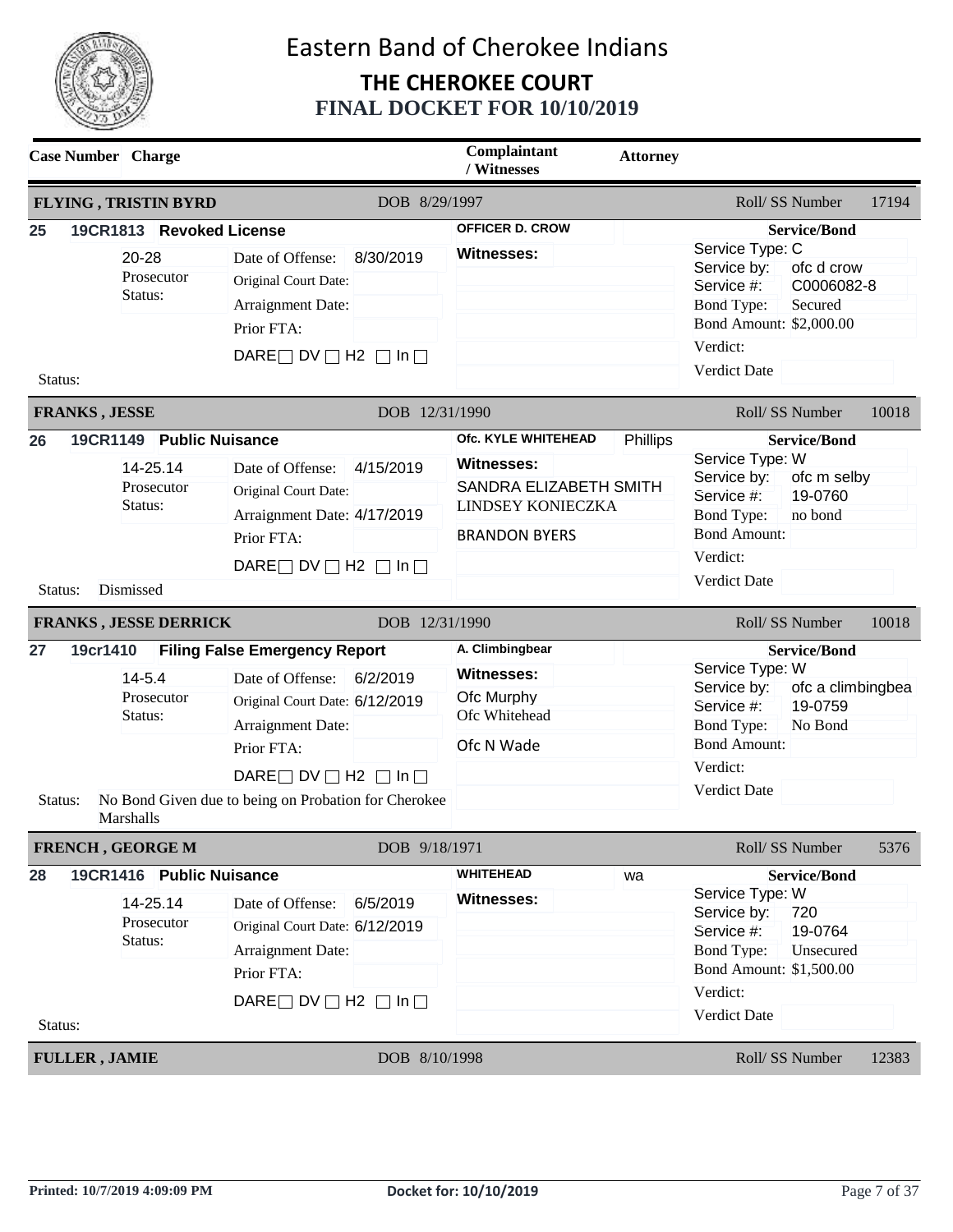

|               | <b>Case Number</b> Charge                   |                                                                                                                                                                                                                      | Complaintant<br>/ Witnesses                      | <b>Attorney</b> |                                                                                                                                                                                                      |
|---------------|---------------------------------------------|----------------------------------------------------------------------------------------------------------------------------------------------------------------------------------------------------------------------|--------------------------------------------------|-----------------|------------------------------------------------------------------------------------------------------------------------------------------------------------------------------------------------------|
|               | <b>FULLER, JAMIE</b>                        | DOB 8/10/1998                                                                                                                                                                                                        |                                                  |                 | Roll/ SS Number<br>12383                                                                                                                                                                             |
| 29            | 19CR1539 Grand Larceny (> \$1,000)          |                                                                                                                                                                                                                      | DET. D. VELEZ                                    | Phillips        | <b>Service/Bond</b><br>Service Type: W                                                                                                                                                               |
|               | $14 - 10.60(c)$<br>Prosecutor<br>Status:    | Date of Offense:<br>6/1/2019<br>Original Court Date:<br>Arraignment Date:<br>Prior FTA:<br>DARE $\Box$ DV $\Box$ H2 $\Box$ In $\Box$                                                                                 | Witnesses:                                       |                 | Service by:<br>ofc. cherie arthur<br>19-0948<br>Service #:<br><b>Bond Type:</b><br>10 day TD<br><b>Bond Amount:</b><br>Verdict:                                                                      |
| Status:       |                                             |                                                                                                                                                                                                                      |                                                  |                 | <b>Verdict Date</b>                                                                                                                                                                                  |
| 30            | <b>Property</b>                             | 19CR1542 Receiving or Possessing Stolen                                                                                                                                                                              | <b>DET. D VELEZ</b><br>Witnesses:                | Phillips        | <b>Service/Bond</b><br>Service Type: W                                                                                                                                                               |
| Status:       | 14-10.61<br>Prosecutor<br>Status:           | 6/1/2019<br>Date of Offense:<br>Original Court Date:<br>Arraignment Date:<br>Prior FTA:<br>DARE $\Box$ DV $\Box$ H2 $\Box$ In $\Box$                                                                                 |                                                  |                 | Service by:<br>ofc. cherie arthur<br>Service #:<br>19-0951<br><b>Bond Type:</b><br>10 day TD<br><b>Bond Amount:</b><br>Verdict:<br>Verdict Date                                                      |
|               | <b>FULLER, JAMIE MORGAN</b>                 | DOB 8/10/1998                                                                                                                                                                                                        |                                                  |                 | Roll/SS Number<br>12383                                                                                                                                                                              |
| 31            | 18CR1343 Telephone Harassment               |                                                                                                                                                                                                                      | <b>MARITSA WACHACHA</b>                          | <b>Phillips</b> | <b>Service/Bond</b>                                                                                                                                                                                  |
|               | $14 - 5.3$<br>Prosecutor<br>Status:         | 5/29/2018<br>Date of Offense:<br>Original Court Date: 12/19/2018<br>Arraignment Date: 6/6/2018<br>Prior FTA:<br>12/19/2018<br>DARE $\Box$ DV $\Box$ H2 $\Box$ In $\Box$                                              | <b>Witnesses:</b>                                |                 | Service Type: W<br>Service by:<br>Service #:<br>18-1598<br>Bond Type:<br>Unsecured<br>Bond Amount: \$1,000.00<br>Verdict:<br>Called & Failed<br><b>Verdict Date</b>                                  |
| Status:       |                                             | Mediation 7/18/18; C&F 4K SEC 8/15/18                                                                                                                                                                                |                                                  |                 |                                                                                                                                                                                                      |
| 32<br>Status: | Prosecutor<br>Status:<br>C&F 4K SEC 8/15/18 | 18CR1734 Assault With Deadly Weapon<br>14-40.55 Date of Offense: 7/22/2018<br>Original Court Date: 12/19/2018<br>Arraignment Date: 8/4/2018<br>Prior FTA:<br>12/19/2018<br>DARE $\Box$ DV $\Box$ H2 $\Box$ In $\Box$ | J. Powell<br><b>Witnesses:</b><br>Rebecca Howell | Phillips        | <b>Service/Bond</b><br>Service Type: W<br>Service by:<br>ofc brown<br>Service #:<br>18-2041<br>Bond Type:<br>Unsecured<br>Bond Amount: \$4,000.00<br>Verdict: Called & Failed<br><b>Verdict Date</b> |
| 33            |                                             | 18CR2713 Drugs: Simple Possession of<br>Marijuana [effective 4/1/07]                                                                                                                                                 | T. Owle<br><b>Witnesses:</b>                     | Phillips        | <b>Service/Bond</b><br>Service Type: C                                                                                                                                                               |
|               | $14 - 95.5(c)$<br>Prosecutor<br>Status:     | Date of Offense:<br>11/7/2018<br>Original Court Date:<br>Arraignment Date:<br>Prior FTA:<br>DARE $\triangleright$ DV $\square$ H2 $\square$ In $\square$                                                             |                                                  |                 | t. owle<br>Service by:<br>Service #:<br>C0005563-8<br><b>Bond Type:</b><br><b>Bond Amount:</b><br>Verdict:<br>Verdict Date                                                                           |
| Status:       |                                             |                                                                                                                                                                                                                      |                                                  |                 |                                                                                                                                                                                                      |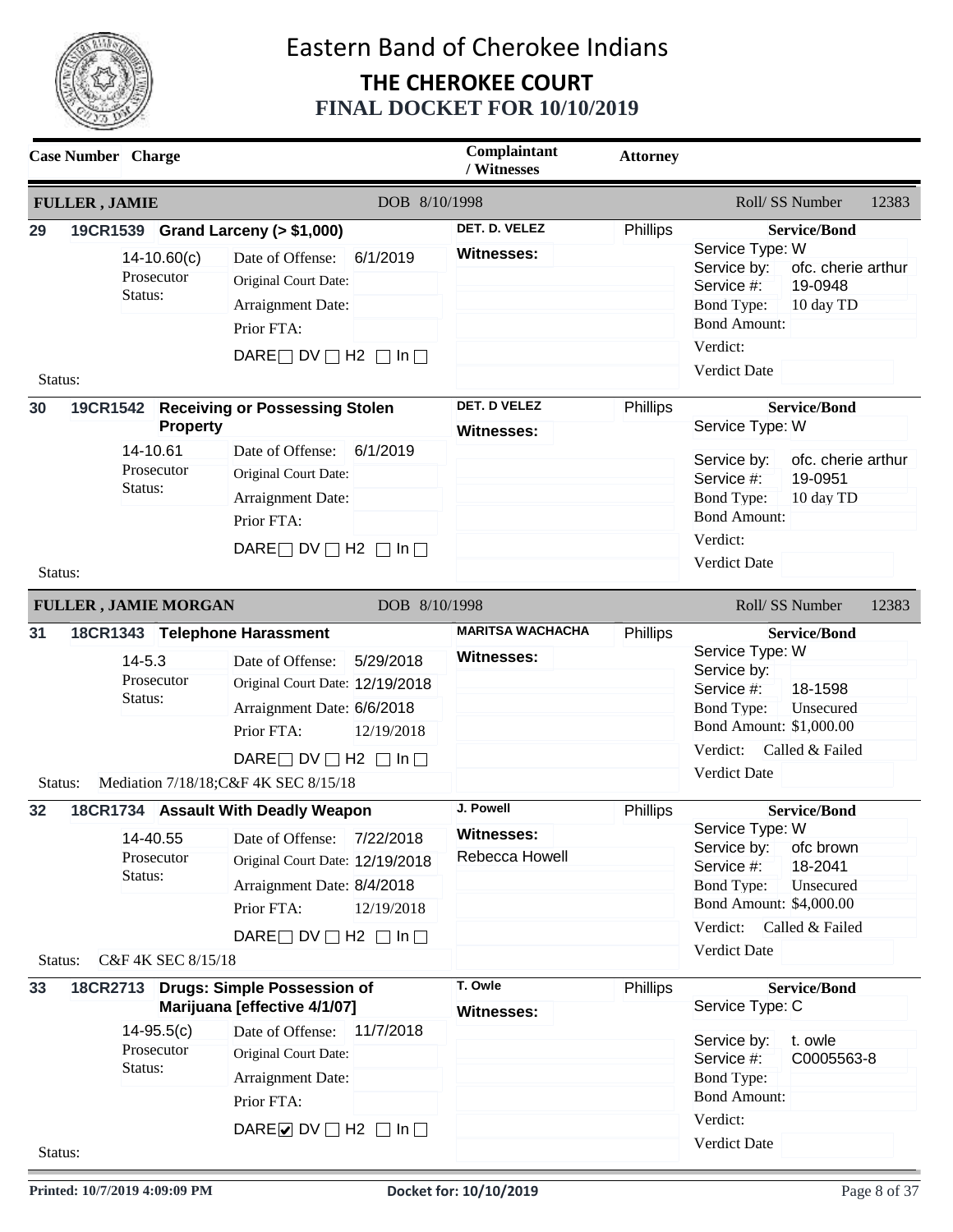

| <b>Case Number</b> Charge |                                                                                    |                                                                                                                                                                                             |                        | Complaintant<br>/ Witnesses                                                                 | <b>Attorney</b> |                                                                                                                                                                                                                |
|---------------------------|------------------------------------------------------------------------------------|---------------------------------------------------------------------------------------------------------------------------------------------------------------------------------------------|------------------------|---------------------------------------------------------------------------------------------|-----------------|----------------------------------------------------------------------------------------------------------------------------------------------------------------------------------------------------------------|
|                           | <b>GEORGE, JON TANOLI JESSAN</b>                                                   |                                                                                                                                                                                             | DOB 11/4/1986          |                                                                                             |                 | Roll/SS Number<br>8772                                                                                                                                                                                         |
| 34<br>19cr0898<br>Status: | <b>Public Nuisance</b><br>14-25.14<br>Prosecutor<br>Status:<br>3/21/19 C&F 3k sec. | Date of Offense:<br>Original Court Date: 3/20/2019<br>Arraignment Date: 2/17/2019<br>Prior FTA:<br>DARE $\Box$ DV $\Box$ H2 $\Box$ In $\Box$                                                | 2/17/2019<br>3/21/2019 | J. Powell<br><b>Witnesses:</b><br><b>SGT J Taylor</b>                                       | Parton          | <b>Service/Bond</b><br>Service Type: W<br>Service by:<br>ofc j powell<br>19-0285<br>Service #:<br>Unsecured<br><b>Bond Type:</b><br>Bond Amount: \$1,500.00<br>Verdict: Called & Failed<br><b>Verdict Date</b> |
| 35<br>19cr0899            |                                                                                    | <b>Intoxicated and Disruptive in Public</b>                                                                                                                                                 |                        | J. Powell                                                                                   | Parton          | <b>Service/Bond</b>                                                                                                                                                                                            |
| Status:                   | 14-15.5<br>Prosecutor<br>Status:<br>3/21/19 C&F 3k sec.                            | Date of Offense:<br>Original Court Date: 3/20/2019<br>Arraignment Date: 2/17/2019<br>Prior FTA:<br>DARE O DV $\Box$ H2 $\Box$ In $\Box$                                                     | 2/17/2019<br>3/21/2019 | <b>Witnesses:</b><br><b>SGT J Taylor</b>                                                    |                 | Service Type: W<br>Service by:<br>ofc j powell<br>19-0285<br>Service #:<br><b>Bond Type:</b><br>Unsecured<br>Bond Amount: \$1,500.00<br>Verdict:<br>Called & Failed<br><b>Verdict Date</b>                     |
|                           | <b>GEORGE, MARIA GUADALUPE</b>                                                     |                                                                                                                                                                                             | DOB 8/9/1998           |                                                                                             |                 | Roll/SS Number<br>12272                                                                                                                                                                                        |
| 36<br>Status:             | $14 - 5.4$<br>Prosecutor<br>Status:                                                | 19CR1262 Filing False Emergency Report<br>Date of Offense:<br>Original Court Date: 6/5/2019<br>Arraignment Date: 5/3/2019<br>Prior FTA:<br>DARE $\Box$ DV $\Box$ H2 $\Box$ In $\Box$        | 5/3/2019               | Ofc. Logan Woodard<br><b>Witnesses:</b><br>Ofc. C Arthur<br>Ofc. D. Crow<br>Ofc. A Sutton   | Smith           | <b>Service/Bond</b><br>Service Type: W<br>Service by:<br>ofc. logan woodar<br>19-0638<br>Service #:<br><b>Bond Type:</b><br>Unsecured<br><b>Bond Amount: \$500.00</b><br>Verdict:<br>Verdict Date              |
|                           | <b>GEORGE, MICHAEL ANTHONY</b>                                                     |                                                                                                                                                                                             | DOB 10/8/1993          |                                                                                             |                 | Roll/SS Number<br>10371                                                                                                                                                                                        |
| 37<br>Status:             | 14-10.64<br>Prosecutor<br>Status:                                                  | 19CR1216 Unauthorized Use of a Motor Vehicle<br>Date of Offense:<br>Original Court Date: 5/30/2019<br>Arraignment Date: 5/3/2019<br>Prior FTA:<br>DARE $\Box$ DV $\Box$ H2 $\Box$ In $\Box$ | 4/28/2019              | <b>KAYLA CLIMINGBEAR</b><br>Witnesses:<br><b>JOHANNA CLIMINGBEAR</b><br><b>KEVIN HUGHES</b> | ca              | <b>Service/Bond</b><br>Service Type: W<br>Service by:<br>Service #:<br>19-1320<br><b>Bond Type:</b><br><b>Bond Amount:</b><br>Verdict: Guilty Plea<br>Verdict Date 7/24/2019                                   |
| 38                        |                                                                                    | 19CR1523 Filing False Emergency Report                                                                                                                                                      |                        | Ofc. Logan Woodard                                                                          |                 | <b>Service/Bond</b>                                                                                                                                                                                            |
| Status:                   | $14 - 5.4$<br>Prosecutor<br>Status:                                                | Date of Offense: 6/22/2019<br>Original Court Date:<br>Arraignment Date:<br>Prior FTA:<br>DARE $\Box$ DV $\Box$ H2 $\Box$ In $\Box$                                                          |                        | <b>Witnesses:</b><br>Ofc. Dezman Crow                                                       |                 | Service Type: W<br>Service by:<br>Service #:<br>19-1320<br><b>Bond Type:</b><br><b>Bond Amount:</b><br>Verdict: Guilty Plea<br>Verdict Date 7/24/2019                                                          |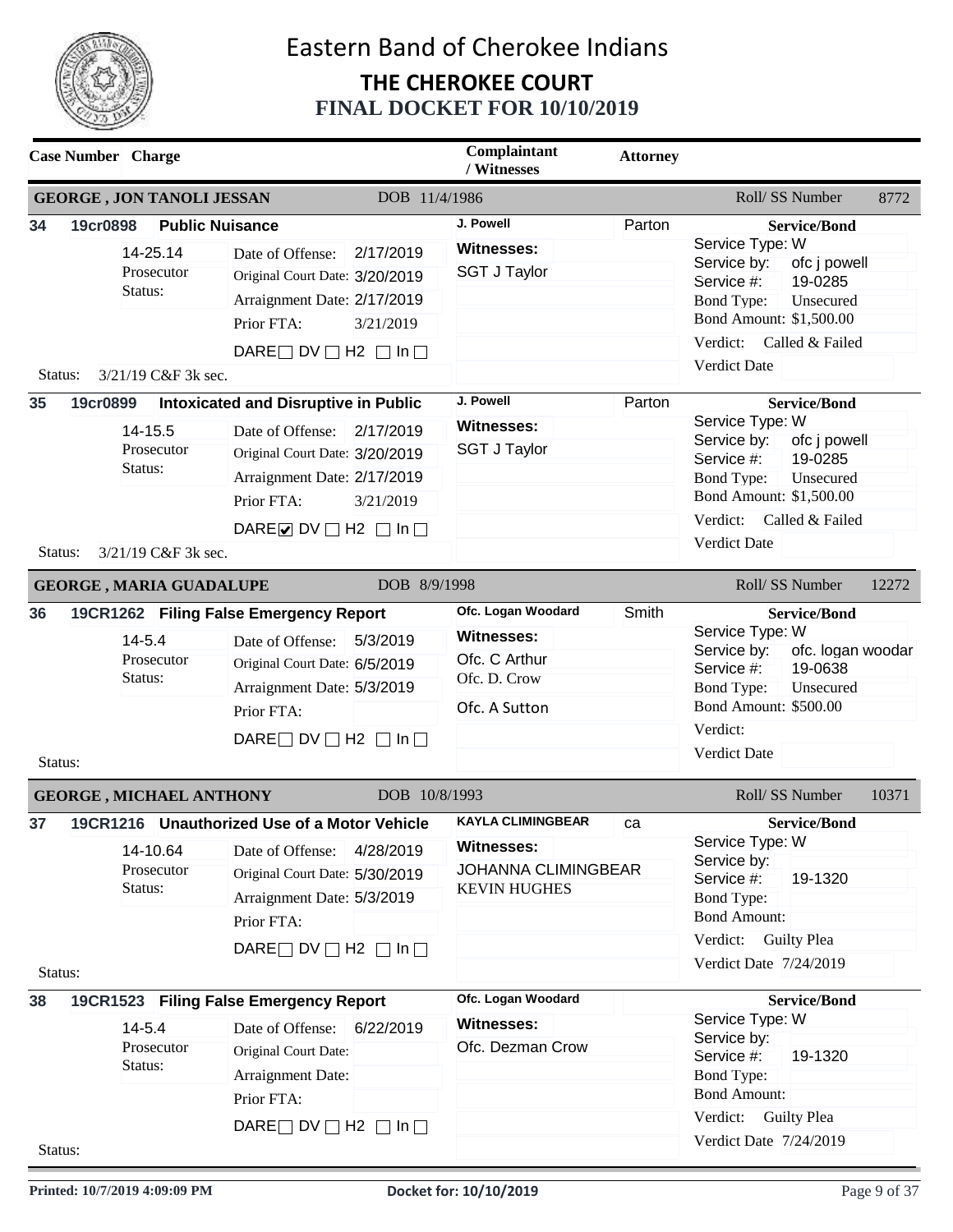

| <b>Case Number</b> Charge                                                                              |                                                                                                                                                                                                  | Complaintant<br>/ Witnesses                                 | <b>Attorney</b> |                                                                                                                                                                                                                    |
|--------------------------------------------------------------------------------------------------------|--------------------------------------------------------------------------------------------------------------------------------------------------------------------------------------------------|-------------------------------------------------------------|-----------------|--------------------------------------------------------------------------------------------------------------------------------------------------------------------------------------------------------------------|
| <b>GEORGE, WINONA G</b>                                                                                | DOB 9/14/2000                                                                                                                                                                                    |                                                             |                 | Roll/SS Number<br>13123                                                                                                                                                                                            |
| 39<br><b>Property</b>                                                                                  | 18CR2947 Receiving or Possessing Stolen                                                                                                                                                          | OFFICER L. WOODARD<br>755<br>Witnesses:                     | Jackson         | <b>Service/Bond</b><br>Service Type: F                                                                                                                                                                             |
| 14-10.61<br>Prosecutor<br>Status:<br>Status:                                                           | 12/26/2018<br>Date of Offense:<br>Original Court Date:<br>Arraignment Date: 12/26/2018<br>Prior FTA:<br>4/18/2019<br>DARE $\Box$ DV $\Box$ H2 $\Box$ In $\Box$<br>APP GIVEN TO HER, 4/18/19 C&F  | AMBER DENISE SMITH                                          |                 | Service by:<br>sgt. j.t. taylor<br>Service #:<br>19-0457<br>Secured<br><b>Bond Type:</b><br>Bond Amount: \$5,000.00<br>Verdict:<br>Called & Failed<br>Verdict Date                                                 |
| 40<br>18CR2948 No Operator's License                                                                   |                                                                                                                                                                                                  | OFFICER L WOODARD                                           | Jackson         | <b>Service/Bond</b>                                                                                                                                                                                                |
| $20 - 7(a)$<br>Prosecutor<br>Status:                                                                   | 12/26/2018<br>Date of Offense:<br>Original Court Date:<br>Arraignment Date: 12/26/2018<br>Prior FTA:<br>4/18/2019                                                                                | 755<br>Witnesses:                                           |                 | Service Type: F<br>Service by:<br>sgt. j.t. taylor<br>Service #:<br>19-0457<br><b>Bond Type:</b><br>Secured<br>Bond Amount: \$5,000.00                                                                             |
| 4/18/19 C&F<br>Status:                                                                                 | DARE $\Box$ DV $\Box$ H2 $\Box$ In $\Box$                                                                                                                                                        |                                                             |                 | Verdict: Called & Failed<br>Verdict Date                                                                                                                                                                           |
| <b>GEORGE, WINONA GABRIELLE</b>                                                                        | DOB 9/14/2000                                                                                                                                                                                    |                                                             |                 | Roll/ SS Number<br>13123                                                                                                                                                                                           |
| 18CR2763 No Operator's License<br>41<br>$20 - 7(a)$<br>Prosecutor<br>Status:<br>4/18/19 C&F<br>Status: | 12/13/2018<br>Date of Offense:<br>Original Court Date:<br>Arraignment Date:<br>Prior FTA:<br>4/18/2019<br>DARE $\Box$ DV $\Box$ H2 $\Box$ In $\Box$                                              | <b>D. WOLFE</b><br><b>Witnesses:</b>                        | Jackson         | <b>Service/Bond</b><br>Service Type: F<br>Service by:<br>sgt. j.t. taylor<br>Service #:<br>19-0457<br>Secured<br><b>Bond Type:</b><br>Bond Amount: \$5,000.00<br>Verdict:<br>Called & Failed<br>Verdict Date       |
| <b>GROENEWOLD, DANIEL</b>                                                                              | DOB 6/6/1972                                                                                                                                                                                     |                                                             |                 | Roll/SS Number<br>5484                                                                                                                                                                                             |
| 42<br>16CR1776 Resisting Lawful Arrest<br>14-70.19<br>Prosecutor<br><b>Status: CF</b><br>Status:       | 10/31/2016<br>Date of Offense:<br>Original Court Date:<br>Arraignment Date: 11/1/2016<br>Prior FTA:<br>DARE $\Box$ DV $\Box$ H2 $\Box$ In $\Box$<br>temp hold until 10-11-19 10-10-19 court date | <b>SHIVERS</b><br><b>Witnesses:</b><br><b>DEBORAH MCCOY</b> | Smith           | <b>Service/Bond</b><br>Service Type: W<br>Service by:<br>803 bradley<br>Service #:<br>19-1323<br><b>Bond Type:</b><br>temp hold<br><b>Bond Amount:</b><br>Verdict:<br><b>Guilty Plea</b><br>Verdict Date 6/29/2017 |
| <b>HUSKEY, KEVIN D</b>                                                                                 | DOB 4/8/1971                                                                                                                                                                                     |                                                             |                 | Roll/ SS Number<br>5389                                                                                                                                                                                            |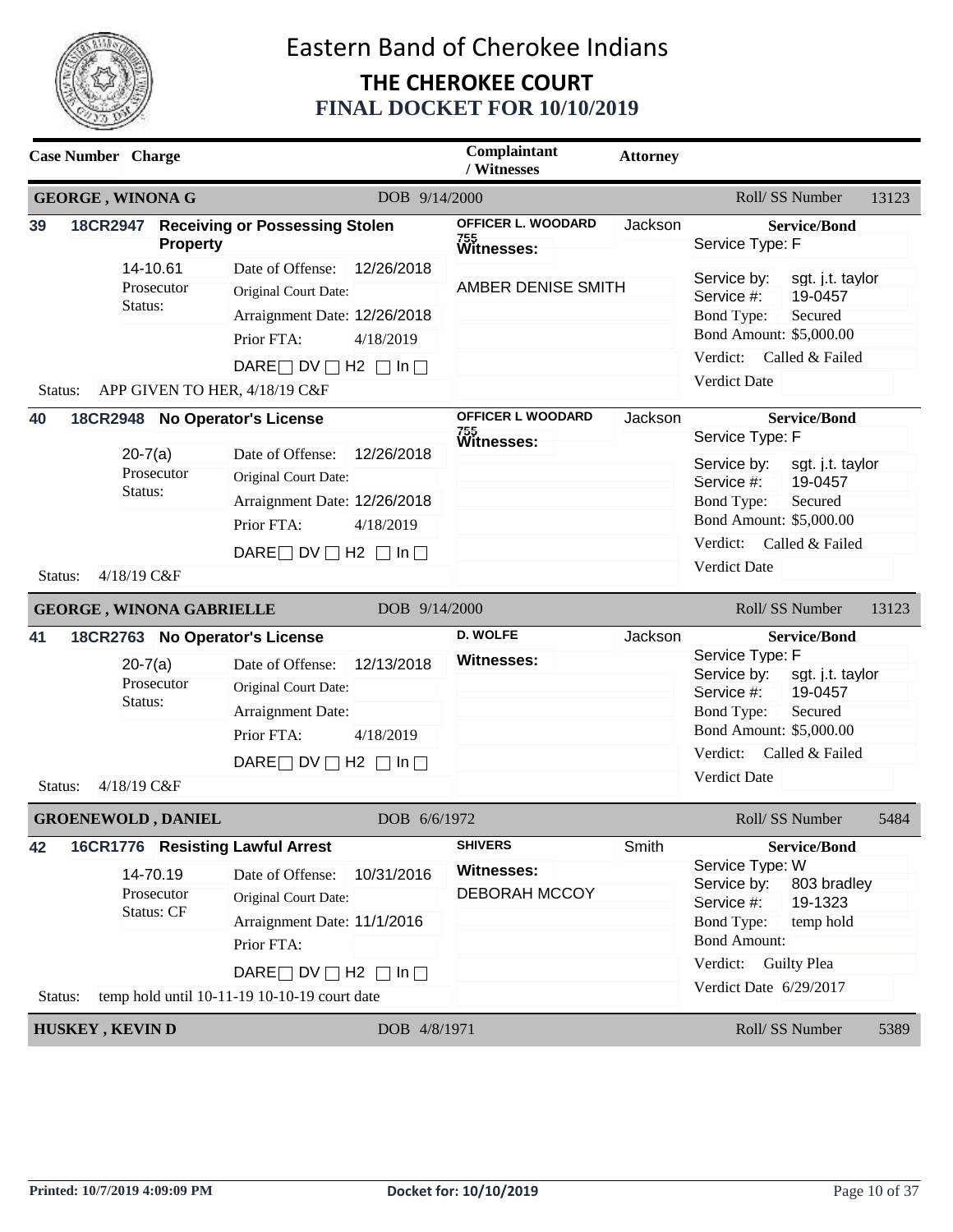

| <b>Case Number</b> Charge                |                             |                |                                                                              | Complaintant<br>/ Witnesses | <b>Attorney</b>       |                                        |
|------------------------------------------|-----------------------------|----------------|------------------------------------------------------------------------------|-----------------------------|-----------------------|----------------------------------------|
|                                          | <b>HUSKEY, KEVIND</b>       |                | DOB 4/8/1971                                                                 |                             |                       | Roll/SS Number<br>5389                 |
| 43                                       | 17CR1489                    |                | <b>Drugs: Possessing a controlled</b>                                        | <b>ARTHUR</b>               | Smith                 | <b>Service/Bond</b>                    |
|                                          |                             |                | substance classified in schedule I, II,<br>III, IV, and V [effective 4/1/07] | Witnesses:                  |                       | Service Type: W                        |
|                                          |                             | $14 - 95.5(a)$ | 8/23/2017<br>Date of Offense:                                                |                             |                       | arthur<br>Service by:                  |
|                                          |                             | Prosecutor     | Original Court Date:                                                         |                             |                       | 17-0844<br>Service #:                  |
|                                          | Status:                     |                | Arraignment Date: 8/24/2017                                                  |                             |                       | Secured<br><b>Bond Type:</b>           |
|                                          |                             |                | Prior FTA:<br>7/18/2018                                                      |                             |                       | Bond Amount: \$5,000.00                |
|                                          |                             |                | DARE $\triangleright$ DV $\square$ H2 $\square$ In $\square$                 |                             |                       | Verdict:<br>Called & Failed            |
| Status:                                  | Swain Co.                   |                | C&F \$10,000 secure 10/25/17;5/9/2018 Custody in                             |                             |                       | Verdict Date                           |
| 44                                       |                             |                | 17CR1490 Drugs: Possessing a controlled                                      | <b>ARTHUR</b>               | Smith                 | <b>Service/Bond</b>                    |
|                                          |                             |                | substance classified in schedule I, II,<br>III, IV, and V [effective 4/1/07] | <b>Witnesses:</b>           |                       | Service Type: W                        |
|                                          |                             | $14 - 95.5(a)$ | Date of Offense: 8/23/2017                                                   |                             |                       | arthur                                 |
|                                          |                             | Prosecutor     | Original Court Date:                                                         |                             |                       | Service by:<br>17-0844<br>Service #:   |
|                                          |                             | Status:        | Arraignment Date: 8/24/2017                                                  |                             |                       | Bond Type:<br>Secured                  |
|                                          |                             |                | Prior FTA:<br>7/18/2018                                                      |                             |                       | Bond Amount: \$5,000.00                |
|                                          |                             |                | DARE $\triangleright$ DV $\square$ H2 $\square$ In $\square$                 |                             |                       | Verdict:<br>Called & Failed            |
| Status:                                  | Swain Co.                   |                | C&F \$10,000 secure 10/25/17;5/9/2018 Custody in                             |                             |                       | Verdict Date                           |
| 45                                       | 17CR2327                    |                | <b>Drugs: Possessing a controlled</b>                                        | <b>ANTHONY</b>              | Smith                 | <b>Service/Bond</b>                    |
|                                          |                             |                | substance classified in schedule I, II,<br>III, IV, and V [effective 4/1/07] | <b>Witnesses:</b>           |                       | Service Type: W                        |
|                                          |                             | $14 - 95.5(a)$ | Date of Offense: 12/11/2017                                                  |                             |                       | Service by:<br>anthony                 |
|                                          |                             | Prosecutor     | Original Court Date:                                                         |                             |                       | 17-1278<br>Service #:                  |
|                                          | Status:                     |                | Arraignment Date: 12/11/2017                                                 |                             |                       | Bond Type:<br>Secured                  |
|                                          |                             |                | Prior FTA:<br>7/18/2018                                                      |                             |                       | Bond Amount: \$5,000.00                |
|                                          |                             |                | DARE DV $\Box$ H2 $\Box$ In $\Box$                                           |                             |                       | Verdict: Remanded to State<br>Court    |
| Status:                                  |                             |                | 5/9/2018 Custody in Swain Co.                                                |                             |                       | Verdict Date 5/9/2018                  |
| 46                                       | <b>17CR2328</b>             |                | <b>Drugs: Possession of Drug</b>                                             | <b>ANTHONY</b>              | Smith                 | <b>Service/Bond</b>                    |
|                                          |                             |                | Paraphernalia [effective 4/1/07]                                             | <b>Witnesses:</b>           |                       | Service Type: W                        |
|                                          |                             | $14-95.11(c)$  | 12/11/2017<br>Date of Offense:                                               |                             |                       | Service by:<br>anthony                 |
|                                          |                             | Prosecutor     | Original Court Date:                                                         |                             |                       | Service #:<br>17-1278                  |
|                                          | Status:                     |                | Arraignment Date: 12/11/2017                                                 |                             |                       | <b>Bond Type:</b><br>Secured           |
|                                          |                             |                | Prior FTA:<br>7/18/2018                                                      |                             |                       | Bond Amount: \$5,000.00                |
|                                          |                             |                | DARE $\triangleright$ DV $\square$ H2 $\square$ In $\square$                 |                             |                       | Verdict:<br>Remanded to State<br>Court |
| 5/9/2018 Custody in Swain Co.<br>Status: |                             |                |                                                                              |                             | Verdict Date 5/9/2018 |                                        |
|                                          | <b>HUSKEY, KEVIN DWAYNE</b> |                | DOB 4/8/1971                                                                 |                             |                       | Roll/SS Number<br>5389                 |
|                                          |                             |                |                                                                              |                             |                       |                                        |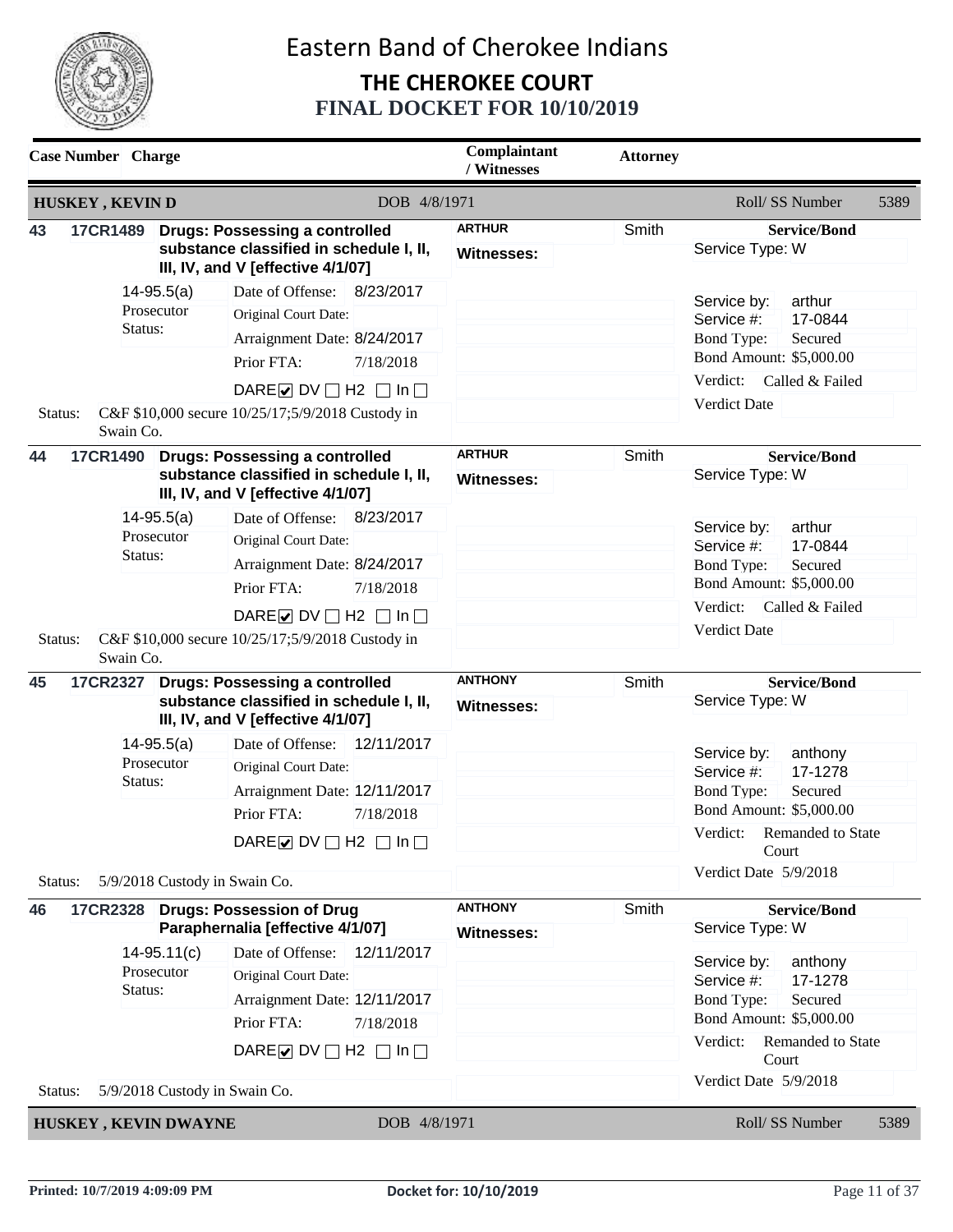

|                                                              | <b>Case Number</b> Charge                                                                             |                 |                                                                      | Complaintant<br>/ Witnesses | <b>Attorney</b>                        |                                                   |
|--------------------------------------------------------------|-------------------------------------------------------------------------------------------------------|-----------------|----------------------------------------------------------------------|-----------------------------|----------------------------------------|---------------------------------------------------|
|                                                              | HUSKEY, KEVIN DWAYNE                                                                                  |                 |                                                                      | DOB 4/8/1971                |                                        | Roll/ SS Number<br>5389                           |
| 47                                                           |                                                                                                       |                 | 18CR0629 Drugs: Simple Possession of<br>Marijuana [effective 4/1/07] | Ofc. T. OWLE<br>Witnesses:  | Smith                                  | <b>Service/Bond</b><br>Service Type: C            |
|                                                              |                                                                                                       | $14-95.5(c)$    | 3/8/2018<br>Date of Offense:                                         |                             |                                        | ofc. t. owle<br>Service by:                       |
|                                                              |                                                                                                       | Prosecutor      | Original Court Date:                                                 |                             |                                        | Service #:<br>0004524-1                           |
|                                                              | Status:                                                                                               |                 | Arraignment Date:                                                    |                             |                                        | <b>Bond Type:</b>                                 |
|                                                              |                                                                                                       |                 | Prior FTA:<br>7/18/2018                                              |                             |                                        | <b>Bond Amount:</b>                               |
|                                                              |                                                                                                       |                 | DARE O DV $\Box$ H2 $\Box$ In $\Box$                                 |                             |                                        | Verdict:<br>Called & Failed                       |
| Status:                                                      |                                                                                                       |                 |                                                                      |                             |                                        | <b>Verdict Date</b>                               |
| 48                                                           |                                                                                                       |                 | 18CR0892 Drugs: Simple Possession of                                 | A. Arthur                   | Smith                                  | <b>Service/Bond</b>                               |
|                                                              |                                                                                                       |                 | Marijuana [effective 4/1/07]                                         | Witnesses:                  |                                        | Service Type: S                                   |
|                                                              |                                                                                                       | $14-95.5(c)$    | Date of Offense: 3/23/2018                                           |                             |                                        | Service by:<br>a. arthur                          |
|                                                              | Status:                                                                                               | Prosecutor      | Original Court Date:                                                 |                             |                                        | 18-2076<br>Service #:                             |
|                                                              |                                                                                                       |                 | Arraignment Date: 9/6/2018                                           |                             |                                        | <b>Bond Type:</b>                                 |
|                                                              |                                                                                                       |                 | Prior FTA:                                                           |                             |                                        | <b>Bond Amount:</b>                               |
| DARE $\triangleright$ DV $\square$ H2 $\square$ In $\square$ |                                                                                                       |                 |                                                                      | Verdict:                    |                                        |                                                   |
| Status:                                                      |                                                                                                       |                 | Criminal summons issued 8/8/18                                       |                             |                                        | <b>Verdict Date</b>                               |
| 49                                                           | 18CR0900 Revoked License                                                                              |                 |                                                                      | A. Arthur                   | Smith                                  | <b>Service/Bond</b>                               |
|                                                              | 20-28                                                                                                 |                 | Date of Offense:<br>3/23/2018                                        | <b>Witnesses:</b>           |                                        | Service Type: S                                   |
|                                                              |                                                                                                       | Prosecutor      | Original Court Date:                                                 |                             |                                        | Service by:<br>a. arthur<br>18-2076<br>Service #: |
|                                                              | Status:                                                                                               |                 | Arraignment Date: 9/6/2018                                           |                             |                                        | Bond Type:                                        |
|                                                              |                                                                                                       |                 | Prior FTA:                                                           |                             |                                        | <b>Bond Amount:</b>                               |
|                                                              |                                                                                                       |                 | DARE $\Box$ DV $\Box$ H2 $\Box$ In $\Box$                            |                             |                                        | Verdict:                                          |
| Status:                                                      |                                                                                                       |                 | Criminal summons issued 8/8/18                                       |                             |                                        | Verdict Date                                      |
|                                                              | <b>JONES, DUSTIN CORY</b>                                                                             |                 |                                                                      | DOB 5/1/1992                |                                        | Roll/ SS Number<br>10020                          |
| 50                                                           |                                                                                                       |                 |                                                                      | <b>Ofc. Dustin Wolfe</b>    | smith                                  |                                                   |
|                                                              | 19CR1943 Drugs: Possessing a controlled<br>substance classified in Schedule II.<br>[effective 4/1/07] |                 | <b>Witnesses:</b>                                                    |                             | <b>Service/Bond</b><br>Service Type: W |                                                   |
|                                                              |                                                                                                       | $14-95.5(a)(2)$ | Date of Offense:<br>9/28/2019                                        |                             |                                        | Service by:<br>ofc. dustin wolfe                  |
|                                                              |                                                                                                       | Prosecutor      | Original Court Date: 10/3/2019                                       |                             |                                        | Service #:<br>19-1312                             |
|                                                              | Status:                                                                                               |                 | Arraignment Date:                                                    |                             |                                        | <b>Bond Type:</b>                                 |
|                                                              |                                                                                                       |                 | Prior FTA:                                                           |                             |                                        | <b>Bond Amount:</b>                               |
|                                                              |                                                                                                       |                 | DARE $\triangleright$ DV $\square$ H2 $\square$ In $\square$         |                             |                                        | Verdict:                                          |
| Status:                                                      |                                                                                                       |                 |                                                                      |                             |                                        | Verdict Date                                      |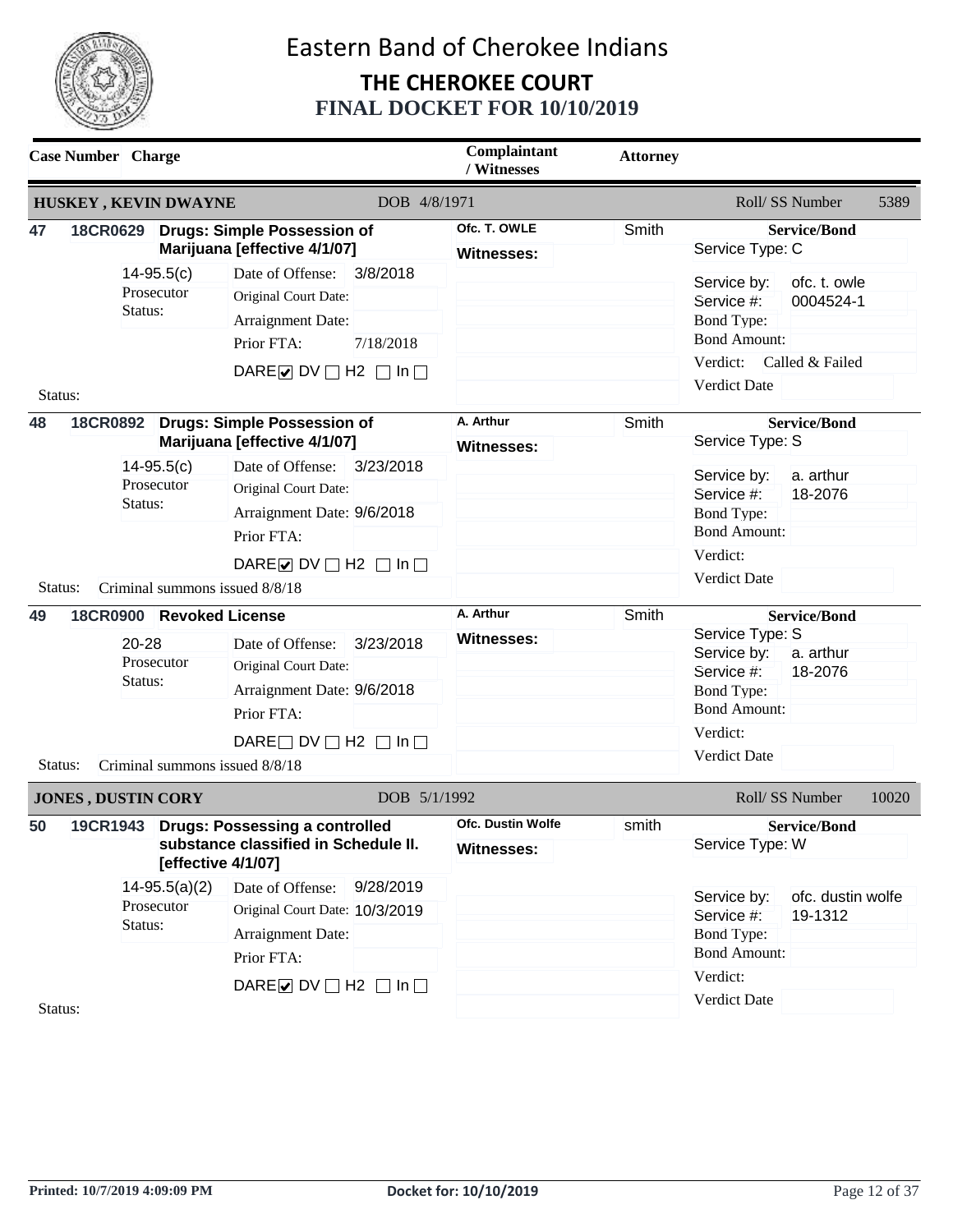

|               | <b>Case Number</b> Charge    |                             |                                                                                                                                                                                     | Complaintant<br>/ Witnesses                   | <b>Attorney</b> |                                                                                                                      |                                                     |       |
|---------------|------------------------------|-----------------------------|-------------------------------------------------------------------------------------------------------------------------------------------------------------------------------------|-----------------------------------------------|-----------------|----------------------------------------------------------------------------------------------------------------------|-----------------------------------------------------|-------|
|               | <b>JONES, DUSTIN CORY</b>    |                             |                                                                                                                                                                                     | DOB 5/1/1992                                  |                 |                                                                                                                      | Roll/ SS Number                                     | 10020 |
| 51            |                              |                             | 19CR1944 Drugs: Possession of Drug<br>Paraphernalia [effective 4/1/07]                                                                                                              | <b>Ofc. Dustin Wolfe</b><br><b>Witnesses:</b> | smith           | Service Type: W                                                                                                      | <b>Service/Bond</b>                                 |       |
| Status:       | Status:                      | $14-95.11(c)$<br>Prosecutor | 9/28/2019<br>Date of Offense:<br>Original Court Date: 10/3/2019<br>Arraignment Date:<br>Prior FTA:<br>DARE U DV $\Box$ H2 $\Box$ In $\Box$                                          |                                               |                 | Service by:<br>Service #:<br><b>Bond Type:</b><br><b>Bond Amount:</b><br>Verdict:<br><b>Verdict Date</b>             | ofc. dustin wolfe<br>19-1312                        |       |
| 52            |                              |                             | 19CR1945 Drugs: Possession of Drug<br>Paraphernalia [effective 4/1/07]                                                                                                              | <b>Ofc. Dustin Wolfe</b><br><b>Witnesses:</b> | smith           | Service Type: W                                                                                                      | <b>Service/Bond</b>                                 |       |
|               | Status:<br>Status:           | $14-95.11(c)$<br>Prosecutor | Date of Offense: 9/28/2019<br>Original Court Date: 10/3/2019<br>Arraignment Date:<br>Prior FTA:<br>DARE $\triangleright$ DV $\square$ H2 $\square$ In $\square$                     |                                               |                 | Service by:<br>Service #:<br><b>Bond Type:</b><br><b>Bond Amount:</b><br>Verdict:<br>Verdict Date                    | ofc. dustin wolfe<br>19-1312                        |       |
| 53            |                              |                             | 19CR1946 Obstructing Governmental Functions                                                                                                                                         | <b>Ofc. Dustin Wolfe</b>                      | smith           |                                                                                                                      | <b>Service/Bond</b>                                 |       |
|               | Status:                      | 14-70.14<br>Prosecutor      | Date of Offense:<br>9/28/2019<br>Original Court Date: 10/3/2019<br>Arraignment Date:<br>Prior FTA:<br>DARE $\Box$ DV $\Box$ H2 $\Box$ In $\Box$                                     | <b>Witnesses:</b>                             |                 | Service Type: W<br>Service by:<br>Service #:<br><b>Bond Type:</b><br><b>Bond Amount:</b><br>Verdict:                 | ofc. dustin wolfe<br>19-1312                        |       |
| Status:       |                              |                             |                                                                                                                                                                                     |                                               |                 | <b>Verdict Date</b>                                                                                                  |                                                     |       |
| 54<br>Status: | Status:                      | 14-70.19<br>Prosecutor      | 19CR1947 Resisting Lawful Arrest<br>Date of Offense:<br>9/28/2019<br>Original Court Date: 10/3/2019<br>Arraignment Date:<br>Prior FTA:<br>DARE $\Box$ DV $\Box$ H2 $\Box$ In $\Box$ | <b>Ofc. Dustin Wolfe</b><br><b>Witnesses:</b> | smith           | Service Type: W<br>Service by:<br>Service #:<br>Bond Type:<br><b>Bond Amount:</b><br>Verdict:<br>Verdict Date        | <b>Service/Bond</b><br>ofc. dustin wolfe<br>19-1312 |       |
|               | <b>LAMBERT, ERICA ACLARE</b> |                             |                                                                                                                                                                                     | DOB 9/21/1981                                 |                 |                                                                                                                      | Roll/ SS Number                                     | 7667  |
| 55<br>Status: | 14-30.3<br>Status:           | Prosecutor                  | 19CR1095 Compulsory School Attendance<br>Date of Offense:<br>3/29/2019<br>Original Court Date:<br>Arraignment Date: 4/11/2019<br>Prior FTA:<br>DARE DV $\Box$ H2 $\Box$ In $\Box$   | <b>SHAYNA WILLIAMS</b><br><b>Witnesses:</b>   | Jackson         | Service Type: S<br>Service by:<br>Service #:<br><b>Bond Type:</b><br><b>Bond Amount:</b><br>Verdict:<br>Verdict Date | <b>Service/Bond</b><br>ofc a sampson<br>19-0418     |       |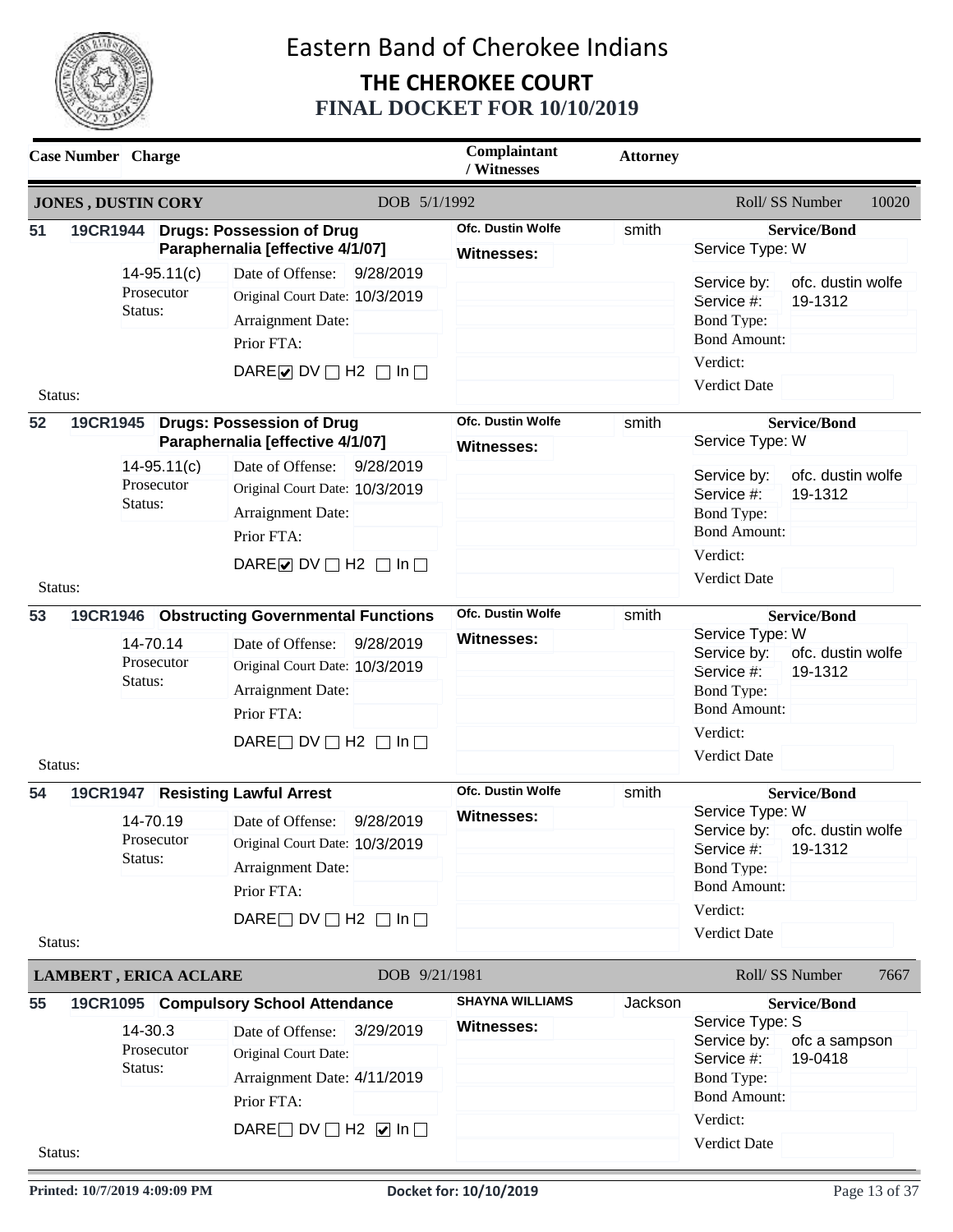

| <b>Case Number</b> Charge |                                                       |                                                                                                                                                                             |                         | Complaintant<br>/ Witnesses                                       | <b>Attorney</b> |                                                                                                                                                                                          |       |
|---------------------------|-------------------------------------------------------|-----------------------------------------------------------------------------------------------------------------------------------------------------------------------------|-------------------------|-------------------------------------------------------------------|-----------------|------------------------------------------------------------------------------------------------------------------------------------------------------------------------------------------|-------|
|                           | <b>LINEBERRY, JEFFERY</b>                             |                                                                                                                                                                             | DOB 6/7/1986            |                                                                   |                 | Roll/ SS Number                                                                                                                                                                          | 9768  |
| 56<br>Status:             | 18CR0648 Larceny<br>14-10.60<br>Prosecutor<br>Status: | Date of Offense:<br>Original Court Date:<br>Arraignment Date: 3/30/2018<br>Prior FTA:<br>DARE $\Box$ DV $\Box$ H2 $\Box$ In $\Box$<br>COMPLETED BT. Still owes \$250 for BT | 3/16/2018               | Ofc J Bradley<br><b>Witnesses:</b><br>Noah Ledford                | Phillips        | <b>Service/Bond</b><br>Service Type: W<br>j powell<br>Service by:<br>18-0275<br>Service #:<br><b>Bond Type:</b><br>Secured<br>Bond Amount: \$2,000.00<br>Verdict:<br><b>Verdict Date</b> |       |
|                           | <b>LINEBERRY, JEFFERY WAYNE</b>                       |                                                                                                                                                                             | DOB 6/7/1986            |                                                                   |                 | Roll/ SS Number                                                                                                                                                                          | 9768  |
| 57                        | $14 - 40.1 -$<br>Prosecutor<br>Status: RV             | 17CR2410 Domestic Violence [Superseded 2001]<br>Date of Offense:<br>Original Court Date:<br>Arraignment Date: 12/25/2017<br>Prior FTA:                                      | 12/25/2017<br>4/24/2018 | S. Toineeta<br><b>Witnesses:</b><br><b>TALEIKA HILL</b>           | Phillips        | <b>Service/Bond</b><br>Service Type: F<br>ofc. I. woodard<br>Service by:<br>Service #:<br>18-0131<br><b>Bond Type:</b><br>Secured<br>Bond Amount: \$20,000.00                            |       |
| Status:                   | OFA, forfeit bond,<br>LOSSIAH, CHANNING VICTOR        | DARE DV $\vee$ H2 $\Box$ In $\Box$<br>C&F, OFA issued, forfeit bond, \$20,000 secure; C&F,                                                                                  | DOB 3/17/1997           | 17CR2411,2412, 2413, 2414                                         |                 | Verdict:<br>Dismissed - Treatment<br>Complete<br>Verdict Date 7/9/2019<br>Roll/SS Number                                                                                                 | 11869 |
| 58                        |                                                       | 19CR1767 Assault by Strangulation(DV)                                                                                                                                       |                         | <b>Sgt. Travis Brooks</b>                                         | J. Moore        | <b>Service/Bond</b>                                                                                                                                                                      |       |
|                           | 14-40.49*<br>Prosecutor<br>Status:                    | Date of Offense:<br>Original Court Date:<br>Arraignment Date:<br>Prior FTA:<br>DARE DV $\vee$ H2 $\Box$ In $\Box$                                                           | 8/17/2019               | <b>Witnesses:</b><br>Adriannon Hyatt                              |                 | Service Type: W<br>Service by:<br>Service #:<br>19-1092<br><b>Bond Type:</b><br><b>Bond Amount:</b><br>Verdict:                                                                          |       |
| Status:                   |                                                       |                                                                                                                                                                             |                         |                                                                   |                 | <b>Verdict Date</b>                                                                                                                                                                      |       |
| 59                        | (DV)<br>14-40.54*<br>Prosecutor<br>Status:            | 19CR1768 Assault Inflicting Serious Bodily Injury<br>Date of Offense:<br>Original Court Date:<br>Arraignment Date:<br>Prior FTA:                                            | 8/17/2019               | <b>Sgt. Travis Brooks</b><br><b>Witnesses:</b><br>Adriannon Hyatt | J. Moore        | <b>Service/Bond</b><br>Service Type: W<br>Service by:<br>Service #:<br>19-1092<br><b>Bond Type:</b><br><b>Bond Amount:</b>                                                               |       |
|                           |                                                       |                                                                                                                                                                             |                         |                                                                   |                 | Verdict:                                                                                                                                                                                 |       |
| Status:                   |                                                       | DARE DV $\vee$ H2 $\Box$ In $\Box$                                                                                                                                          |                         |                                                                   |                 | Verdict Date                                                                                                                                                                             |       |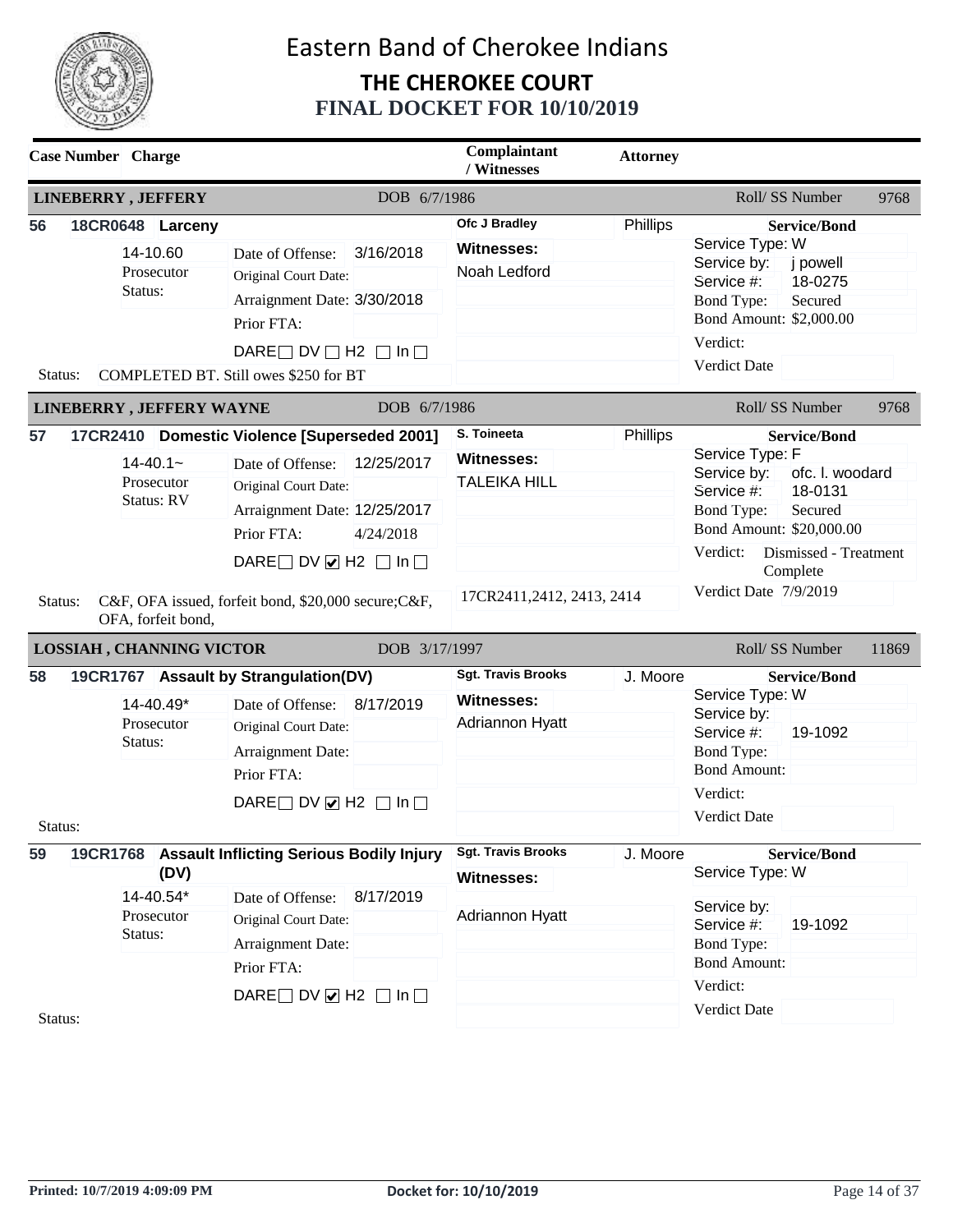

| <b>Case Number</b> Charge |                                                                         |                                                                                                                                                                                                                                                                         | Complaintant<br>/ Witnesses                                                                                                            | <b>Attorney</b>      |                                                                                                                                                                      |                                                                  |       |
|---------------------------|-------------------------------------------------------------------------|-------------------------------------------------------------------------------------------------------------------------------------------------------------------------------------------------------------------------------------------------------------------------|----------------------------------------------------------------------------------------------------------------------------------------|----------------------|----------------------------------------------------------------------------------------------------------------------------------------------------------------------|------------------------------------------------------------------|-------|
|                           | <b>LOSSIAH, CHANNING VICTOR</b>                                         | DOB 3/17/1997                                                                                                                                                                                                                                                           |                                                                                                                                        |                      | Roll/SS Number                                                                                                                                                       |                                                                  | 11869 |
| 60<br>Status:<br>61       | 14-10.9*<br>Prosecutor<br>Status:<br>14-30.6<br>Prosecutor<br>Status:   | 19CR1769 Criminal Mischief (DV)<br>8/17/2019<br>Date of Offense:<br>Original Court Date:<br>Arraignment Date:<br>Prior FTA:<br>DARE DV $\vee$ H2 $\Box$ In $\Box$<br>19CR1770 Child Abuse in the Second Degree<br>8/17/2019<br>Date of Offense:<br>Original Court Date: | <b>Sgt. Travis Brooks</b><br><b>Witnesses:</b><br>Adriannon Hyatt<br><b>Sgt. Travis Brooks</b><br><b>Witnesses:</b><br>Adriannon Hyatt | J. Moore<br>J. Moore | Service Type: W<br>Service by:<br>Service #:<br>Bond Type:<br><b>Bond Amount:</b><br>Verdict:<br><b>Verdict Date</b><br>Service Type: W<br>Service by:<br>Service #: | <b>Service/Bond</b><br>19-1092<br><b>Service/Bond</b><br>19-1092 |       |
| Status:                   |                                                                         | Arraignment Date:<br>Prior FTA:<br>DARE DV $\Box$ H2 $\Box$ In $\Box$                                                                                                                                                                                                   |                                                                                                                                        |                      | <b>Bond Type:</b><br><b>Bond Amount:</b><br>Verdict:<br><b>Verdict Date</b>                                                                                          |                                                                  |       |
| 62<br>Status:             | 14-40.40*<br>Prosecutor<br>Status:<br><b>IA COMPLETED</b>               | 19CR1779 Homicide in the First Degree (DV)<br>Date of Offense:<br>8/17/2019<br>Original Court Date:<br>Arraignment Date:<br>Prior FTA:<br>DARE DV $\vee$ H2 $\Box$ In $\Box$                                                                                            | <b>NEIL FERGUSON</b><br><b>Witnesses:</b><br><b>ADRIANNON HYATT</b>                                                                    | J. Moore             | Service Type: W<br>Service by:<br>Service #:<br>Bond Type:<br><b>Bond Amount:</b><br>Verdict:<br>Verdict Date                                                        | <b>Service/Bond</b><br>n.ferguson<br>19-1100                     |       |
| 63<br>Status:             | <b>19CR1780</b><br>(DV)<br>14-40.54*<br>Prosecutor<br>Status:           | <b>Assault Inflicting Serious Bodily Injury</b><br>Date of Offense:<br>8/17/2019<br>Original Court Date:<br>Arraignment Date:<br>Prior FTA:<br>DARE DV $\vee$ H2 $\Box$ In $\Box$                                                                                       | <b>NEIL FERGUSON</b><br>Witnesses:<br><b>ADRIANNON HYATT</b>                                                                           | J. Moore             | Service Type: W<br>Service by:<br>Service #:<br>Bond Type:<br><b>Bond Amount:</b><br>Verdict:<br>Verdict Date                                                        | <b>Service/Bond</b><br>n.ferguson<br>19-1100                     |       |
| 64<br>Status:             | 19CR1781 Bodily Injury (DV)<br>$14-40.1(b)(1)$<br>Prosecutor<br>Status: | Date of Offense:<br>8/17/2019<br>Original Court Date:<br>Arraignment Date:<br>Prior FTA:<br>DARE DV $\vee$ H2 $\Box$ In $\Box$                                                                                                                                          | <b>NEIL FERGUSON</b><br><b>Witnesses:</b><br><b>ADRIANNON HYATT</b>                                                                    | J. Moore             | Service Type: W<br>Service by:<br>Service #:<br>Bond Type:<br><b>Bond Amount:</b><br>Verdict:<br>Verdict Date                                                        | <b>Service/Bond</b><br>n.ferguson<br>19-1100                     |       |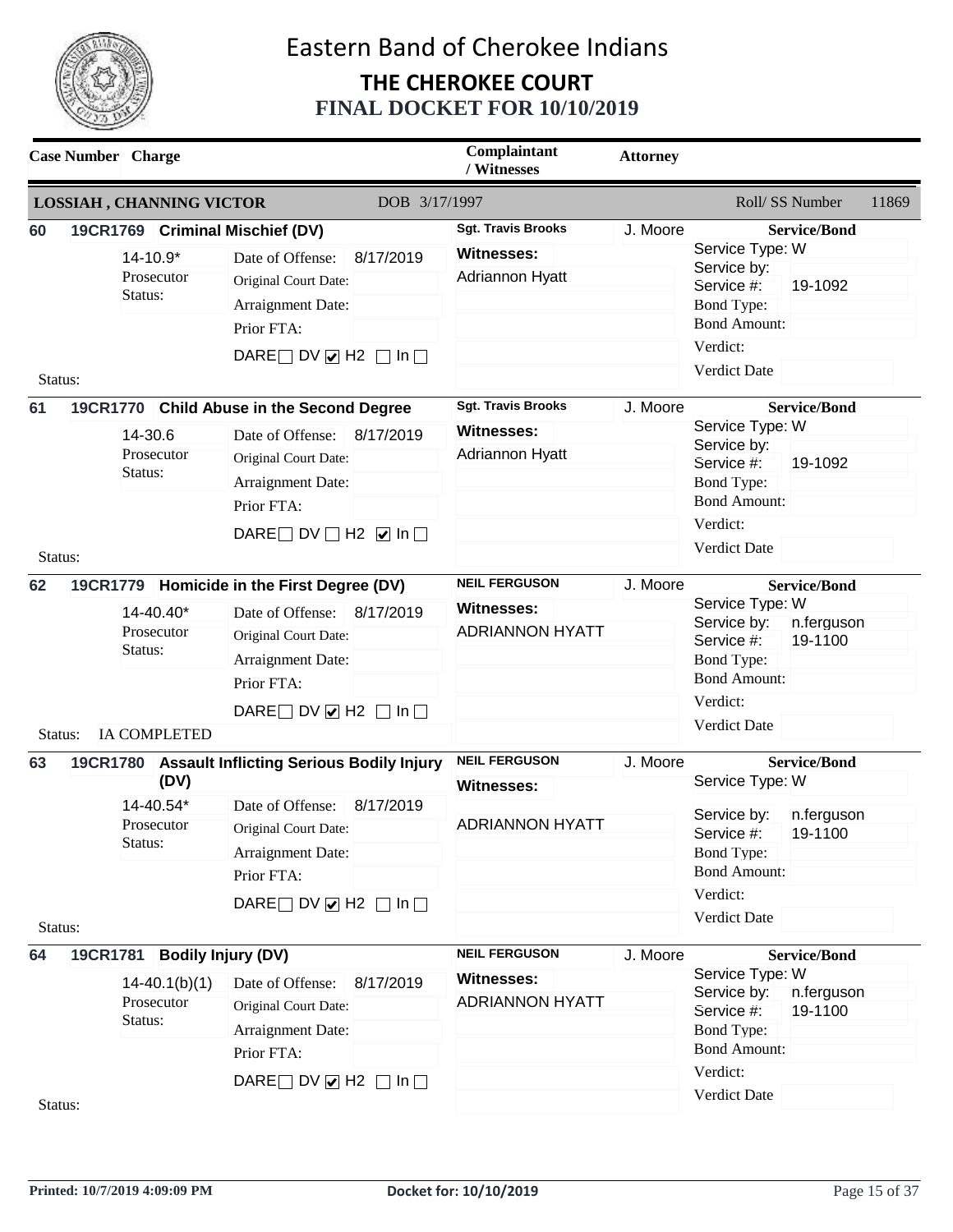

|                                | <b>Case Number</b> Charge                                            |                                                                                                                                                                                                                                                                                                                                                     | Complaintant<br>/ Witnesses                                                                                                            | <b>Attorney</b>            |                                                                                                                                                                                                                                                                                                                                                       |
|--------------------------------|----------------------------------------------------------------------|-----------------------------------------------------------------------------------------------------------------------------------------------------------------------------------------------------------------------------------------------------------------------------------------------------------------------------------------------------|----------------------------------------------------------------------------------------------------------------------------------------|----------------------------|-------------------------------------------------------------------------------------------------------------------------------------------------------------------------------------------------------------------------------------------------------------------------------------------------------------------------------------------------------|
|                                | <b>LOSSIAH, CHANNING VICTOR</b>                                      | DOB 3/17/1997                                                                                                                                                                                                                                                                                                                                       |                                                                                                                                        |                            | Roll/SS Number<br>11869                                                                                                                                                                                                                                                                                                                               |
| 65<br>Status:                  | 14-40.56*<br>Prosecutor<br>Status:                                   | 19CR1782 Assault on a Female (DV)<br>8/17/2019<br>Date of Offense:<br>Original Court Date:<br>Arraignment Date:<br>Prior FTA:<br>DARE $\Box$ DV $\Box$ H2 $\Box$ In $\Box$                                                                                                                                                                          | <b>NEIL FERGUSON</b><br><b>Witnesses:</b><br><b>ADRIANNON HYATT</b>                                                                    | J.Moore                    | <b>Service/Bond</b><br>Service Type: W<br>Service by:<br>n.ferguson<br>Service #:<br>19-1100<br>Bond Type:<br><b>Bond Amount:</b><br>Verdict:<br>Verdict Date                                                                                                                                                                                         |
|                                | MANEY, DALTON CLAY                                                   | DOB 3/16/2000                                                                                                                                                                                                                                                                                                                                       |                                                                                                                                        |                            | Roll/ SS Number<br>12829                                                                                                                                                                                                                                                                                                                              |
| 66<br>Status:<br>67<br>Status: | 14-20.4<br>Prosecutor<br>Status:<br>14-30.5<br>Prosecutor<br>Status: | 19CR1783 Sexual Abuse of Minor Ward<br>9/30/2018<br>Date of Offense:<br>Original Court Date:<br>Arraignment Date:<br>Prior FTA:<br>DARE DV $\Box$ H2 $\Box$ In $\Box$<br>19CR1784 Child Abuse in the First Degree<br>9/30/2018<br>Date of Offense:<br>Original Court Date:<br>Arraignment Date:<br>Prior FTA:<br>DARE DV $\Box$ H2 $\Box$ In $\Box$ | <b>JASON HOWELL</b><br><b>Witnesses:</b><br><b>CORDALE WOOTEN</b><br><b>JASON HOWELL</b><br><b>Witnesses:</b><br><b>CORDALE WOOTEN</b> | K. Williams<br>K. Williams | <b>Service/Bond</b><br>Service Type: W<br>Service by:<br>ofc d crowe<br>19-1102<br>Service #:<br><b>Bond Type:</b><br>Bond Amount: \$0.00<br>Verdict:<br><b>Verdict Date</b><br><b>Service/Bond</b><br>Service Type: W<br>Service by:<br>ofc d crowe<br>Service #:<br>19-1102<br>Bond Type:<br>Bond Amount: \$0.00<br>Verdict:<br><b>Verdict Date</b> |
|                                | MITCHELL, LLOYD JOSHUA                                               | DOB 11/21/1997                                                                                                                                                                                                                                                                                                                                      |                                                                                                                                        |                            | Roll/SS Number<br>12110                                                                                                                                                                                                                                                                                                                               |
| 68                             | <b>Property</b><br>14-10.61<br>Prosecutor<br>Status:                 | 18CR1953 Receiving or Possessing Stolen<br>Date of Offense: 8/15/2018<br>Original Court Date: 9/26/2018<br>Arraignment Date: 9/7/2018<br>Prior FTA:<br>11/28/2018<br>DARE $\Box$ DV $\Box$ H2 $\Box$ In $\Box$                                                                                                                                      | <b>OFFICER T. OWLE</b><br><b>Witnesses:</b><br><b>BRANDON BUCHANAN</b>                                                                 | Phillips                   | <b>Service/Bond</b><br>Service Type: W<br>Service by:<br>ofc. chris harris<br>Service #:<br>18-2095<br><b>Bond Type:</b><br>Unsecured<br>Bond Amount: \$2,000.00<br>Verdict: Called & Failed                                                                                                                                                          |
| Status:                        | 11/28/18 C&F 15k sec                                                 |                                                                                                                                                                                                                                                                                                                                                     |                                                                                                                                        |                            | Verdict Date                                                                                                                                                                                                                                                                                                                                          |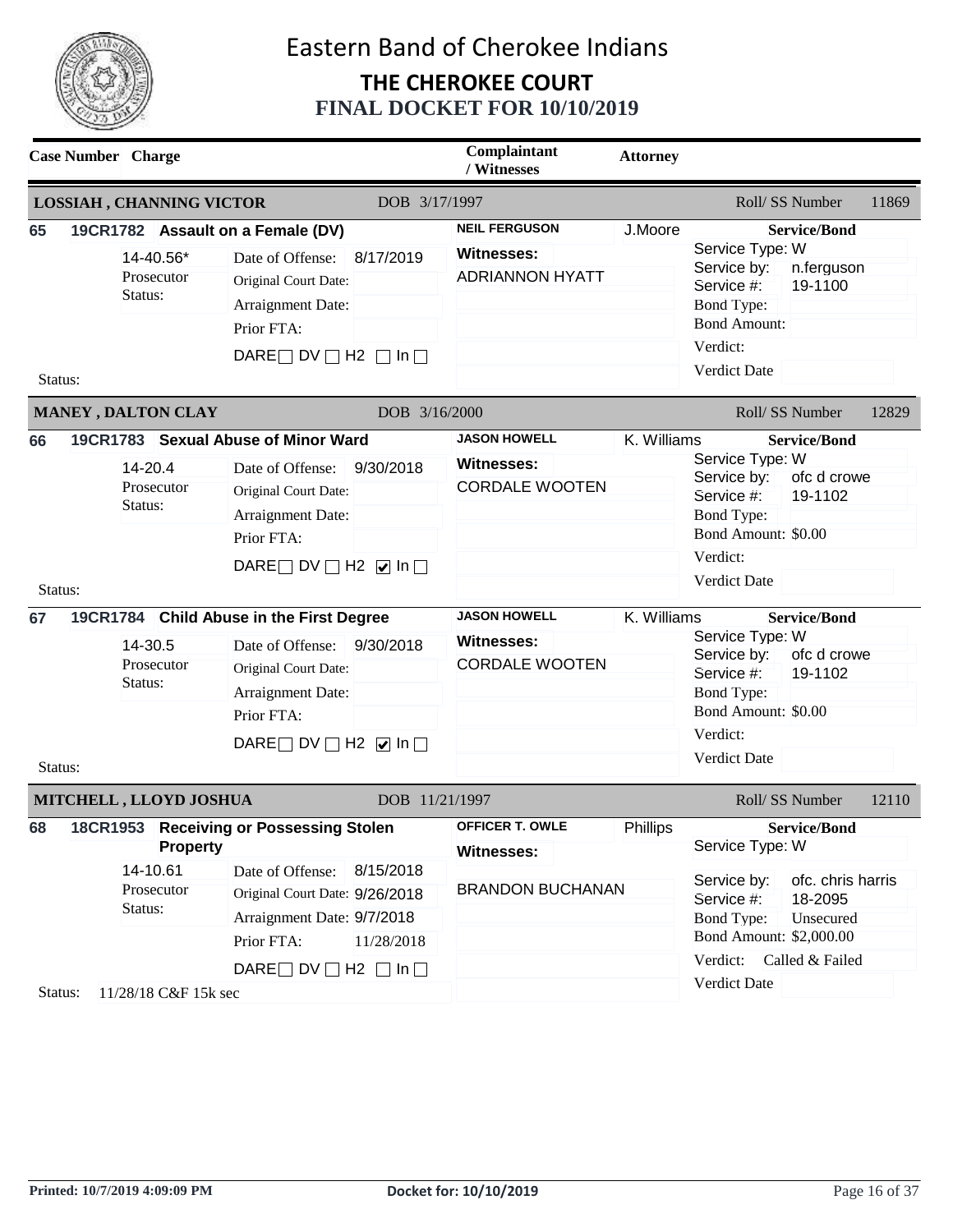

|               | <b>Case Number</b> Charge                                                             |                                                                                                                                                                        | Complaintant<br>/ Witnesses                                     | <b>Attorney</b> |                                                                                                                                                                                                                        |
|---------------|---------------------------------------------------------------------------------------|------------------------------------------------------------------------------------------------------------------------------------------------------------------------|-----------------------------------------------------------------|-----------------|------------------------------------------------------------------------------------------------------------------------------------------------------------------------------------------------------------------------|
|               | MITCHELL, LLOYD JOSHUA                                                                | DOB 11/21/1997                                                                                                                                                         |                                                                 |                 | Roll/ SS Number<br>12110                                                                                                                                                                                               |
| 69<br>Status: | 18CR1954 False Pretenses<br>14-60.30<br>Prosecutor<br>Status:<br>11/28/18 C&F 15k sec | Date of Offense:<br>8/15/2018<br>Original Court Date: 9/26/2018<br>Arraignment Date: 9/7/2018<br>Prior FTA:<br>11/28/2018<br>DARE $\Box$ DV $\Box$ H2 $\Box$ In $\Box$ | <b>OFFICER T. OWLE</b><br>Witnesses:<br><b>BRANDON BUCHANAN</b> | Phillips        | <b>Service/Bond</b><br>Service Type: W<br>ofc. chris harris<br>Service by:<br>18-2095<br>Service #:<br><b>Bond Type:</b><br>Unsecured<br>Bond Amount: \$2,000.00<br>Verdict:<br>Called & Failed<br><b>Verdict Date</b> |
| 70            | 18CR2079 Larceny                                                                      |                                                                                                                                                                        | <b>J. PANTHER</b>                                               | Phillips        | <b>Service/Bond</b>                                                                                                                                                                                                    |
|               | 14-10.60<br>Prosecutor<br>Status:                                                     | Date of Offense:<br>7/29/2018<br>Original Court Date:<br>Arraignment Date: 9/26/2018<br>Prior FTA:<br>11/28/2018<br>DARE $\Box$ DV $\Box$ H2 $\Box$ In $\Box$          | Witnesses:                                                      |                 | Service Type: W<br>Service by:<br>18-2274<br>Service #:<br><b>Bond Type:</b><br>Unsecured<br>Bond Amount: \$10,000.00<br>Verdict: Called & Failed<br><b>Verdict Date</b>                                               |
| Status:<br>71 | 11/28/18 C&F 15k sec<br>18CR2080 False Pretenses                                      |                                                                                                                                                                        | <b>J. PANTHER</b>                                               | Phillips        | <b>Service/Bond</b>                                                                                                                                                                                                    |
|               | 14-60.30<br>Prosecutor<br>Status:                                                     | 7/29/2018<br>Date of Offense:<br>Original Court Date:<br>Arraignment Date: 9/26/2018<br>Prior FTA:<br>11/28/2018<br>DARE $\Box$ DV $\Box$ H2 $\Box$ In $\Box$          | Witnesses:                                                      |                 | Service Type: W<br>Service by:<br>18-2274<br>Service #:<br>Bond Type:<br>Unsecured<br>Bond Amount: \$10,000.00<br>Verdict:<br>Called & Failed<br><b>Verdict Date</b>                                                   |
| Status:       | 11/28/18 C&F 15k sec                                                                  |                                                                                                                                                                        |                                                                 |                 |                                                                                                                                                                                                                        |
| 72<br>Status: | 18CR2081 Larceny<br>14-10.60<br>Prosecutor<br>Status:<br>11/28/18 C&F 15k sec         | Date of Offense: 8/8/2018<br>Original Court Date:<br>Arraignment Date: 9/26/2018<br>Prior FTA:<br>11/28/2018<br>DARE $\Box$ DV $\Box$ H2 $\Box$ In $\Box$              | <b>PANTHER</b><br><b>Witnesses:</b>                             | Phillips        | <b>Service/Bond</b><br>Service Type: W<br>Service by:<br>18-2275<br>Service #:<br><b>Bond Type:</b><br>Unsecured<br>Bond Amount: \$10,000.00<br>Verdict: Called & Failed<br>Verdict Date                               |
| 73            | 18CR2082 False Pretenses                                                              |                                                                                                                                                                        | <b>PANTHER</b>                                                  | Phillips        | <b>Service/Bond</b>                                                                                                                                                                                                    |
|               | 14-60.30<br>Prosecutor<br>Status:                                                     | Date of Offense: 8/8/2018<br>Original Court Date:<br>Arraignment Date: 9/26/2018<br>Prior FTA:<br>11/28/2018<br>DARE $\Box$ DV $\Box$ H2 $\Box$ In $\Box$              | <b>Witnesses:</b>                                               |                 | Service Type: W<br>Service by:<br>18-2275<br>Service #:<br><b>Bond Type:</b><br>Unsecured<br>Bond Amount: \$10,000.00<br>Verdict: Called & Failed<br>Verdict Date                                                      |
| Status:       | 11/28/18 C&F 15k sec                                                                  |                                                                                                                                                                        |                                                                 |                 |                                                                                                                                                                                                                        |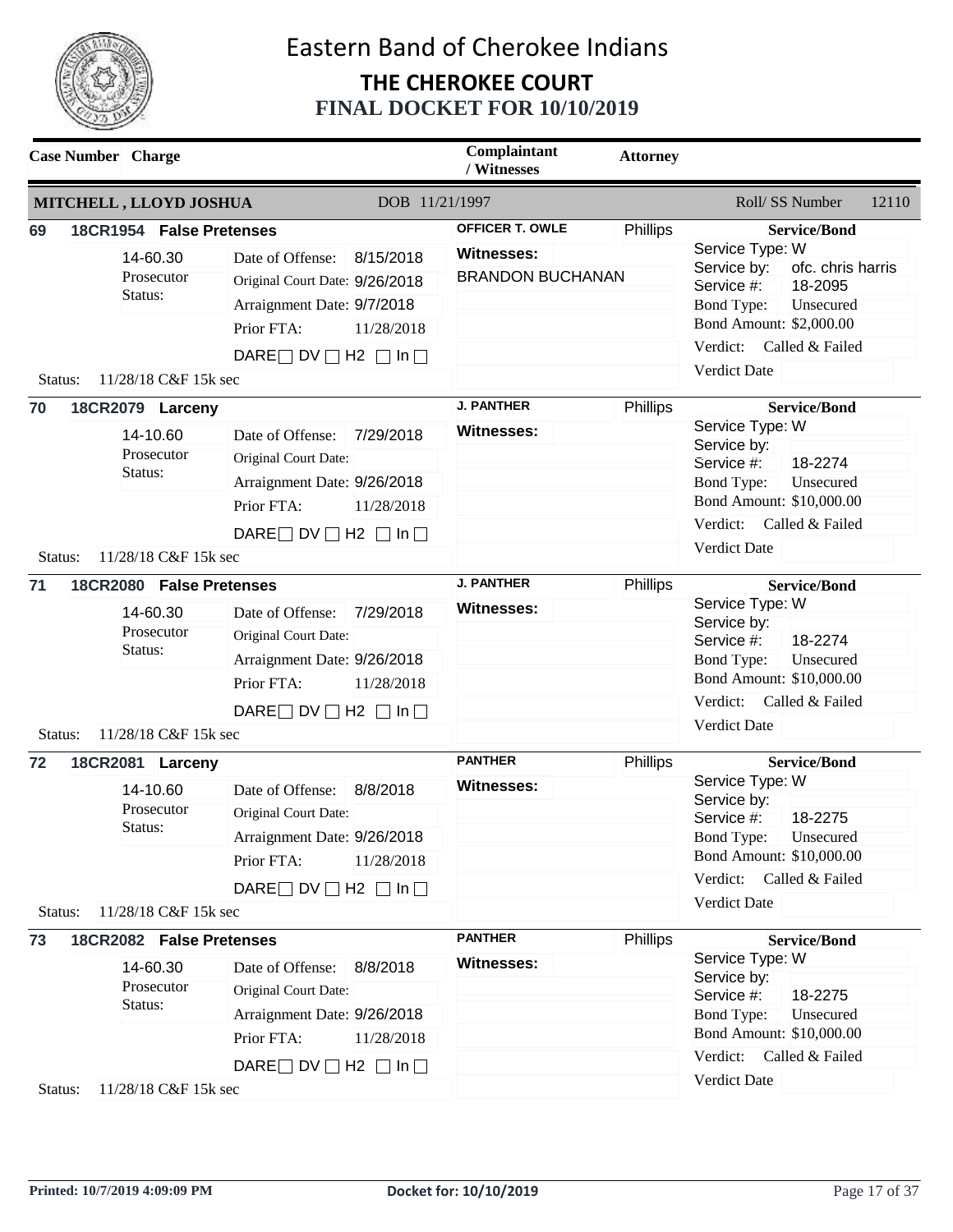

|               | <b>Case Number</b> Charge                                                             |                                                                                                                                                               | Complaintant<br>/ Witnesses         | <b>Attorney</b> |                                                                                                                                                                                                 |
|---------------|---------------------------------------------------------------------------------------|---------------------------------------------------------------------------------------------------------------------------------------------------------------|-------------------------------------|-----------------|-------------------------------------------------------------------------------------------------------------------------------------------------------------------------------------------------|
|               | MITCHELL, LLOYD JOSHUA                                                                | DOB 11/21/1997                                                                                                                                                |                                     |                 | Roll/ SS Number<br>12110                                                                                                                                                                        |
| 74            | 18CR2226 False Pretenses<br>14-60.30<br>Prosecutor<br>Status:                         | 7/27/2018<br>Date of Offense:<br>Original Court Date:<br>Arraignment Date: 9/26/2018<br>Prior FTA:<br>11/28/2018<br>DARE $\Box$ DV $\Box$ H2 $\Box$ In $\Box$ | <b>PANTHER</b><br><b>Witnesses:</b> | Phillips        | <b>Service/Bond</b><br>Service Type: W<br>Service by:<br>18-2299<br>Service #:<br><b>Bond Type:</b><br>Unsecured<br>Bond Amount: \$10,000.00<br>Verdict: Called & Failed<br><b>Verdict Date</b> |
| Status:       | 11/28/18 C&F 15k sec                                                                  |                                                                                                                                                               |                                     |                 |                                                                                                                                                                                                 |
| 75<br>Status: | 18CR2227 False Pretenses<br>14-60.30<br>Prosecutor<br>Status:<br>11/28/18 C&F 15k sec | Date of Offense:<br>7/27/2018<br>Original Court Date:<br>Arraignment Date: 9/26/2018<br>Prior FTA:<br>11/28/2018<br>DARE $\Box$ DV $\Box$ H2 $\Box$ In $\Box$ | <b>PANTHER</b><br><b>Witnesses:</b> | Phillips        | <b>Service/Bond</b><br>Service Type: W<br>Service by:<br>18-2299<br>Service #:<br>Unsecured<br><b>Bond Type:</b><br>Bond Amount: \$10,000.00<br>Verdict: Called & Failed<br><b>Verdict Date</b> |
| 76            | 18CR2228 Larceny                                                                      |                                                                                                                                                               | <b>PANTHER</b>                      | Phillips        | <b>Service/Bond</b>                                                                                                                                                                             |
|               | 14-10.60<br>Prosecutor<br>Status:                                                     | 7/27/2018<br>Date of Offense:<br>Original Court Date:<br>Arraignment Date: 9/26/2018<br>Prior FTA:<br>11/28/2018                                              | <b>Witnesses:</b>                   |                 | Service Type: W<br>Service by:<br>18-2299<br>Service #:<br>Bond Type:<br>Unsecured<br>Bond Amount: \$10,000.00                                                                                  |
| Status:       | 11/28/18 C&F 15k sec                                                                  | DARE $\Box$ DV $\Box$ H2 $\Box$ In $\Box$                                                                                                                     |                                     |                 | Verdict: Called & Failed<br><b>Verdict Date</b>                                                                                                                                                 |
| 77<br>Status: | 18CR2229 Larceny<br>14-10.60<br>Prosecutor<br>Status:<br>11/28/18 C&F 15k sec         | Date of Offense:<br>7/27/2018<br>Original Court Date:<br>Arraignment Date: 9/26/2018<br>Prior FTA:<br>11/28/2018<br>DARE $\Box$ DV $\Box$ H2 $\Box$ In $\Box$ | <b>PANTHER</b><br>Witnesses:        | <b>Phillips</b> | <b>Service/Bond</b><br>Service Type: W<br>Service by:<br>18-2299<br>Service #:<br>Bond Type:<br>Unsecured<br>Bond Amount: \$10,000.00<br>Verdict: Called & Failed<br>Verdict Date               |
| 78            | 18CR2230 Larceny                                                                      |                                                                                                                                                               | <b>PANTHER</b>                      | Phillips        | <b>Service/Bond</b>                                                                                                                                                                             |
|               | 14-10.60<br>Prosecutor<br>Status:                                                     | Date of Offense:<br>7/27/2018<br>Original Court Date:<br>Arraignment Date: 9/26/2018<br>Prior FTA:<br>11/28/2018<br>DARE $\Box$ DV $\Box$ H2 $\Box$ In $\Box$ | <b>Witnesses:</b>                   |                 | Service Type: W<br>Service by:<br>Service #:<br>18-2299<br><b>Bond Type:</b><br>Unsecured<br>Bond Amount: \$10,000.00<br>Verdict: Called & Failed<br>Verdict Date                               |
| Status:       | 11/28/18 C&F 15k sec                                                                  |                                                                                                                                                               |                                     |                 |                                                                                                                                                                                                 |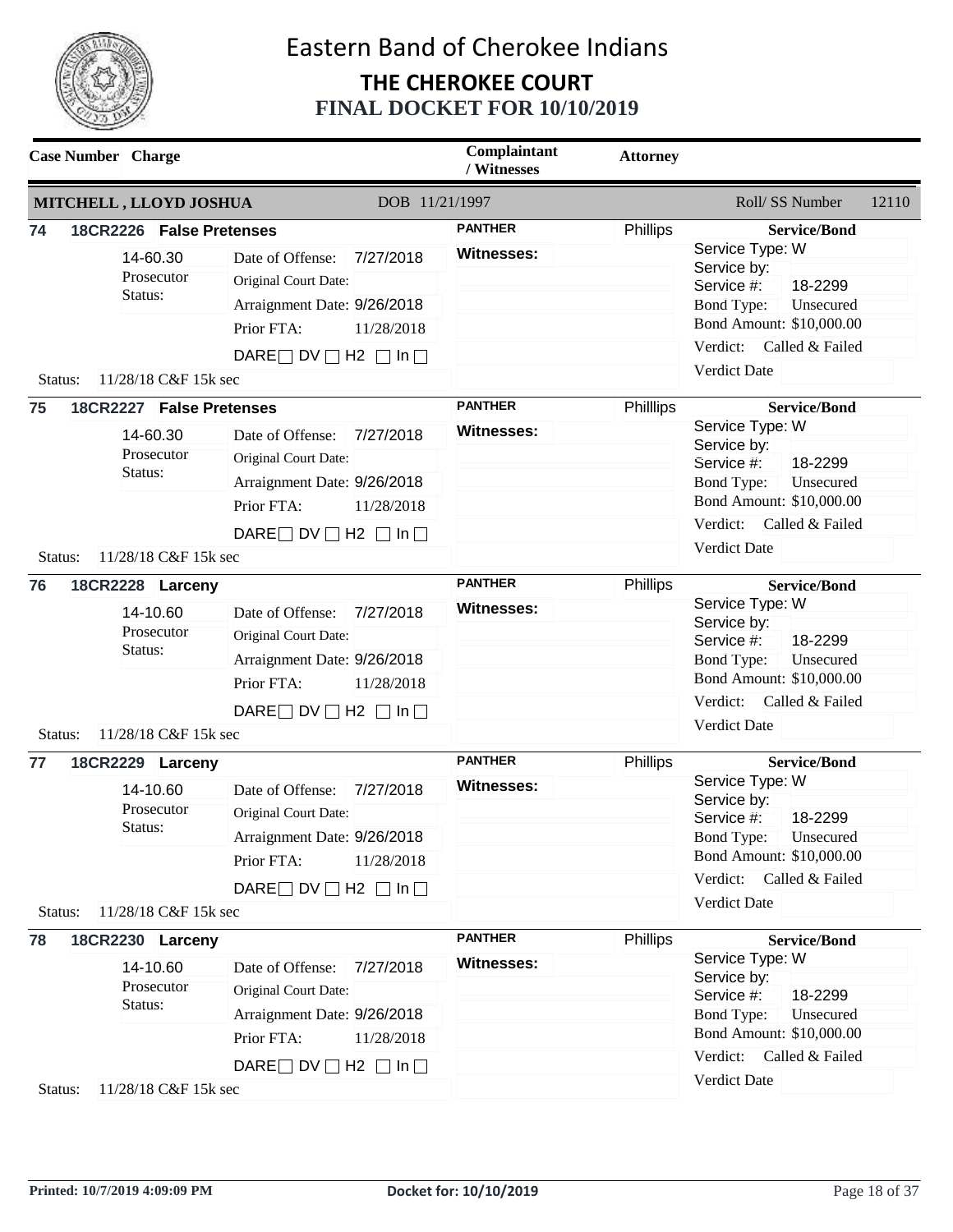

| MITCHELL, LLOYD JOSHUA<br>DOB 11/21/1997<br><b>DET. SGT. CABLE</b><br>Phillips<br>79<br>19CR0171 Criminal Conspiracy<br>Service Type: W<br><b>Witnesses:</b><br>$14 - 2.2$<br>12/8/2018<br>Date of Offense:<br>Service by:<br><b>CORBIN WOLFE</b><br>Prosecutor<br>Original Court Date:<br>Service #:<br>Status:<br><b>Bond Type:</b><br>Arraignment Date:<br><b>Bond Amount:</b><br>Prior FTA:<br>Verdict:<br>DARE $\Box$ DV $\Box$ H2 $\Box$ In $\Box$<br><b>Verdict Date</b><br>Status:<br><b>DET. SGT. CABLE</b><br>19CR0172 Grand Larceny (> \$1,000)<br>Phillips<br>80<br>Service Type: W<br><b>Witnesses:</b><br>12/8/2018<br>$14-10.60(c)$<br>Date of Offense:<br>Service by:<br><b>CORBIN WOLFE</b><br>Prosecutor<br>Original Court Date:<br>Service #:<br>Status:<br><b>Bond Type:</b><br>Arraignment Date:<br><b>Bond Amount:</b><br>Prior FTA:<br>Verdict:<br>DARE $\Box$ DV $\Box$ H2 $\Box$ In $\Box$<br><b>Verdict Date</b><br>Status:<br>DET. SGT. CABLE<br>Phillips<br>81<br>19CR0173 Robbery<br>Service Type: W<br><b>Witnesses:</b><br>14-10.31<br>12/8/2018<br>Date of Offense:<br>Service by:<br><b>CORBIN WOLFE</b><br>Prosecutor<br>Original Court Date:<br>Service #:<br>Status:<br>Bond Type:<br>Arraignment Date:<br><b>Bond Amount:</b><br>Prior FTA:<br>Verdict:<br>DARE $\Box$ DV $\Box$ H2 $\Box$ In $\Box$<br>Verdict Date<br>Status:<br>Ofc. Logan Woodard<br>19CR1269 Simple Assault<br>Phillips<br>82<br>Service Type: W<br><b>Witnesses:</b><br>Date of Offense:<br>5/3/2019<br>14-40.62(a)(1)<br>Service by:<br>ofc. logan woodar<br>D.O. K Shook<br>Prosecutor<br>Original Court Date: 5/8/2019<br>Service #:<br>Status:<br>Michael A. George<br>Arraignment Date: 5/3/2019<br>Bond Type:<br>Prior FTA:<br>Verdict:<br>DARE $\Box$ DV $\Box$ H2 $\Box$ In $\Box$<br>Verdict Date<br>Inmate on Inmate<br>Status:<br>Ofc. Logan Woodard<br>Phillips<br>19CR1270 Failure to Obey a Lawful Order of the<br>83<br>Service Type: W<br><b>Court</b><br><b>Witnesses:</b><br>14-70.22<br>Date of Offense:<br>5/3/2019<br>Service by:<br>D.O. K Shook<br>Prosecutor<br>Original Court Date: 5/8/2019 |                   |                                                             | <b>Attorney</b> | Complaintant<br>/ Witnesses |  |         | <b>Case Number</b> Charge |  |
|----------------------------------------------------------------------------------------------------------------------------------------------------------------------------------------------------------------------------------------------------------------------------------------------------------------------------------------------------------------------------------------------------------------------------------------------------------------------------------------------------------------------------------------------------------------------------------------------------------------------------------------------------------------------------------------------------------------------------------------------------------------------------------------------------------------------------------------------------------------------------------------------------------------------------------------------------------------------------------------------------------------------------------------------------------------------------------------------------------------------------------------------------------------------------------------------------------------------------------------------------------------------------------------------------------------------------------------------------------------------------------------------------------------------------------------------------------------------------------------------------------------------------------------------------------------------------------------------------------------------------------------------------------------------------------------------------------------------------------------------------------------------------------------------------------------------------------------------------------------------------------------------------------------------------------------------------------------------------------------------------------------------------------------------------------------------------------------------------------------------------------|-------------------|-------------------------------------------------------------|-----------------|-----------------------------|--|---------|---------------------------|--|
|                                                                                                                                                                                                                                                                                                                                                                                                                                                                                                                                                                                                                                                                                                                                                                                                                                                                                                                                                                                                                                                                                                                                                                                                                                                                                                                                                                                                                                                                                                                                                                                                                                                                                                                                                                                                                                                                                                                                                                                                                                                                                                                                  | 12110             | Roll/ SS Number                                             |                 |                             |  |         |                           |  |
|                                                                                                                                                                                                                                                                                                                                                                                                                                                                                                                                                                                                                                                                                                                                                                                                                                                                                                                                                                                                                                                                                                                                                                                                                                                                                                                                                                                                                                                                                                                                                                                                                                                                                                                                                                                                                                                                                                                                                                                                                                                                                                                                  |                   | <b>Service/Bond</b>                                         |                 |                             |  |         |                           |  |
|                                                                                                                                                                                                                                                                                                                                                                                                                                                                                                                                                                                                                                                                                                                                                                                                                                                                                                                                                                                                                                                                                                                                                                                                                                                                                                                                                                                                                                                                                                                                                                                                                                                                                                                                                                                                                                                                                                                                                                                                                                                                                                                                  |                   | 19-0203                                                     |                 |                             |  |         |                           |  |
|                                                                                                                                                                                                                                                                                                                                                                                                                                                                                                                                                                                                                                                                                                                                                                                                                                                                                                                                                                                                                                                                                                                                                                                                                                                                                                                                                                                                                                                                                                                                                                                                                                                                                                                                                                                                                                                                                                                                                                                                                                                                                                                                  |                   |                                                             |                 |                             |  |         |                           |  |
|                                                                                                                                                                                                                                                                                                                                                                                                                                                                                                                                                                                                                                                                                                                                                                                                                                                                                                                                                                                                                                                                                                                                                                                                                                                                                                                                                                                                                                                                                                                                                                                                                                                                                                                                                                                                                                                                                                                                                                                                                                                                                                                                  |                   |                                                             |                 |                             |  |         |                           |  |
|                                                                                                                                                                                                                                                                                                                                                                                                                                                                                                                                                                                                                                                                                                                                                                                                                                                                                                                                                                                                                                                                                                                                                                                                                                                                                                                                                                                                                                                                                                                                                                                                                                                                                                                                                                                                                                                                                                                                                                                                                                                                                                                                  |                   | <b>Service/Bond</b>                                         |                 |                             |  |         |                           |  |
|                                                                                                                                                                                                                                                                                                                                                                                                                                                                                                                                                                                                                                                                                                                                                                                                                                                                                                                                                                                                                                                                                                                                                                                                                                                                                                                                                                                                                                                                                                                                                                                                                                                                                                                                                                                                                                                                                                                                                                                                                                                                                                                                  |                   | 19-0203                                                     |                 |                             |  |         |                           |  |
|                                                                                                                                                                                                                                                                                                                                                                                                                                                                                                                                                                                                                                                                                                                                                                                                                                                                                                                                                                                                                                                                                                                                                                                                                                                                                                                                                                                                                                                                                                                                                                                                                                                                                                                                                                                                                                                                                                                                                                                                                                                                                                                                  |                   |                                                             |                 |                             |  |         |                           |  |
|                                                                                                                                                                                                                                                                                                                                                                                                                                                                                                                                                                                                                                                                                                                                                                                                                                                                                                                                                                                                                                                                                                                                                                                                                                                                                                                                                                                                                                                                                                                                                                                                                                                                                                                                                                                                                                                                                                                                                                                                                                                                                                                                  |                   | <b>Service/Bond</b>                                         |                 |                             |  |         |                           |  |
|                                                                                                                                                                                                                                                                                                                                                                                                                                                                                                                                                                                                                                                                                                                                                                                                                                                                                                                                                                                                                                                                                                                                                                                                                                                                                                                                                                                                                                                                                                                                                                                                                                                                                                                                                                                                                                                                                                                                                                                                                                                                                                                                  |                   | 19-0203                                                     |                 |                             |  |         |                           |  |
|                                                                                                                                                                                                                                                                                                                                                                                                                                                                                                                                                                                                                                                                                                                                                                                                                                                                                                                                                                                                                                                                                                                                                                                                                                                                                                                                                                                                                                                                                                                                                                                                                                                                                                                                                                                                                                                                                                                                                                                                                                                                                                                                  |                   |                                                             |                 |                             |  |         |                           |  |
|                                                                                                                                                                                                                                                                                                                                                                                                                                                                                                                                                                                                                                                                                                                                                                                                                                                                                                                                                                                                                                                                                                                                                                                                                                                                                                                                                                                                                                                                                                                                                                                                                                                                                                                                                                                                                                                                                                                                                                                                                                                                                                                                  |                   | <b>Service/Bond</b>                                         |                 |                             |  |         |                           |  |
|                                                                                                                                                                                                                                                                                                                                                                                                                                                                                                                                                                                                                                                                                                                                                                                                                                                                                                                                                                                                                                                                                                                                                                                                                                                                                                                                                                                                                                                                                                                                                                                                                                                                                                                                                                                                                                                                                                                                                                                                                                                                                                                                  |                   |                                                             |                 |                             |  |         |                           |  |
|                                                                                                                                                                                                                                                                                                                                                                                                                                                                                                                                                                                                                                                                                                                                                                                                                                                                                                                                                                                                                                                                                                                                                                                                                                                                                                                                                                                                                                                                                                                                                                                                                                                                                                                                                                                                                                                                                                                                                                                                                                                                                                                                  |                   | 19-0643<br>Secured<br>Bond Amount: \$5,000.00               |                 |                             |  |         |                           |  |
|                                                                                                                                                                                                                                                                                                                                                                                                                                                                                                                                                                                                                                                                                                                                                                                                                                                                                                                                                                                                                                                                                                                                                                                                                                                                                                                                                                                                                                                                                                                                                                                                                                                                                                                                                                                                                                                                                                                                                                                                                                                                                                                                  |                   |                                                             |                 |                             |  |         |                           |  |
|                                                                                                                                                                                                                                                                                                                                                                                                                                                                                                                                                                                                                                                                                                                                                                                                                                                                                                                                                                                                                                                                                                                                                                                                                                                                                                                                                                                                                                                                                                                                                                                                                                                                                                                                                                                                                                                                                                                                                                                                                                                                                                                                  |                   |                                                             |                 |                             |  |         |                           |  |
|                                                                                                                                                                                                                                                                                                                                                                                                                                                                                                                                                                                                                                                                                                                                                                                                                                                                                                                                                                                                                                                                                                                                                                                                                                                                                                                                                                                                                                                                                                                                                                                                                                                                                                                                                                                                                                                                                                                                                                                                                                                                                                                                  |                   | <b>Service/Bond</b>                                         |                 |                             |  |         |                           |  |
| Arraignment Date: 5/3/2019<br>Bond Type:<br>Prior FTA:<br>Verdict:<br>DARE $\Box$ DV $\Box$ H2 $\Box$ In $\Box$                                                                                                                                                                                                                                                                                                                                                                                                                                                                                                                                                                                                                                                                                                                                                                                                                                                                                                                                                                                                                                                                                                                                                                                                                                                                                                                                                                                                                                                                                                                                                                                                                                                                                                                                                                                                                                                                                                                                                                                                                  | ofc. logan woodar | 19-0643<br>Service #:<br>Secured<br>Bond Amount: \$5,000.00 |                 | Michael A. George           |  | Status: |                           |  |
| <b>Verdict Date</b><br>Status:<br>DOB 5/7/1999<br><b>MORGAN, TYLER</b>                                                                                                                                                                                                                                                                                                                                                                                                                                                                                                                                                                                                                                                                                                                                                                                                                                                                                                                                                                                                                                                                                                                                                                                                                                                                                                                                                                                                                                                                                                                                                                                                                                                                                                                                                                                                                                                                                                                                                                                                                                                           | 12749             | Roll/SS Number                                              |                 |                             |  |         |                           |  |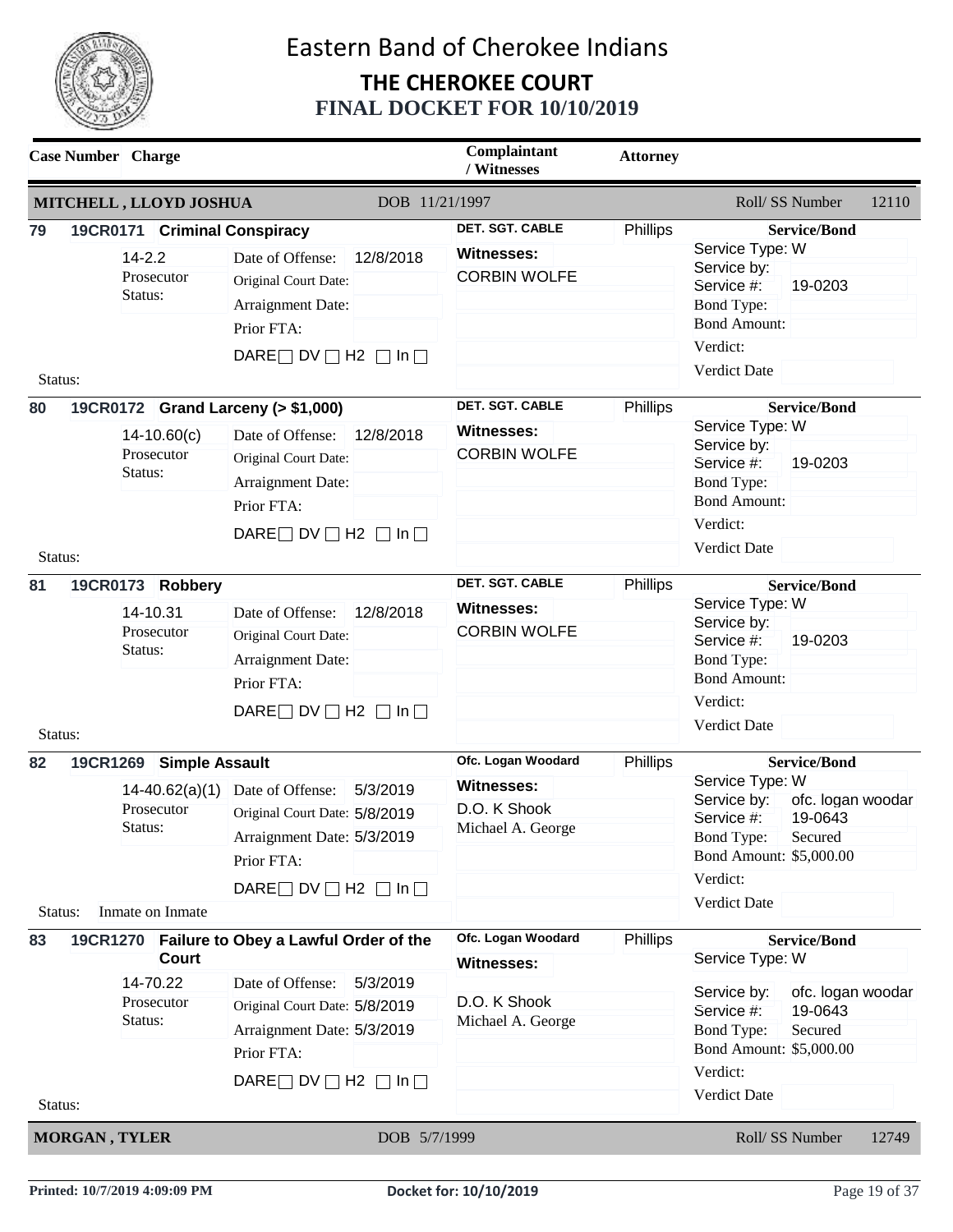

|                                                                                                                                       | <b>Case Number</b> Charge |                                            |                                                                                                                                                                                    | Complaintant<br>/ Witnesses | <b>Attorney</b>                                                                        |            |                                                                                                                             |                                                            |       |
|---------------------------------------------------------------------------------------------------------------------------------------|---------------------------|--------------------------------------------|------------------------------------------------------------------------------------------------------------------------------------------------------------------------------------|-----------------------------|----------------------------------------------------------------------------------------|------------|-----------------------------------------------------------------------------------------------------------------------------|------------------------------------------------------------|-------|
| <b>MORGAN, TYLER</b>                                                                                                                  |                           |                                            |                                                                                                                                                                                    | DOB 5/7/1999                |                                                                                        |            |                                                                                                                             | Roll/ SS Number                                            | 12749 |
| 84<br>Status:                                                                                                                         | Status:<br>IA Complete    | 14-70.18<br>Prosecutor                     | 19CR1963 Providing or Possessing Contraband<br>Date of Offense:<br>Original Court Date: 10/10/2019<br>Arraignment Date:<br>Prior FTA:<br>DARE $\Box$ DV $\Box$ H2 $\Box$ In $\Box$ | 10/3/2019                   | <b>Ofc. Dustin Wolfe</b><br><b>Witnesses:</b><br>Marshall J. Bradley                   |            | Service Type: W<br>Service by:<br>Service #:<br><b>Bond Type:</b><br><b>Bond Amount:</b><br>Verdict:<br><b>Verdict Date</b> | <b>Service/Bond</b><br>ofc. adam smith<br>19-1329<br>TD    |       |
|                                                                                                                                       |                           | MORGAN, TYLER JOSEPH                       |                                                                                                                                                                                    | DOB 5/7/1999                |                                                                                        |            |                                                                                                                             | Roll/SS Number                                             | 12749 |
| 85                                                                                                                                    | Status:                   | 19CR1395 Larceny<br>14-10.60<br>Prosecutor | Date of Offense:<br>Original Court Date:<br>Arraignment Date:<br>Prior FTA:<br>DARE $\Box$ DV $\Box$ H2 $\Box$ In $\Box$                                                           | 5/30/2019                   | OFFICER L WOODARD<br>755<br>Witnesses:<br>OFC D CLINE 784<br><b>KELVIN DALE MURPHY</b> | Hornbuckle | Service Type: W<br>Service by:<br>Service #:<br><b>Bond Type:</b><br><b>Bond Amount:</b><br>Verdict:<br>Verdict Date        | <b>Service/Bond</b><br>803 bradley<br>19-1323<br>temp hold |       |
| temp hold until 10-11-19 10-10-19 court date<br>Status:<br>86<br><b>Receiving or Possessing Stolen</b><br>19CR1396<br><b>Property</b> |                           |                                            | OFFICER L WOODARD<br><sup>755</sup><br>Witnesses:                                                                                                                                  |                             | Hornbuckle<br><b>Service/Bond</b><br>Service Type: W                                   |            |                                                                                                                             |                                                            |       |
|                                                                                                                                       | 14-10.61<br>Status:       | Prosecutor                                 | Date of Offense:<br>Original Court Date:<br>Arraignment Date:<br>Prior FTA:<br>DARE $\Box$ DV $\Box$ H2 $\Box$ In $\Box$                                                           | 5/30/2019                   | OFC D CLINE 784<br><b>KELVIN DALE MURPHY</b>                                           |            | Service by:<br>803 bradley<br>19-1323<br>Service #:<br><b>Bond Type:</b><br>temp hold<br><b>Bond Amount:</b><br>Verdict:    |                                                            |       |
| Status:                                                                                                                               |                           |                                            | temp hold until 10-11-19 10-10-19 court date                                                                                                                                       |                             |                                                                                        |            | <b>Verdict Date</b>                                                                                                         |                                                            |       |
| 87                                                                                                                                    |                           | 19CR1402 Weapons Offense<br>14-34.10       | Date of Offense:                                                                                                                                                                   | 5/30/2019                   | Ofc. Logan Woodard<br>Witnesses:                                                       | Hornbuckle | Service Type: W                                                                                                             | <b>Service/Bond</b>                                        |       |
| Status:                                                                                                                               | Status:                   | Prosecutor                                 | Original Court Date: 8/7/2019<br>Arraignment Date:<br>Prior FTA:<br>DARE $\Box$ DV $\Box$ H2 $\Box$ In $\Box$<br>temp hold until 10-11-19 10-10-19 court date                      |                             | Marshall J. Bradley<br>Ofc. D. Cline                                                   |            | Service by:<br>Service #:<br>Bond Type:<br><b>Bond Amount:</b><br>Verdict:<br>Verdict Date                                  | 803 bradley<br>19-1323<br>temp hold                        |       |
| 88                                                                                                                                    |                           | 19CR1633 Larceny                           |                                                                                                                                                                                    |                             | <b>BEN MURPHY</b>                                                                      | Hornbuckle |                                                                                                                             | <b>Service/Bond</b>                                        |       |
| Status:                                                                                                                               | Status:                   | 14-10.60<br>Prosecutor                     | Date of Offense:<br>Original Court Date:<br>Arraignment Date:<br>Prior FTA:<br>DARE $\Box$ DV $\Box$ H2 $\Box$ In $\Box$<br>temp hold until 10-11-19 10-10-19 court date           | 7/16/2019                   | <b>Witnesses:</b>                                                                      |            | Service Type: W<br>Service by:<br>Service #:<br><b>Bond Type:</b><br><b>Bond Amount:</b><br>Verdict:<br>Verdict Date        | 803 bradley<br>19-1323<br>temp hold                        |       |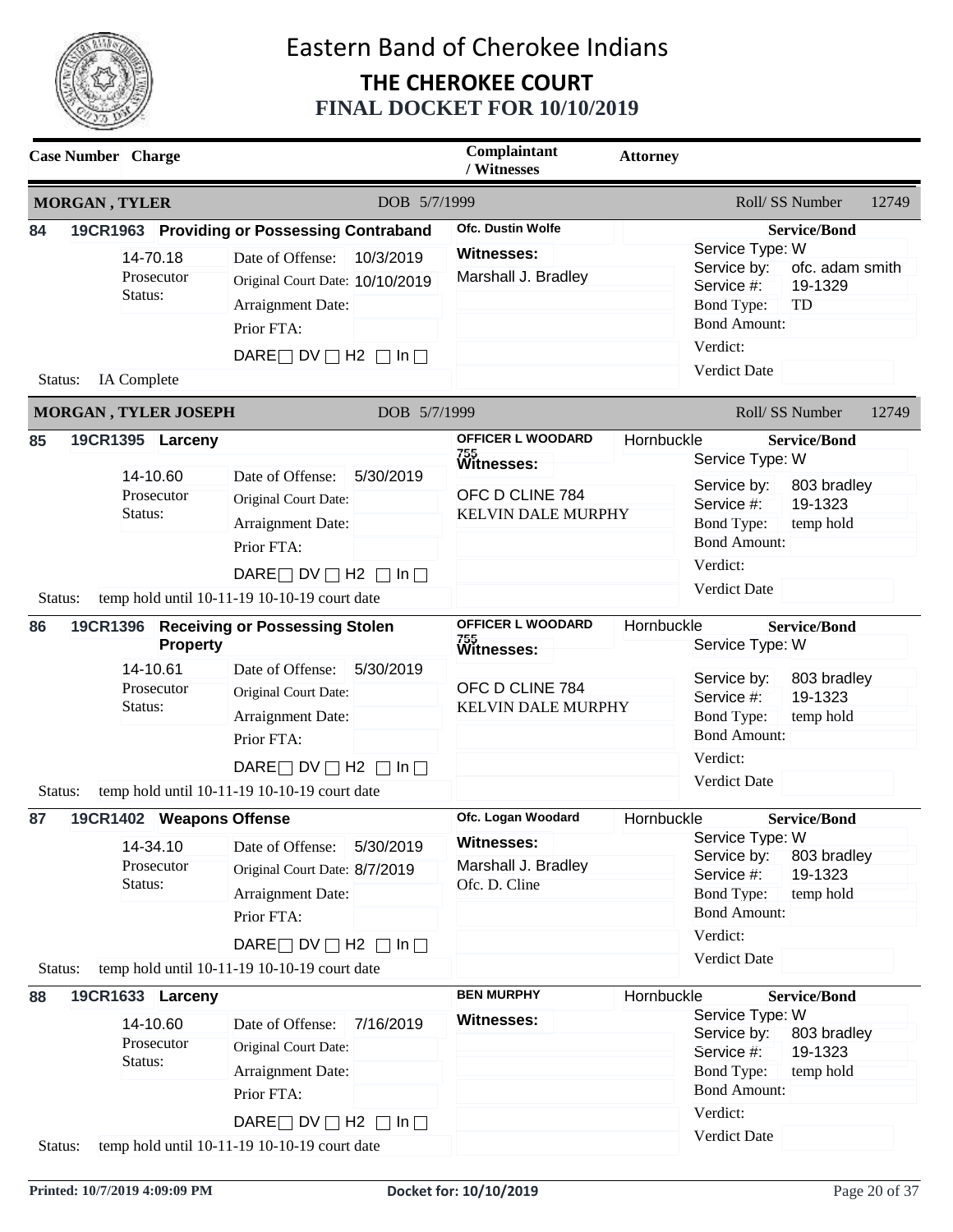

|                     | <b>Case Number</b> Charge                                                                                |                                                                                                                                                                                                                                                                                        | Complaintant<br>/ Witnesses                                                                                                                                                  | <b>Attorney</b>  |                                                                                                                                                                                                                                                                                                                                      |
|---------------------|----------------------------------------------------------------------------------------------------------|----------------------------------------------------------------------------------------------------------------------------------------------------------------------------------------------------------------------------------------------------------------------------------------|------------------------------------------------------------------------------------------------------------------------------------------------------------------------------|------------------|--------------------------------------------------------------------------------------------------------------------------------------------------------------------------------------------------------------------------------------------------------------------------------------------------------------------------------------|
|                     | <b>MORGAN, TYLER JOSEPH</b>                                                                              | DOB 5/7/1999                                                                                                                                                                                                                                                                           |                                                                                                                                                                              |                  | Roll/SS Number<br>12749                                                                                                                                                                                                                                                                                                              |
| 89<br>Status:       | 19CR1634 Criminal Conspiracy<br>$14 - 2.2$<br>Prosecutor<br>Status:                                      | 7/16/2019<br>Date of Offense:<br>Original Court Date:<br>Arraignment Date:<br>Prior FTA:<br>DARE $\Box$ DV $\Box$ H2 $\Box$ In $\Box$<br>temp hold until 10-11-19 10-10-19 court date                                                                                                  | <b>BEN MURPHY</b><br><b>Witnesses:</b>                                                                                                                                       | Hornbuckle       | <b>Service/Bond</b><br>Service Type: W<br>Service by:<br>803 bradley<br>19-1323<br>Service #:<br><b>Bond Type:</b><br>temp hold<br><b>Bond Amount:</b><br>Verdict:<br>Verdict Date                                                                                                                                                   |
|                     | <b>OTTER, LOGAN MCKENNA</b>                                                                              | DOB 10/7/1994                                                                                                                                                                                                                                                                          |                                                                                                                                                                              |                  | Roll/SS Number<br>10954                                                                                                                                                                                                                                                                                                              |
| 90<br>Status:<br>91 | 19CR1950 Breaking and Entering<br>14-10.41<br>Prosecutor<br>Status:<br>14-40.54<br>Prosecutor<br>Status: | Date of Offense:<br>9/29/2019<br>Original Court Date:<br>Arraignment Date:<br>Prior FTA:<br>DARE $\Box$ DV $\Box$ H2 $\Box$ In $\Box$<br>19CR1951 Assault Inflicting Serious Bodily Injury<br>9/29/2019<br>Date of Offense:<br>Original Court Date:<br>Arraignment Date:<br>Prior FTA: | Ofc. K. WHITEHEAD<br><b>Witnesses:</b><br>AMANDA BUCHANAN<br><b>GAVIN GROENEWOLD</b><br>Ofc. K. WHITEHEAD<br><b>Witnesses:</b><br>AMANDA BUCHANAN<br><b>GAVIN GROENEWOLD</b> | Parton<br>Parton | <b>Service/Bond</b><br>Service Type: W<br>Service by:<br>ofc. d. wright<br>19-1315<br>Service #:<br><b>Bond Type:</b><br><b>Bond Amount:</b><br>Verdict:<br>Verdict Date<br><b>Service/Bond</b><br>Service Type: W<br>Service by:<br>ofc. d. wright<br>19-1315<br>Service #:<br><b>Bond Type:</b><br><b>Bond Amount:</b><br>Verdict: |
| Status:             |                                                                                                          | DARE $\Box$ DV $\Box$ H2 $\Box$ In $\Box$                                                                                                                                                                                                                                              |                                                                                                                                                                              |                  | Verdict Date                                                                                                                                                                                                                                                                                                                         |
| 92<br>Status:       | 14-40.55<br>Prosecutor<br>Status:                                                                        | 19CR1952 Assault With Deadly Weapon<br>Date of Offense:<br>9/29/2019<br>Original Court Date:<br>Arraignment Date:<br>Prior FTA:<br>DARE $\Box$ DV $\Box$ H2 $\Box$ In $\Box$                                                                                                           | Ofc. K. WHITEHEAD<br><b>Witnesses:</b><br><b>AMANDA BUCHANAN</b><br><b>GAVIN GROENEWOLD</b>                                                                                  | Parton           | <b>Service/Bond</b><br>Service Type: W<br>Service by: ofc. d. wright<br>19-1315<br>Service #:<br>Bond Type:<br><b>Bond Amount:</b><br>Verdict:<br>Verdict Date                                                                                                                                                                       |
|                     | PANTHER, RODNEY ALAN                                                                                     | DOB 11/22/1986                                                                                                                                                                                                                                                                         |                                                                                                                                                                              |                  | Roll/SS Number<br>8640                                                                                                                                                                                                                                                                                                               |
| 93<br>Status:       | 19CR0858 Burglary<br>14-10.40<br>Prosecutor<br>Status:<br><b>SECOND DEGREE</b>                           | Date of Offense:<br>11/15/2018<br>Original Court Date: 2/20/2019<br>Arraignment Date: 2/8/2019<br>Prior FTA:<br>4/3/2019<br>DARE $\Box$ DV $\Box$ H2 $\Box$ In $\Box$                                                                                                                  | <b>L.JENKINS</b><br><b>Witnesses:</b><br><b>GAIL LONG</b>                                                                                                                    | Phillips         | <b>Service/Bond</b><br>Service Type: W<br>Service by:<br>ofc. j. silvers<br>Service #:<br>19-0263<br><b>Bond Type:</b><br>Secured<br>Bond Amount: \$3,000.00<br>Verdict: Guilty Plea<br>Verdict Date 8/28/2019                                                                                                                       |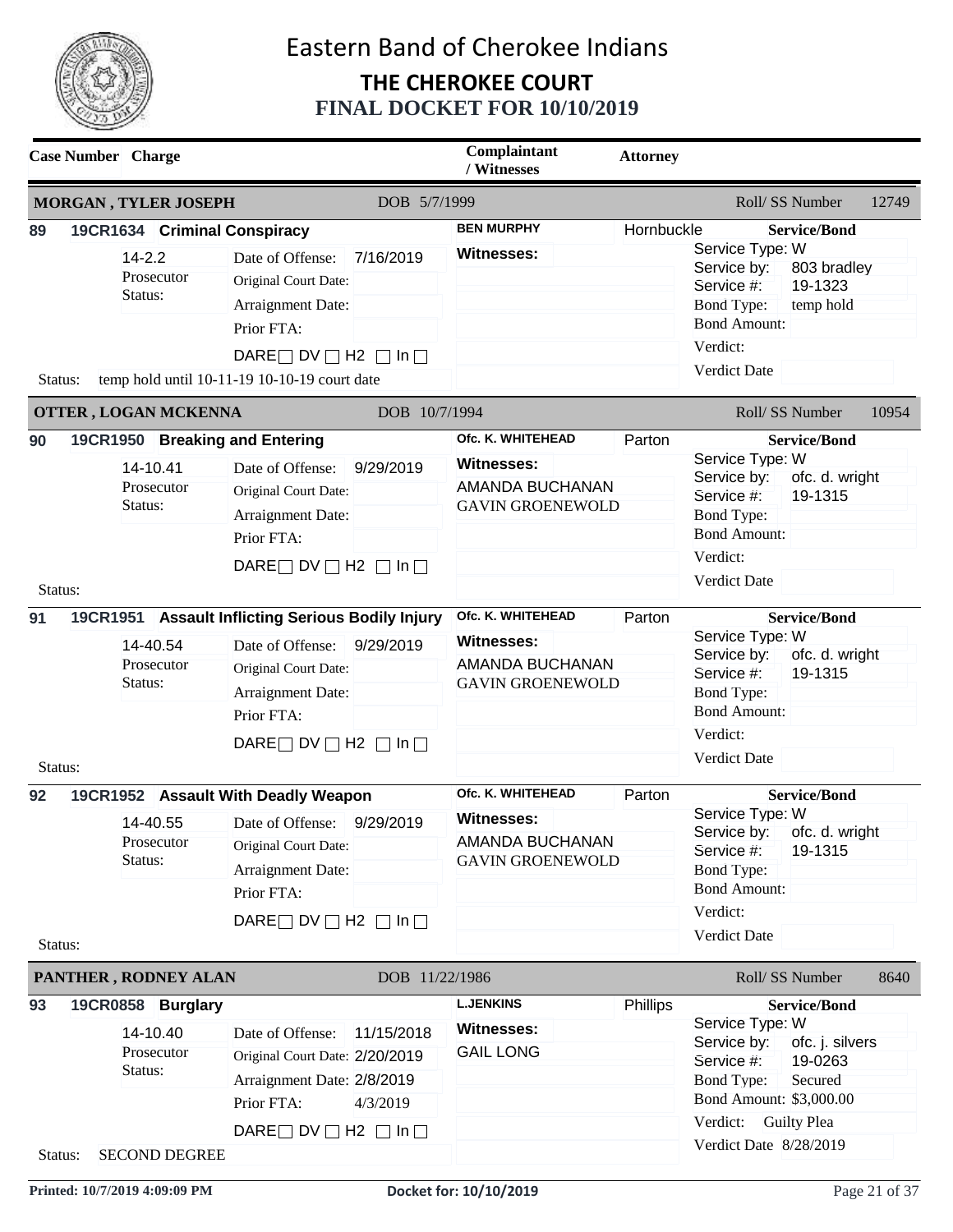

| <b>Case Number</b> Charge |                                         |                                                                                                                                                                |                | Complaintant<br>/ Witnesses                                                         | <b>Attorney</b> |                                                                                                                                  |
|---------------------------|-----------------------------------------|----------------------------------------------------------------------------------------------------------------------------------------------------------------|----------------|-------------------------------------------------------------------------------------|-----------------|----------------------------------------------------------------------------------------------------------------------------------|
| PANTHER, RODNEY ALAN      |                                         |                                                                                                                                                                | DOB 11/22/1986 |                                                                                     |                 | Roll/SS Number<br>8640                                                                                                           |
| 94                        | $14 - 10.60(c)$                         | 19CR0859 Grand Larceny (> \$1,000)<br>Date of Offense:                                                                                                         | 11/15/2018     | <b>L.JENKINS</b><br><b>Witnesses:</b>                                               | Phillips        | <b>Service/Bond</b><br>Service Type: W                                                                                           |
|                           | Prosecutor<br>Status:                   | Original Court Date: 2/20/2019<br>Arraignment Date: 2/8/2019                                                                                                   |                | <b>GAIL LONG</b>                                                                    |                 | Service by:<br>ofc. j. silvers<br>19-0263<br>Service #:<br><b>Bond Type:</b><br>Secured                                          |
|                           |                                         | Prior FTA:                                                                                                                                                     | 4/3/2019       |                                                                                     |                 | Bond Amount: \$3,000.00<br>Verdict:<br>Dismissed - On Plea                                                                       |
| Status:                   |                                         | DARE $\Box$ DV $\Box$ H2 $\Box$ In $\Box$                                                                                                                      |                |                                                                                     |                 | Verdict Date 8/28/2019                                                                                                           |
| 95<br>19CR1337            |                                         | <b>Drugs: Manufacturing Selling or</b><br>Delivering, Possessing with intent to<br>sell or deliver schedule I, II, III, IV, and<br><b>V</b> [effective 4/1/07] |                | OFFICER C. FARMER 717 Ca<br>Witnesses:                                              |                 | <b>Service/Bond</b><br>Service Type: W                                                                                           |
|                           | $14 - 95.6(b)$<br>Prosecutor<br>Status: | Date of Offense:<br>Original Court Date: 5/29/2019<br>Arraignment Date: 5/17/2019                                                                              | 5/15/2019      | <b>SGT. T. BROOKS</b><br>OFFICER D. WOLFE                                           |                 | ofc c farmer<br>Service by:<br>Service #:<br>19-0690<br><b>Bond Type:</b><br>Cash                                                |
| Status:                   |                                         | Prior FTA:<br>DARE O DV $\Box$ H2 $\Box$ In $\Box$                                                                                                             |                | OFFICER I. DRIVER                                                                   |                 | Bond Amount: \$10,000.00<br>Verdict:<br><b>Guilty Plea</b><br>Verdict Date 8/28/2019                                             |
| 96                        |                                         | 19CR1338 Drugs: Trafficking [effective 4/1/07]                                                                                                                 |                | OFFICER C. FARMER 717 Ca                                                            |                 | <b>Service/Bond</b>                                                                                                              |
|                           | 14-95.9<br>Prosecutor<br>Status:        | Date of Offense:<br>Original Court Date: 5/29/2019<br>Arraignment Date: 5/17/2019<br>Prior FTA:                                                                | 5/15/2019      | <b>Witnesses:</b><br><b>SGT. T. BROOKS</b><br>OFFICER D. WOLFE<br>OFFICER I. DRIVER |                 | Service Type: W<br>ofc c farmer<br>Service by:<br>Service #:<br>19-0690<br><b>Bond Type:</b><br>Cash<br>Bond Amount: \$10,000.00 |
| Status:                   |                                         | DARE $\triangleright$ DV $\square$ H2 $\square$ In $\square$                                                                                                   |                |                                                                                     |                 | Verdict:<br>Dismissed - On Plea<br>Verdict Date 8/28/2019                                                                        |
| PRICE, AMBER              |                                         |                                                                                                                                                                | DOB 12/23/1989 |                                                                                     |                 | Roll/ SS Number<br>9428                                                                                                          |
| 97                        | 14-30.3<br>Prosecutor                   | 19CR1244 Compulsory School Attendance<br>Date of Offense:<br>Original Court Date:                                                                              | 4/30/2019      | <b>SSW LISA CUCMBER</b><br><b>Witnesses:</b>                                        |                 | <b>Service/Bond</b><br>Service Type: S<br>Service by:<br>19-0618                                                                 |
|                           | Status:                                 | Arraignment Date:<br>Prior FTA:                                                                                                                                |                |                                                                                     |                 | Service #:<br><b>Bond Type:</b><br><b>Bond Amount:</b><br>Verdict:                                                               |
| Status:                   | IA COMPLETED                            | DARE $\Box$ DV $\Box$ H2 $\Box$ In $\Box$                                                                                                                      |                |                                                                                     |                 | Verdict Date                                                                                                                     |
| REED, ELIZABETH LINDSEY   |                                         |                                                                                                                                                                | DOB 6/25/1993  |                                                                                     |                 | 10290<br>Roll/ SS Number                                                                                                         |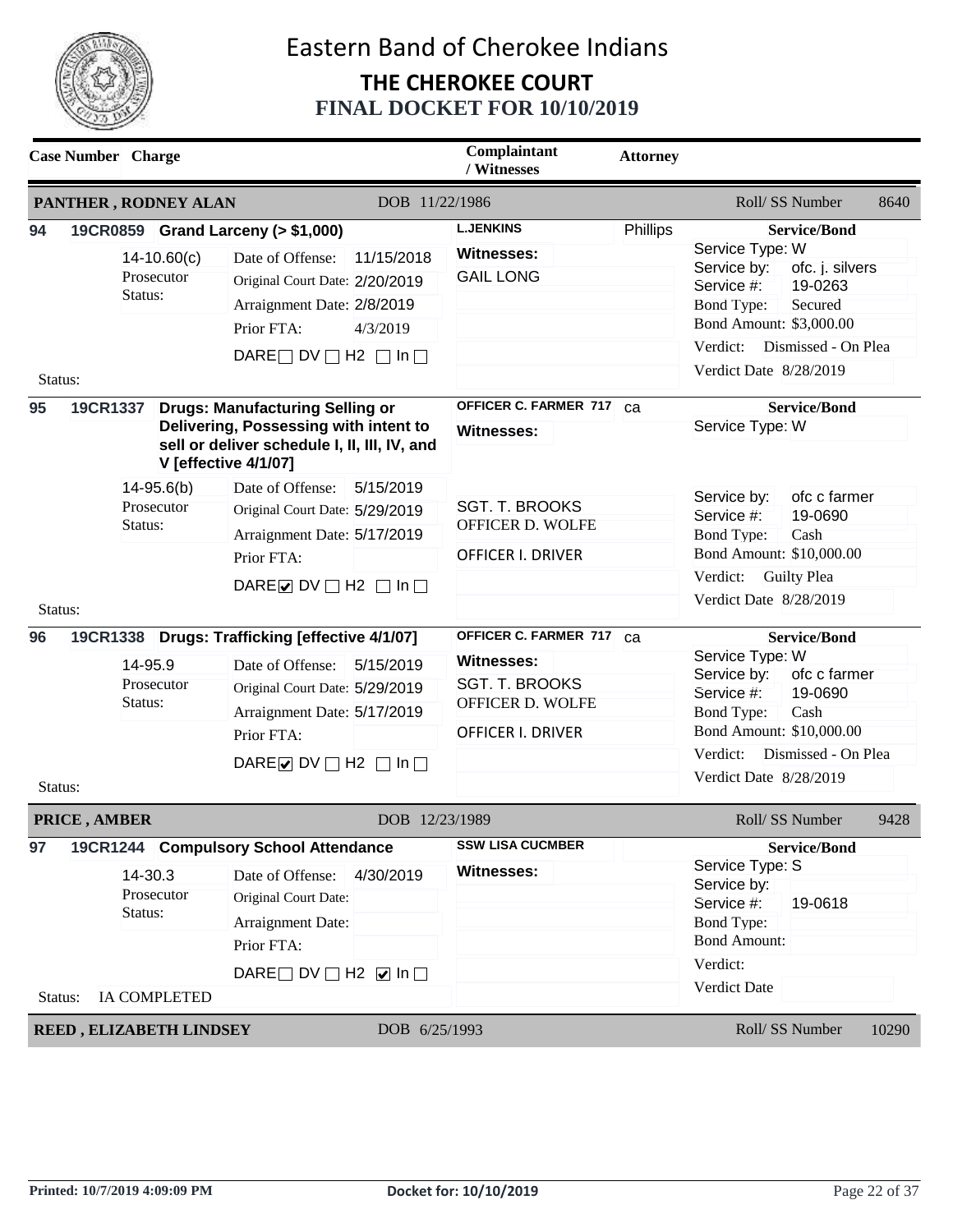

|                                 | <b>Case Number</b> Charge                                                                                |                                                                                                                                                                                                                                                                                                                    | Complaintant<br>/ Witnesses                                                                                                                                                                                    | <b>Attorney</b> |                                                                                                                                                                                                                                                                                                                                                                                  |
|---------------------------------|----------------------------------------------------------------------------------------------------------|--------------------------------------------------------------------------------------------------------------------------------------------------------------------------------------------------------------------------------------------------------------------------------------------------------------------|----------------------------------------------------------------------------------------------------------------------------------------------------------------------------------------------------------------|-----------------|----------------------------------------------------------------------------------------------------------------------------------------------------------------------------------------------------------------------------------------------------------------------------------------------------------------------------------------------------------------------------------|
|                                 | REED, ELIZABETH LINDSEY                                                                                  | DOB 6/25/1993                                                                                                                                                                                                                                                                                                      |                                                                                                                                                                                                                |                 | Roll/SS Number<br>10290                                                                                                                                                                                                                                                                                                                                                          |
| 98                              | 19CR1772 Telephone Harassment<br>$14 - 5.3$                                                              | Date of Offense:<br>8/12/2019                                                                                                                                                                                                                                                                                      | <b>GABE REED</b><br><b>Witnesses:</b>                                                                                                                                                                          | Phillips        | <b>Service/Bond</b><br>Service Type: S                                                                                                                                                                                                                                                                                                                                           |
|                                 | Prosecutor<br>Status:                                                                                    | Original Court Date:<br>Arraignment Date:<br>Prior FTA:                                                                                                                                                                                                                                                            | <b>BENJAMIN REED</b><br><b>MISSY REED</b>                                                                                                                                                                      |                 | Service by:<br>19-1095<br>Service #:<br><b>Bond Type:</b><br><b>Bond Amount:</b>                                                                                                                                                                                                                                                                                                 |
| Status:                         | <b>IA COMPLETED</b>                                                                                      | DARE $\Box$ DV $\Box$ H2 $\Box$ In $\Box$                                                                                                                                                                                                                                                                          |                                                                                                                                                                                                                |                 | Verdict:<br>Verdict Date                                                                                                                                                                                                                                                                                                                                                         |
|                                 | ROSARIO JR, GEORGE LUIS                                                                                  | DOB 7/10/1972                                                                                                                                                                                                                                                                                                      |                                                                                                                                                                                                                |                 | Roll/SS Number<br>6516                                                                                                                                                                                                                                                                                                                                                           |
| 99<br>Status:<br>100<br>Status: | 14-40.16<br>Prosecutor<br>Status:<br>19CR1803 Breaking and Entering<br>14-10.41<br>Prosecutor<br>Status: | 19CR1802 Elder Abuse and Neglect<br>1/20/2019<br>Date of Offense:<br>Original Court Date:<br>Arraignment Date:<br>Prior FTA:<br>DARE $\Box$ DV $\Box$ H2 $\Box$ In $\Box$<br>1/20/2019<br>Date of Offense:<br>Original Court Date:<br>Arraignment Date:<br>Prior FTA:<br>DARE $\Box$ DV $\Box$ H2 $\Box$ In $\Box$ | <b>DET. L. JENKINS</b><br><b>Witnesses:</b><br><b>REGINA ROSARIO</b><br><b>GEORGE LUIS ROSARIO SR</b><br><b>DET. L. JENKINS</b><br><b>Witnesses:</b><br><b>REGINA ROSARIO</b><br><b>GEORGE LUIS ROSARIO SR</b> |                 | <b>Service/Bond</b><br>Service Type: W<br>Service by:<br>det I jenkins<br>19-1118<br>Service #:<br>Bond Type:<br>Secured<br>Bond Amount: \$3,000.00<br>Verdict:<br>Verdict Date<br><b>Service/Bond</b><br>Service Type: W<br>Service by:<br>det I jenkins<br>19-1118<br>Service #:<br><b>Bond Type:</b><br>Secured<br>Bond Amount: \$3,000.00<br>Verdict:<br><b>Verdict Date</b> |
| 101<br>Status:                  | $14-10.60(c)$<br>Prosecutor<br>Status:                                                                   | 19CR1804 Grand Larceny (> \$1,000)<br>1/20/2019<br>Date of Offense:<br>Original Court Date:<br>Arraignment Date:<br>Prior FTA:<br>DARE $\Box$ DV $\Box$ H2 $\Box$ In $\Box$                                                                                                                                        | <b>DET. L. JENKINS</b><br><b>Witnesses:</b><br>REGINA ROSARIO<br><b>GEORGE LUIS ROSARIO SR</b>                                                                                                                 |                 | <b>Service/Bond</b><br>Service Type: W<br>Service by: det I jenkins<br>Service #:<br>19-1118<br><b>Bond Type:</b><br>Secured<br>Bond Amount: \$3,000.00<br>Verdict:<br>Verdict Date                                                                                                                                                                                              |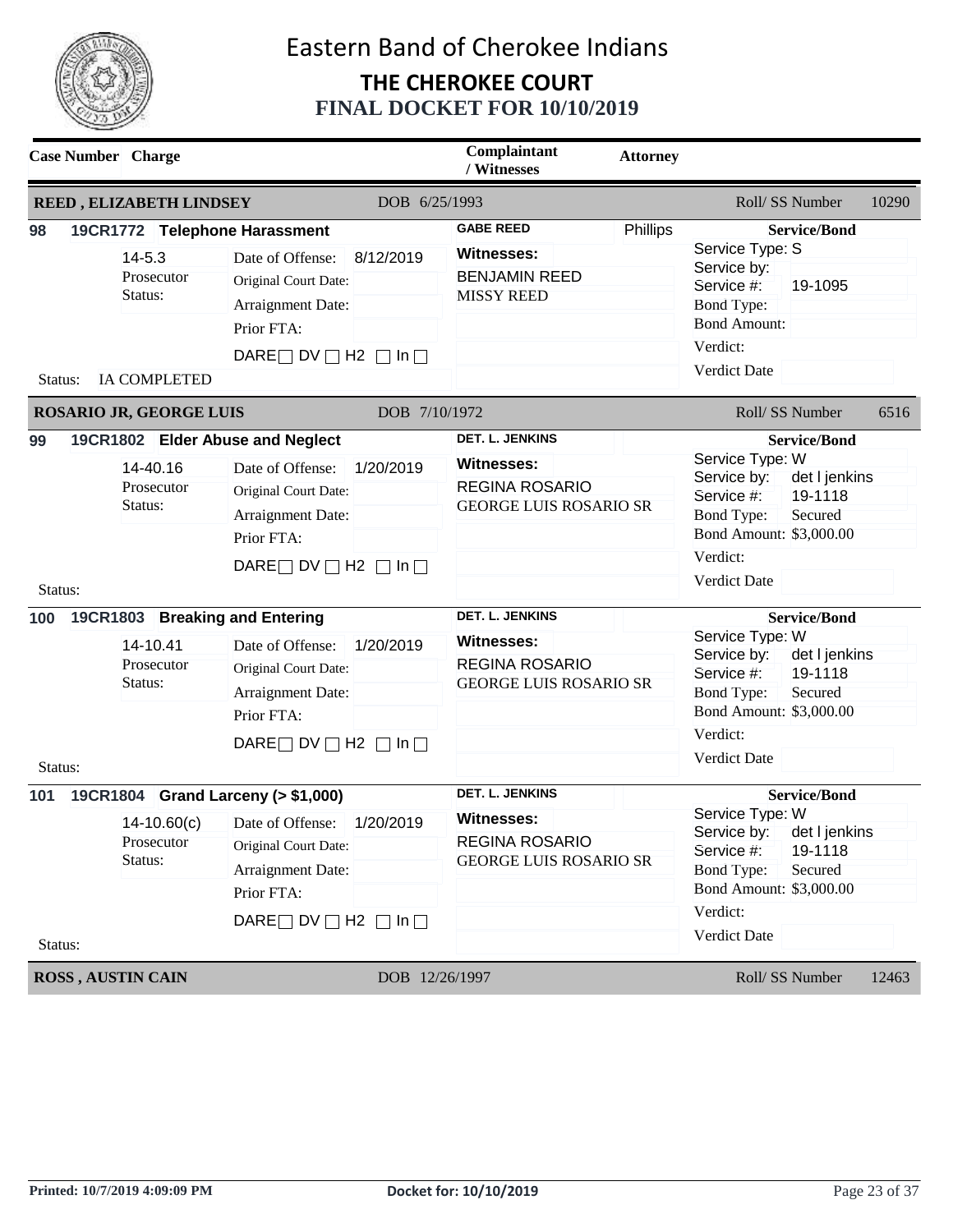

| <b>Case Number</b> Charge                                                  |                                                                                                                                                                                                         | Complaintant<br>/ Witnesses                                                                                       | <b>Attorney</b> |                                                                                                                                                                                                             |
|----------------------------------------------------------------------------|---------------------------------------------------------------------------------------------------------------------------------------------------------------------------------------------------------|-------------------------------------------------------------------------------------------------------------------|-----------------|-------------------------------------------------------------------------------------------------------------------------------------------------------------------------------------------------------------|
| <b>ROSS, AUSTIN CAIN</b>                                                   | DOB 12/26/1997                                                                                                                                                                                          |                                                                                                                   |                 | Roll/SS Number<br>12463                                                                                                                                                                                     |
| 16CR1208 Telephone Harassment<br>102                                       |                                                                                                                                                                                                         | <b>SRO JASON HOWELL</b><br><sup>761</sup><br>Witnesses:                                                           | Hornbuckle      | <b>Service/Bond</b><br>Service Type: F                                                                                                                                                                      |
| $14 - 5.3$<br>Prosecutor<br>Status:<br>C&F FORT 2500 SEC<br>Status:        | 5/18/2016<br>Date of Offense:<br>Original Court Date:<br>Arraignment Date: 10/24/2016<br>Prior FTA:<br>1/4/2019<br>DARE $\Box$ DV $\Box$ H2 $\Box$ In $\Box$                                            | <b>MISSY CROWE</b><br><b>BLAKE WACHACHA</b>                                                                       |                 | Service by:<br>as<br>17-0857<br>Service #:<br><b>Bond Type:</b><br>Cash<br>Bond Amount: \$25,000.00<br>Verdict:<br>Called & Failed<br><b>Verdict Date</b>                                                   |
| 17CR0817 Revoked License<br>103                                            |                                                                                                                                                                                                         | A. CLIMBINGBEAR                                                                                                   |                 | <b>Service/Bond</b>                                                                                                                                                                                         |
| 20-28<br>Prosecutor<br>Status:<br>Status:                                  | 5/22/2017<br>Date of Offense:<br>Original Court Date:<br>Arraignment Date:<br>Prior FTA:<br>1/4/2019<br>DARE $\Box$ DV $\Box$ H2 $\Box$ In $\Box$                                                       | <b>Witnesses:</b>                                                                                                 |                 | Service Type: C<br>Service by:<br>Service #:<br>C0004435-0<br><b>Bond Type:</b><br><b>Bond Amount:</b><br>Verdict: Report Infraction<br>Verdict Date 9/1/2017                                               |
| 17CR1187 Unsafe Movement<br>104                                            |                                                                                                                                                                                                         | Ofc A Queen                                                                                                       | Hornbuckle      | <b>Service/Bond</b>                                                                                                                                                                                         |
| $20-154(a)$<br>Prosecutor<br><b>Status: RV</b>                             | 7/8/2017<br>Date of Offense:<br>Original Court Date:<br>Arraignment Date: 7/21/2017<br>Prior FTA:<br>1/4/2019<br>DARE DV $\Box$ H2 $\Box$ In $\Box$                                                     | <b>Witnesses:</b><br>Gary Lane Gouge<br><b>Summer Smith</b>                                                       |                 | Service Type: W<br>Service by:<br>ofc a queen<br>17-0670<br>Service #:<br><b>Bond Type:</b><br>Unsecured<br>Bond Amount: \$3,500.00<br>Verdict: Guilty Plea<br>Verdict Date 1/25/2018                       |
| C&F FORT 2500 SEC<br>Status:                                               |                                                                                                                                                                                                         |                                                                                                                   |                 |                                                                                                                                                                                                             |
| 105<br>14-10.9<br>Prosecutor<br>Status: RV<br>Status:<br>C&F FORT 2500 SEC | 17CR2419 Criminal Mischief to Property<br>12/27/2017<br>Date of Offense:<br>Original Court Date:<br>Arraignment Date: 12/27/2017<br>Prior FTA:<br>1/4/2019<br>DARE $\Box$ DV $\Box$ H2 $\Box$ In $\Box$ | <b>OFC. BEN MURPHY</b><br><b>Witnesses:</b><br><b>CHARLENE MCCOY</b><br><b>JESUS REYES</b><br><b>KAREN FLORES</b> | Hornbuckle      | <b>Service/Bond</b><br>Service Type: W<br>Service by:<br>ofc b murphy<br>17-1347<br>Service #:<br><b>Bond Type:</b><br>Secured<br>Bond Amount: \$3,500.00<br>Verdict: Guilty Plea<br>Verdict Date 1/25/2018 |
| <b>SHULER, DENNIS BRANDON</b>                                              | DOB 7/15/1973                                                                                                                                                                                           |                                                                                                                   |                 | Roll/SS Number<br>5786                                                                                                                                                                                      |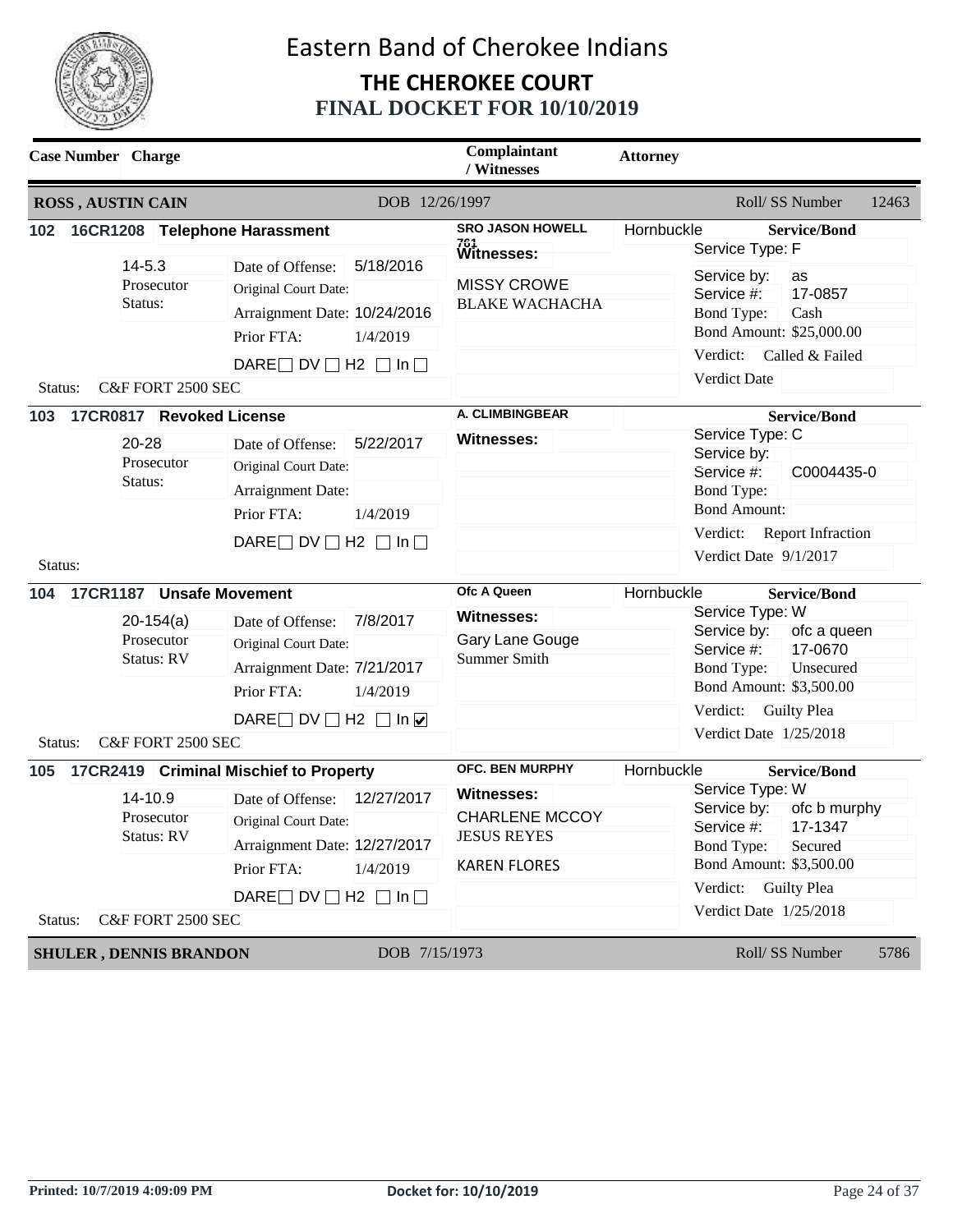

| <b>Case Number</b> Charge         |                               |                                                                                                                                                                                 | Complaintant<br>/ Witnesses                 | <b>Attorney</b> |                                                                                                                                                                                     |
|-----------------------------------|-------------------------------|---------------------------------------------------------------------------------------------------------------------------------------------------------------------------------|---------------------------------------------|-----------------|-------------------------------------------------------------------------------------------------------------------------------------------------------------------------------------|
| <b>SHULER, DENNIS BRANDON</b>     |                               | DOB 7/15/1973                                                                                                                                                                   |                                             |                 | Roll/ SS Number<br>5786                                                                                                                                                             |
| 16CR1411<br>106                   |                               | <b>Drugs: Possessing a controlled</b><br>substance classified in schedule I, II,<br>III, IV, and V [effective 4/1/07]                                                           | DET. J. SMITH<br>Witnesses:                 | Hornbuckle      | <b>Service/Bond</b><br>Service Type: W                                                                                                                                              |
| Status:<br>AI 7/13/19.<br>Status: | $14 - 95.5(a)$<br>Prosecutor  | 8/15/2016<br>Date of Offense:<br>Original Court Date:<br>Arraignment Date: 8/16/2016<br>Prior FTA:<br>5/23/2018<br>DARE $\triangleright$ DV $\square$ H2 $\square$ In $\square$ |                                             |                 | ofc. dustin wolfe<br>Service by:<br>Service #:<br>18-2285<br><b>Bond Type:</b><br><b>NO BOND</b><br><b>Bond Amount:</b><br>Verdict: Guilty Plea<br>Verdict Date 8/14/2017           |
| 107<br><b>17CR1411</b>            |                               | <b>Drugs: Manufacturing Selling or</b><br>Delivering, Possessing with intent to<br>sell or deliver schedule I, II, III, IV, and<br><b>V</b> [effective 4/1/07]                  | T. Brooks<br>Witnesses:                     | Hornbuckle      | <b>Service/Bond</b><br>Service Type: W                                                                                                                                              |
| Status:<br>AI 7/13/19.<br>Status: | $14 - 95.6(b)$<br>Prosecutor  | 7/30/2017<br>Date of Offense:<br>Original Court Date:<br>Arraignment Date: 7/30/2017<br>Prior FTA:<br>5/23/2018<br>DARE O DV $\Box$ H2 $\Box$ In $\Box$                         |                                             |                 | Service by:<br>ofc. dustin wolfe<br>18-2285<br>Service #:<br><b>Bond Type:</b><br><b>NO BOND</b><br><b>Bond Amount:</b><br>Verdict:<br><b>Guilty Plea</b><br>Verdict Date 8/14/2017 |
| <b>SMITH, MARY DALENA</b>         |                               | DOB 5/27/1985                                                                                                                                                                   |                                             |                 | Roll/SS Number<br>8436                                                                                                                                                              |
| 108<br><b>18CR1406</b>            |                               | <b>Drugs: Possessing a controlled</b><br>substance classified in schedule I, II,<br>III, IV, and V [effective 4/1/07]                                                           | <b>A. CLIMBINGBEAR</b><br><b>Witnesses:</b> | Jackson         | <b>Service/Bond</b><br>Service Type: W                                                                                                                                              |
| Status:                           | $14 - 95.5(a)$<br>Prosecutor  | Date of Offense:<br>6/5/2018<br>Original Court Date:<br>Arraignment Date: 6/5/2018<br>Prior FTA:<br>5/17/2019                                                                   |                                             |                 | Service by:<br>sgt j silvers<br>Service #:<br>19-1082<br>Bond Type:<br><b>Bond Amount:</b><br>Verdict:<br><b>Guilty Plea</b>                                                        |
| Status:                           | \$3K secure bond. AI 8/17/19  | DARE $\nabla$ DV $\nabla$ H2 $\nabla$ In $\nabla$<br>$1/11/19$ C&F 10k cash. 2/6 EHC, random durg test,                                                                         |                                             |                 | Verdict Date 5/2/2019                                                                                                                                                               |
| <b>19CR0701</b><br>109            |                               | <b>Drugs: Possession of Drug</b><br>Paraphernalia [effective 4/1/07]                                                                                                            | J. Silvers<br><b>Witnesses:</b>             | Jackson         | <b>Service/Bond</b><br>Service Type: C                                                                                                                                              |
| Status:                           | $14 - 95.11(c)$<br>Prosecutor | Date of Offense:<br>8/17/2019<br>Original Court Date: 9/19/2019<br>Arraignment Date:<br>Prior FTA:                                                                              |                                             |                 | j. silvers<br>Service by:<br>Service #:<br>c0006108-5<br><b>Bond Type:</b><br><b>Bond Amount:</b>                                                                                   |
| Status:                           |                               | DARE O DV $\Box$ H2 $\Box$ In $\Box$                                                                                                                                            |                                             |                 | Verdict:<br>Verdict Date                                                                                                                                                            |
| <b>SWAYNEY, JAMES D</b>           |                               | DOB 10/15/1987                                                                                                                                                                  |                                             |                 | Roll/SS Number<br>10088                                                                                                                                                             |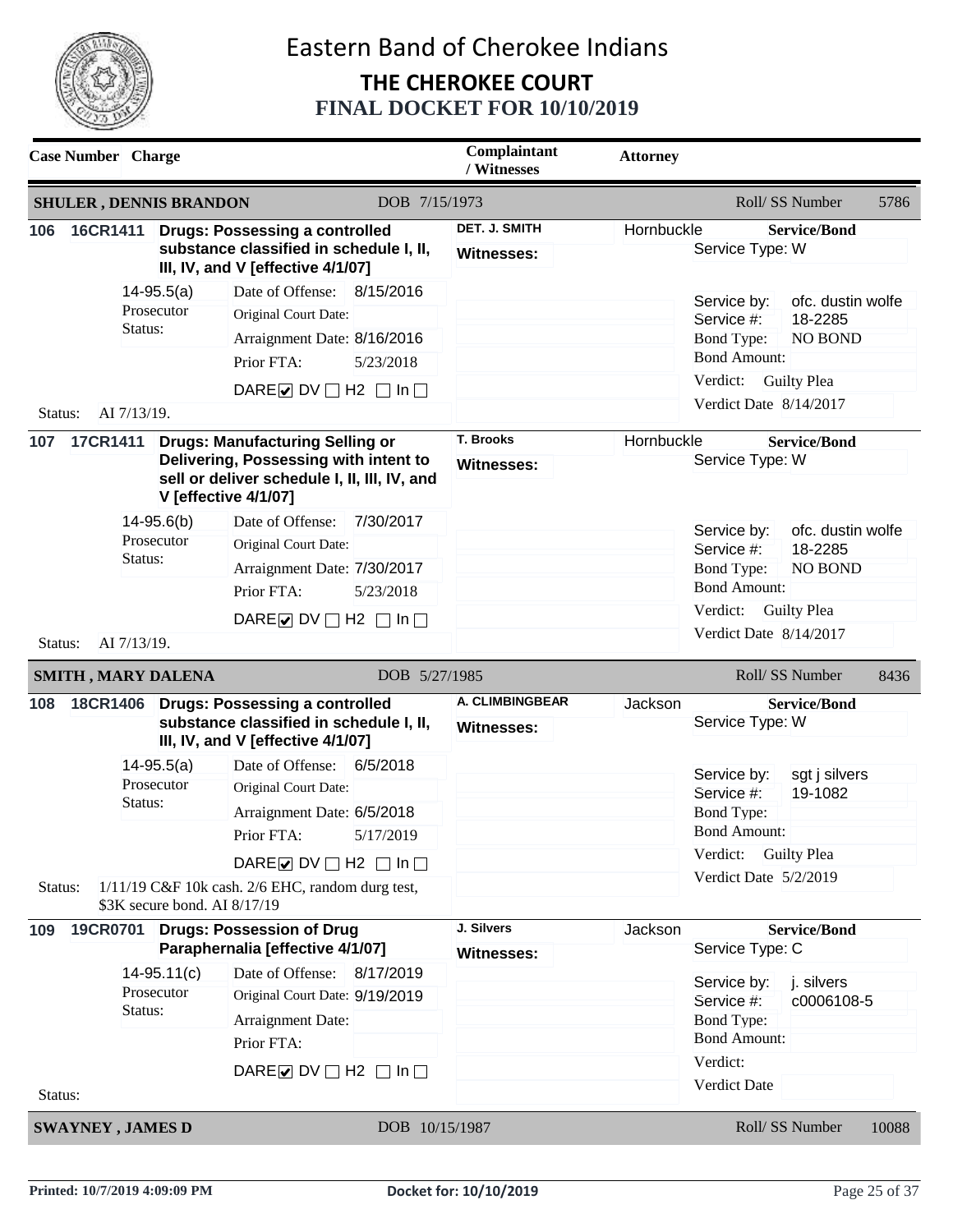

| <b>Case Number</b> Charge |                                                                                            |                                                                                                                                                                                                                                                    | Complaintant<br>/ Witnesses                                    | <b>Attorney</b> |                                                                                                                                                                              |
|---------------------------|--------------------------------------------------------------------------------------------|----------------------------------------------------------------------------------------------------------------------------------------------------------------------------------------------------------------------------------------------------|----------------------------------------------------------------|-----------------|------------------------------------------------------------------------------------------------------------------------------------------------------------------------------|
| <b>SWAYNEY, JAMES D</b>   |                                                                                            | DOB 10/15/1987                                                                                                                                                                                                                                     |                                                                |                 | Roll/SS Number<br>10088                                                                                                                                                      |
| 110<br>Status:            | 19CR1459 Larceny<br>14-10.60<br>Prosecutor<br>Status:<br><b>INITIAL APPEARANCE 6-11-19</b> | Date of Offense:<br>6/5/2019<br>Original Court Date:<br>Arraignment Date:<br>Prior FTA:<br>DARE $\Box$ DV $\Box$ H2 $\Box$ In $\Box$                                                                                                               | <b>LARRY JENKINS</b><br><b>Witnesses:</b><br><b>DENA DAVIS</b> | Hornbuckle      | <b>Service/Bond</b><br>Service Type: W<br>Service by:<br>Service #:<br>19-0793<br><b>Bond Type:</b><br>Unsecured<br><b>Bond Amount: \$500.00</b><br>Verdict:<br>Verdict Date |
|                           | <b>SWAYNEY, JAMES DONALD</b>                                                               | DOB 10/15/1987                                                                                                                                                                                                                                     |                                                                |                 | Roll/SS Number<br>10088                                                                                                                                                      |
| 111                       | $14 - 95.5(a)$<br>Prosecutor<br>Status:                                                    | 19CR0982 Drugs: Possessing a controlled<br>substance classified in schedule I, II,<br>III, IV, and V [effective 4/1/07]<br>Date of Offense:<br>3/8/2019<br>Original Court Date: 3/27/2019<br>Arraignment Date: 3/12/2019<br>Prior FTA:<br>6/5/2019 | Ofc. Logan Woodard<br><b>Witnesses:</b>                        | Hornbuckle      | <b>Service/Bond</b><br>Service Type: W<br>ofc. logan woodar<br>Service by:<br>19-0339<br>Service #:<br><b>Bond Type:</b><br>Unsecured<br>Bond Amount: \$2,000.00             |
| Status:                   | <b>SWAYNEY, JAMES EDWARD</b>                                                               | DARE $\triangleright$ DV $\square$ H2 $\square$ In $\square$<br>DOB 11/1/1978                                                                                                                                                                      |                                                                |                 | Verdict:<br>Called & Failed<br>Verdict Date<br>Roll/SS Number<br>7087                                                                                                        |
| 112                       |                                                                                            | 18CR1773 Drugs: Trafficking [effective 4/1/07]                                                                                                                                                                                                     | <b>WOODARD</b>                                                 | Phillips        | <b>Service/Bond</b>                                                                                                                                                          |
| Status: OFA recalled      | 14-95.9<br>Prosecutor<br>Status:                                                           | 8/1/2018<br>Date of Offense:<br>Original Court Date:<br>Arraignment Date: 8/1/2018<br>Prior FTA:<br>6/12/2019<br>DARE $\triangleright$ DV $\square$ H2 $\square$ In $\square$                                                                      | Witnesses:                                                     |                 | Service Type: W<br>Service by:<br>woodard<br>18-2062<br>Service #:<br>Cash<br><b>Bond Type:</b><br>Bond Amount: \$10,000.00<br>Verdict:<br>Called & Failed<br>Verdict Date   |
| 113                       |                                                                                            | 18CR1774 Drugs: Simple Possession of                                                                                                                                                                                                               | <b>WOODARD</b>                                                 | Phillips        | <b>Service/Bond</b>                                                                                                                                                          |
| Status:                   | $14 - 95.5(c)$<br>Prosecutor<br>Status:<br>OFA recalled                                    | Marijuana [effective 4/1/07]<br>Date of Offense:<br>8/1/2018<br>Original Court Date:<br>Arraignment Date: 8/1/2018<br>Prior FTA:<br>6/12/2019<br>DARE $\triangleright$ DV $\square$ H2 $\square$ In $\square$                                      | Witnesses:                                                     |                 | Service Type: W<br>Service by:<br>woodard<br>18-2062<br>Service #:<br><b>Bond Type:</b><br>Cash<br>Bond Amount: \$10,000.00<br>Verdict:<br>Called & Failed<br>Verdict Date   |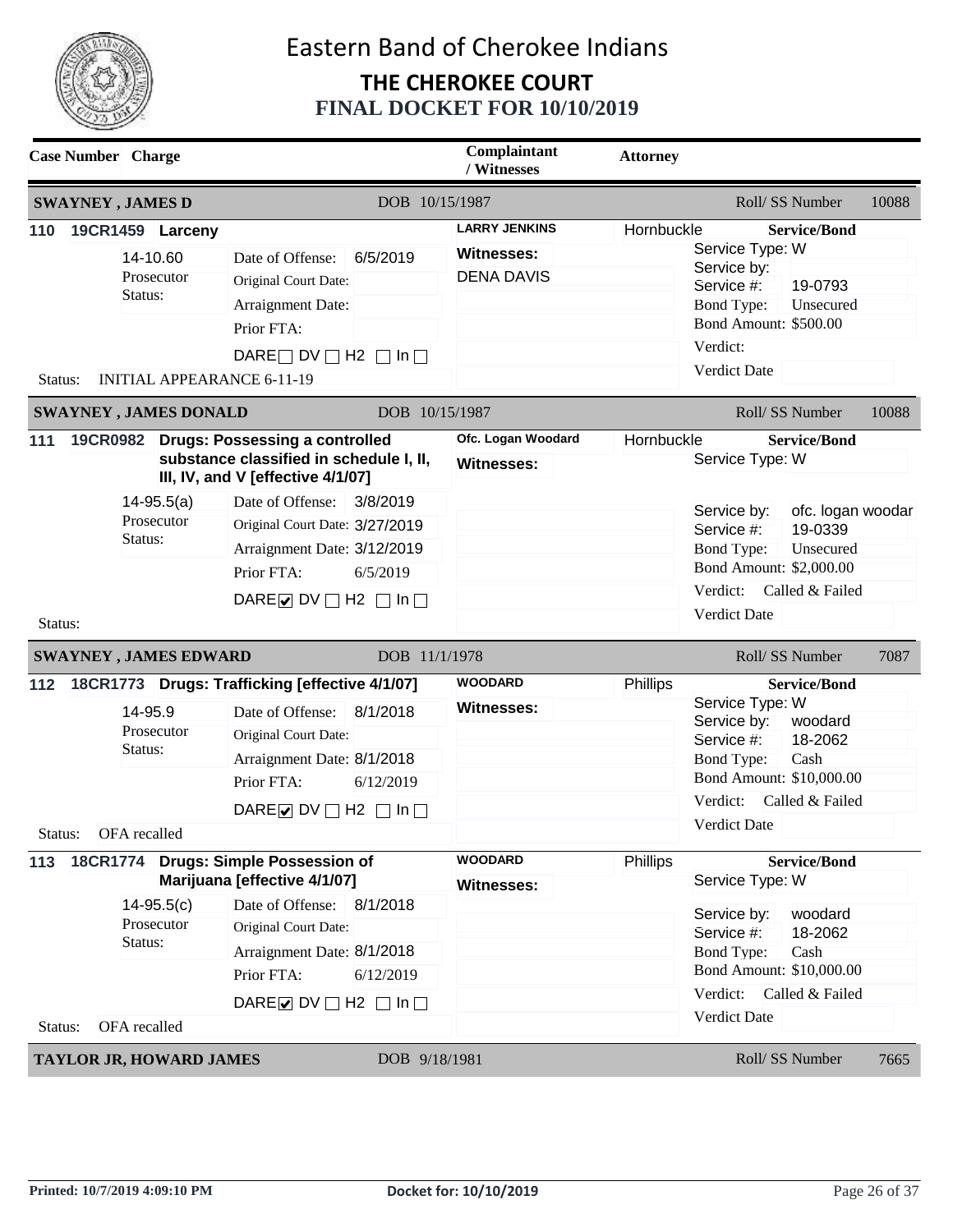

|                                                    | <b>Case Number</b> Charge                                                                                                                                                                                                                                                                                                                                                |                    | Complaintant<br>/ Witnesses                                                                                                                                                             | <b>Attorney</b>                                                                                                                                                                                                                                                                                                                                    |                                                                                                                                                                                            |                                                                                                                                                                                               |                                                                                                                                                                                        |
|----------------------------------------------------|--------------------------------------------------------------------------------------------------------------------------------------------------------------------------------------------------------------------------------------------------------------------------------------------------------------------------------------------------------------------------|--------------------|-----------------------------------------------------------------------------------------------------------------------------------------------------------------------------------------|----------------------------------------------------------------------------------------------------------------------------------------------------------------------------------------------------------------------------------------------------------------------------------------------------------------------------------------------------|--------------------------------------------------------------------------------------------------------------------------------------------------------------------------------------------|-----------------------------------------------------------------------------------------------------------------------------------------------------------------------------------------------|----------------------------------------------------------------------------------------------------------------------------------------------------------------------------------------|
|                                                    |                                                                                                                                                                                                                                                                                                                                                                          |                    | TAYLOR JR, HOWARD JAMES                                                                                                                                                                 | DOB 9/18/1981                                                                                                                                                                                                                                                                                                                                      |                                                                                                                                                                                            |                                                                                                                                                                                               | Roll/SS Number<br>7665                                                                                                                                                                 |
| 114<br>14-10.9<br>Prosecutor<br>Status:<br>Status: |                                                                                                                                                                                                                                                                                                                                                                          |                    | 19CR0960 Criminal Mischief to Property<br>Date of Offense:<br>3/1/2019<br>Original Court Date:<br>Arraignment Date: 4/3/2019<br>Prior FTA:<br>DARE $\Box$ DV $\Box$ H2 $\Box$ In $\Box$ | <b>OFFICER BROOKS</b><br><b>Witnesses:</b><br><b>CHERYL SEQUOYAH</b><br><b>ALLEN LITTLEJOHN</b><br><b>GARETT McCULLOUGH</b>                                                                                                                                                                                                                        | Phillips                                                                                                                                                                                   | <b>Service/Bond</b><br>Service Type: W<br>ofc d wolfe<br>Service by:<br>19-0328<br>Service #:<br><b>Bond Type:</b><br>Unsecured<br>Bond Amount: \$1,500.00<br>Verdict:<br><b>Verdict Date</b> |                                                                                                                                                                                        |
| 115<br>Status:                                     |                                                                                                                                                                                                                                                                                                                                                                          | 14-10.9<br>Status: | Prosecutor                                                                                                                                                                              | 19CR0961 Criminal Mischief to Property<br>Date of Offense: 3/1/2019<br>Original Court Date:<br>Arraignment Date: 4/3/2019<br>Prior FTA:<br>DARE $\Box$ DV $\Box$ H2 $\Box$ In $\Box$                                                                                                                                                               | <b>OFFICER BROOKS</b><br><b>Witnesses:</b><br><b>CHERYL SEQUOYAH</b><br><b>ALLEN LITTLEJOHN</b>                                                                                            | Phillips                                                                                                                                                                                      | <b>Service/Bond</b><br>Service Type: W<br>ofc d wolfe<br>Service by:<br>19-0328<br>Service #:<br><b>Bond Type:</b><br>Unsecured<br>Bond Amount: \$1,500.00<br>Verdict:<br>Verdict Date |
|                                                    |                                                                                                                                                                                                                                                                                                                                                                          |                    |                                                                                                                                                                                         |                                                                                                                                                                                                                                                                                                                                                    |                                                                                                                                                                                            |                                                                                                                                                                                               | Roll/SS Number<br>10545                                                                                                                                                                |
| 116                                                | <b>TAYLOR, MARY ELAINE</b><br>DOB 4/25/1993<br>18CR1688 Drugs: Possessing a controlled<br>substance classified in schedule I, II,<br>III, IV, and V [effective 4/1/07]<br>$14 - 95.5(a)$<br>Date of Offense: 7/13/2018<br>Prosecutor<br>Original Court Date:<br>Status:<br>Arraignment Date: 7/13/2018<br>Prior FTA:<br>6/5/2019<br>DARE U DV $\Box$ H2 $\Box$ In $\Box$ |                    | <b>OFC. A ARTHUR</b><br><b>Witnesses:</b>                                                                                                                                               | Phillips                                                                                                                                                                                                                                                                                                                                           | <b>Service/Bond</b><br>Service Type: W<br>a arthur<br>Service by:<br>Service #:<br>18-2006<br>Cash<br>Bond Type:<br>Bond Amount: \$5,000.00<br>Verdict:<br>Called & Failed<br>Verdict Date |                                                                                                                                                                                               |                                                                                                                                                                                        |
| Status:<br>117                                     |                                                                                                                                                                                                                                                                                                                                                                          | Status:            | $14 - 95.6(b)$<br>Prosecutor                                                                                                                                                            | 18CR1689 Drugs: Manufacturing Selling or<br>Delivering, Possessing with intent to<br>sell or deliver schedule I, II, III, IV, and<br><b>V</b> [effective 4/1/07]<br>Date of Offense:<br>7/13/2018<br>Original Court Date:<br>Arraignment Date: 7/13/2018<br>Prior FTA:<br>6/5/2019<br>DARE $\triangleright$ DV $\square$ H2 $\square$ In $\square$ | <b>OFC. A ARTHUR</b><br><b>Witnesses:</b>                                                                                                                                                  | Phillips                                                                                                                                                                                      | <b>Service/Bond</b><br>Service Type: W<br>Service by:<br>a arthur<br>Service #:<br>18-2006<br><b>Bond Type:</b><br>Cash<br>Bond Amount: \$5,000.00<br>Verdict:<br>Called & Failed      |
| Status:                                            |                                                                                                                                                                                                                                                                                                                                                                          |                    |                                                                                                                                                                                         |                                                                                                                                                                                                                                                                                                                                                    |                                                                                                                                                                                            |                                                                                                                                                                                               | Verdict Date                                                                                                                                                                           |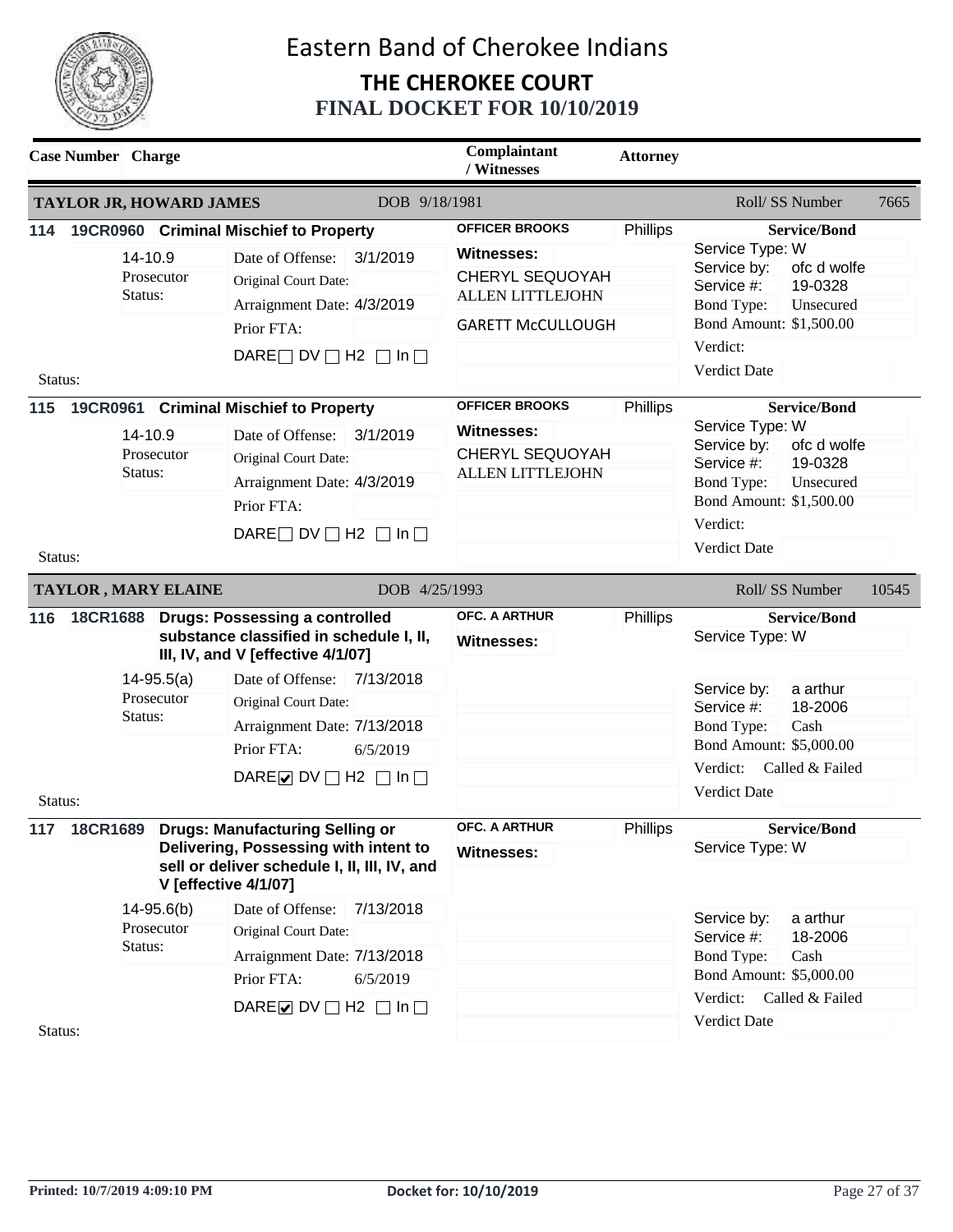

|         | <b>Case Number</b> Charge   |                            |                                                                                                                                                                       | Complaintant<br>/ Witnesses                    | <b>Attorney</b> |                                                                                                                                                                                  |
|---------|-----------------------------|----------------------------|-----------------------------------------------------------------------------------------------------------------------------------------------------------------------|------------------------------------------------|-----------------|----------------------------------------------------------------------------------------------------------------------------------------------------------------------------------|
|         | <b>TAYLOR, MARY ELAINE</b>  |                            | DOB 4/25/1993                                                                                                                                                         |                                                |                 | Roll/SS Number<br>10545                                                                                                                                                          |
|         |                             |                            | 118 18CR1690 Providing or Possessing Contraband                                                                                                                       | <b>OFC. A ARTHUR</b>                           | Phillips        | <b>Service/Bond</b>                                                                                                                                                              |
|         | Status:                     | 14-70.18<br>Prosecutor     | Date of Offense:<br>7/13/2018<br>Original Court Date:<br>Arraignment Date: 7/13/2018<br>Prior FTA:<br>6/5/2019                                                        | <b>Witnesses:</b>                              |                 | Service Type: W<br>Service by:<br>a arthur<br>18-2006<br>Service #:<br><b>Bond Type:</b><br>Cash<br>Bond Amount: \$5,000.00                                                      |
|         |                             |                            |                                                                                                                                                                       |                                                |                 | Verdict:<br>Called & Failed                                                                                                                                                      |
| Status: |                             |                            | DARE $\Box$ DV $\Box$ H2 $\Box$ In $\Box$                                                                                                                             |                                                |                 | <b>Verdict Date</b>                                                                                                                                                              |
| 119     |                             |                            | 18CR2266 Drugs: Manufacturing Selling or<br>Delivering, Possessing with intent to<br>sell or deliver schedule I, II, III, IV, and<br><b>V</b> [effective 4/1/07]      | <b>OFC. M SHIVER</b><br><b>Witnesses:</b>      | Phillips        | <b>Service/Bond</b><br>Service Type: W                                                                                                                                           |
|         | Status:                     | $14-95.6(b)$<br>Prosecutor | Date of Offense:<br>5/8/2018<br>Original Court Date: 10/10/2018<br>Arraignment Date: 9/26/2018                                                                        |                                                |                 | ofc. dustin wright<br>Service by:<br>18-2323<br>Service #:<br><b>Bond Type:</b><br>Cash                                                                                          |
|         |                             |                            | Prior FTA:<br>6/5/2019                                                                                                                                                |                                                |                 | Bond Amount: \$5,000.00                                                                                                                                                          |
| Status: |                             |                            | DARE $\triangledown$ DV $\square$ H2 $\square$ In $\square$                                                                                                           |                                                |                 | Verdict:<br>Called & Failed<br>Verdict Date                                                                                                                                      |
| 120     |                             |                            | 19CR0148 Second Degree Trespass                                                                                                                                       | Jessica H. George                              | Phillips        | <b>Service/Bond</b>                                                                                                                                                              |
| Status: | Status:                     | 14-10.16<br>Prosecutor     | Date of Offense:<br>1/11/2019<br>Original Court Date: 2/20/2019<br>Arraignment Date: 1/31/2019<br>Prior FTA:<br>6/5/2019<br>DARE $\Box$ DV $\Box$ H2 $\Box$ In $\Box$ | <b>Witnesses:</b><br><b>JULIA INEZ WELCH</b>   |                 | Service Type: W<br>Service by:<br>ofc crowe<br>19-0186<br>Service #:<br><b>Bond Type:</b><br>Unsecured<br>Bond Amount: \$1,000.00<br>Verdict:<br>Called & Failed<br>Verdict Date |
|         | <b>TAYLOR, PAUL KENNETH</b> |                            | DOB 6/21/1990                                                                                                                                                         |                                                |                 | Roll/SS Number<br>10758                                                                                                                                                          |
| 121     |                             |                            | 19CR1141 Drugs: Possessing a controlled<br>substance classified in schedule I, II,<br>III, IV, and V [effective 4/1/07]                                               | <b>Ofc. Andrew Arthur</b><br><b>Witnesses:</b> | Phillips        | <b>Service/Bond</b><br>Service Type: W                                                                                                                                           |
|         |                             | $14-95.5(a)$               | 4/13/2019<br>Date of Offense:                                                                                                                                         |                                                |                 | Service by:<br>sgt. jamie silvers                                                                                                                                                |
|         | Status:                     | Prosecutor                 | Original Court Date: 4/17/2019<br>Arraignment Date: 4/13/2019<br>Prior FTA:                                                                                           |                                                |                 | 19-0447<br>Service #:<br>Secured<br><b>Bond Type:</b><br>Bond Amount: \$2,000.00<br>Verdict:                                                                                     |
|         |                             |                            | DARE $\triangleright$ DV $\square$ H2 $\square$ In $\square$                                                                                                          |                                                |                 | Verdict Date                                                                                                                                                                     |
| Status: | <b>METH</b>                 |                            |                                                                                                                                                                       |                                                |                 |                                                                                                                                                                                  |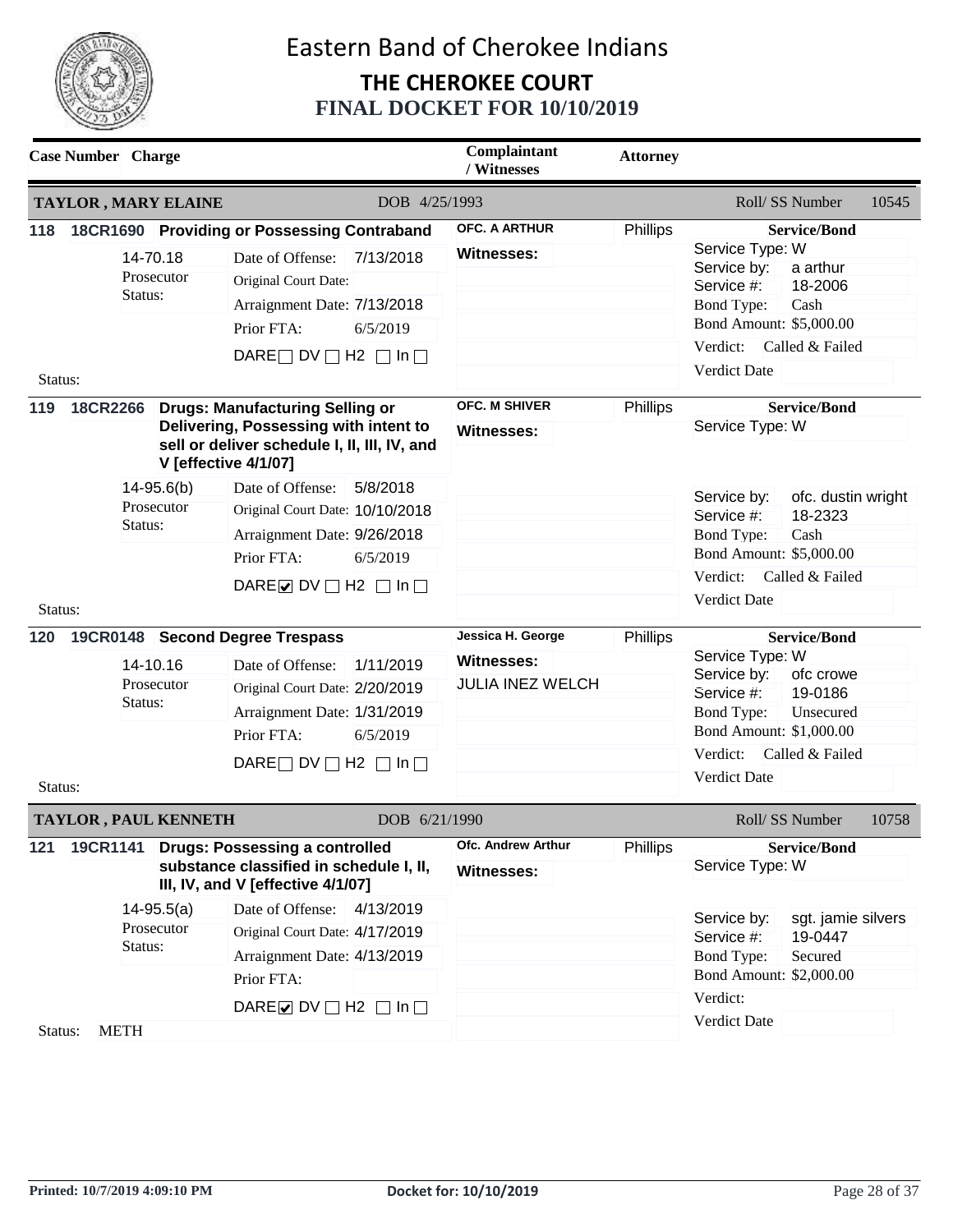

|                                  | <b>Case Number</b> Charge                                                                          | Complaintant<br>/ Witnesses                                                                                                                                                                                                                                                                 | <b>Attorney</b>        |                                                                                                                                      |                    |                                                                                                                                                                                                                                              |                                                                  |       |
|----------------------------------|----------------------------------------------------------------------------------------------------|---------------------------------------------------------------------------------------------------------------------------------------------------------------------------------------------------------------------------------------------------------------------------------------------|------------------------|--------------------------------------------------------------------------------------------------------------------------------------|--------------------|----------------------------------------------------------------------------------------------------------------------------------------------------------------------------------------------------------------------------------------------|------------------------------------------------------------------|-------|
|                                  | <b>TAYLOR, PAUL KENNETH</b>                                                                        |                                                                                                                                                                                                                                                                                             | DOB 6/21/1990          |                                                                                                                                      |                    | Roll/SS Number                                                                                                                                                                                                                               |                                                                  | 10758 |
| 122                              |                                                                                                    | 19CR1142 Drugs: Possession of Drug<br>Paraphernalia [effective 4/1/07]                                                                                                                                                                                                                      |                        | <b>Ofc. Andrew Arthur</b><br><b>Witnesses:</b>                                                                                       | Phillips           | <b>Service/Bond</b><br>Service Type: W                                                                                                                                                                                                       |                                                                  |       |
| Status:                          | $14 - 95.11(c)$<br>Prosecutor<br>Status:                                                           | Date of Offense:<br>Original Court Date: 4/17/2019<br>Arraignment Date: 4/13/2019<br>Prior FTA:<br>DARE $\triangleright$ DV $\square$ H2 $\square$ In $\square$                                                                                                                             | 4/13/2019              |                                                                                                                                      |                    | Service by:<br>Service #:<br><b>Bond Type:</b><br>Bond Amount: \$2,000.00<br>Verdict:<br><b>Verdict Date</b>                                                                                                                                 | sgt. jamie silvers<br>19-0447<br>Secured                         |       |
|                                  | TEESATESKI, UKTENA                                                                                 |                                                                                                                                                                                                                                                                                             | DOB 1/6/1971           |                                                                                                                                      |                    | Roll/SS Number                                                                                                                                                                                                                               |                                                                  | 5421  |
| 123<br>Status:<br>124<br>Status: | 19CR1953 Weapons Offense<br>14-34.10<br>Prosecutor<br>Status:<br>14-34.11<br>Prosecutor<br>Status: | Date of Offense:<br>Original Court Date:<br>Arraignment Date:<br>Prior FTA:<br>DARE $\Box$ DV $\Box$ H2 $\Box$ In $\Box$<br>19CR1954 Aggravated Weapons Offense<br>Date of Offense:<br>Original Court Date:<br>Arraignment Date:<br>Prior FTA:<br>DARE $\Box$ DV $\Box$ H2 $\Box$ In $\Box$ | 9/29/2019<br>9/29/2019 | Sgt. J.T. TAYLOR<br><b>Witnesses:</b><br><b>BRITTANY BLEVINS</b><br>Sgt. J.T. TAYLOR<br><b>Witnesses:</b><br><b>BRITTANY BLEVINS</b> | Wingate<br>Wingate | Service Type: W<br>Service by:<br>Service #:<br><b>Bond Type:</b><br><b>Bond Amount:</b><br>Verdict:<br>Verdict Date<br>Service Type: W<br>Service by:<br>Service #:<br><b>Bond Type:</b><br><b>Bond Amount:</b><br>Verdict:<br>Verdict Date | <b>Service/Bond</b><br>19-1316<br><b>Service/Bond</b><br>19-1316 |       |
| 125<br>Status:                   | 14-30.6<br>Prosecutor<br>Status:                                                                   | 19CR1955 Child Abuse in the Second Degree<br>Date of Offense: 9/29/2019<br>Original Court Date:<br>Arraignment Date:<br>Prior FTA:<br>DARE DV $\Box$ H2 $\Box$ In $\Box$                                                                                                                    |                        | Sgt. J.T. TAYLOR<br>Witnesses:<br><b>BRITTANY BLEVINS</b>                                                                            | Wingate            | Service Type: W<br>Service by:<br>Service #:<br><b>Bond Type:</b><br><b>Bond Amount:</b><br>Verdict:<br><b>Verdict Date</b>                                                                                                                  | <b>Service/Bond</b><br>19-1316                                   |       |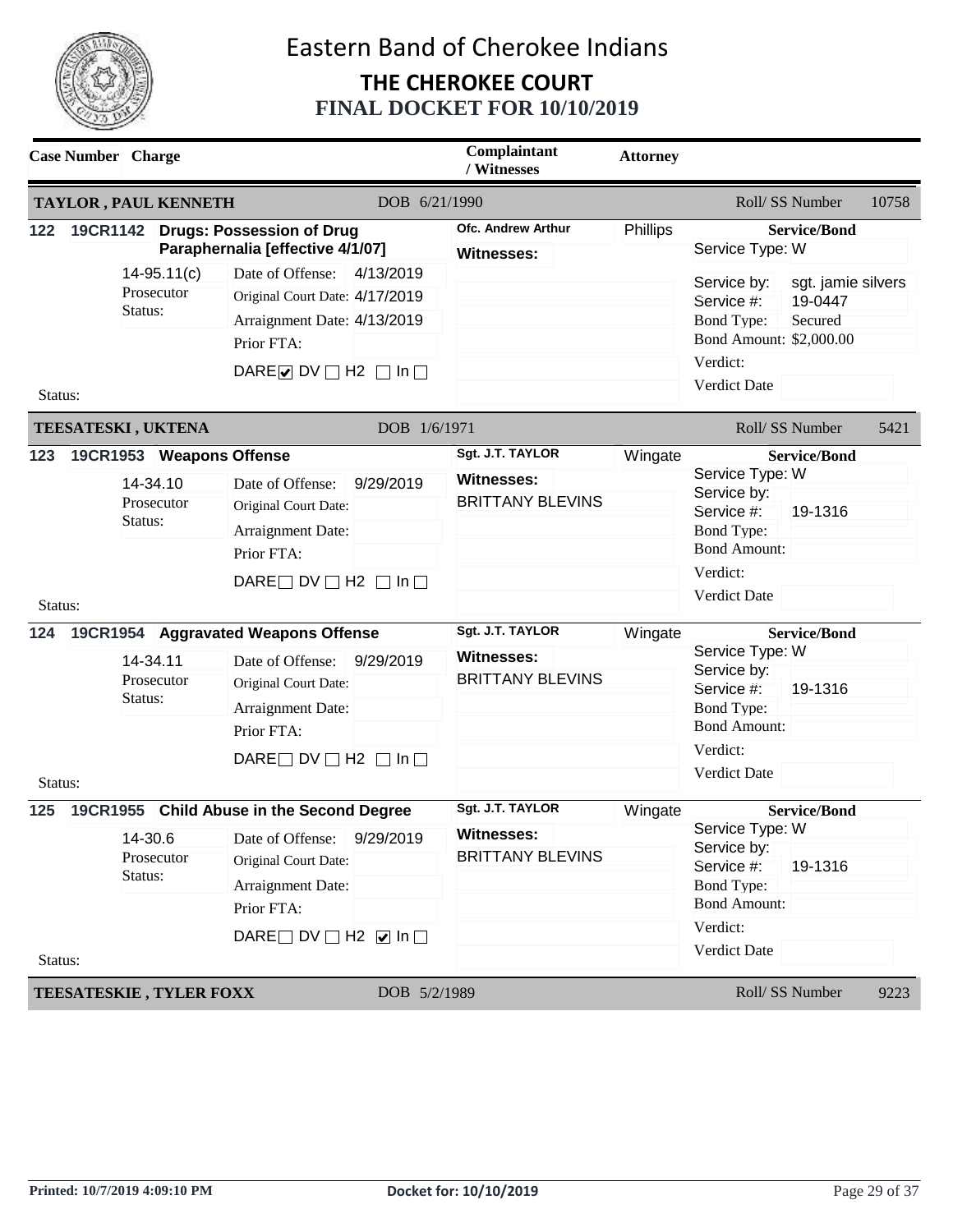

|                            |          | <b>Case Number</b> Charge                |                                                                                                                                                                |               | Complaintant<br>/ Witnesses     | <b>Attorney</b>                            |                                                                                                                                                     |
|----------------------------|----------|------------------------------------------|----------------------------------------------------------------------------------------------------------------------------------------------------------------|---------------|---------------------------------|--------------------------------------------|-----------------------------------------------------------------------------------------------------------------------------------------------------|
|                            |          |                                          | <b>TEESATESKIE, TYLER FOXX</b>                                                                                                                                 | DOB 5/2/1989  |                                 |                                            | Roll/SS Number<br>9223                                                                                                                              |
| 126                        | 19cr0900 |                                          | <b>Drugs: Possessing a controlled</b><br>substance classified in schedule I, II,<br>III, IV, and V [effective 4/1/07]                                          |               | J. Spencer<br><b>Witnesses:</b> | Mike Fox                                   | <b>Service/Bond</b><br>Service Type: W                                                                                                              |
| Status:                    |          | $14 - 95.5(a)$<br>Prosecutor<br>Status:  | Date of Offense:<br>Original Court Date: 3/6/2019<br>Arraignment Date: 2/19/2019<br>Prior FTA:<br>DARE $\triangleright$ DV $\square$ H2 $\square$ In $\square$ | 2/19/2019     | Ofc D Styles                    |                                            | Service by:<br>sgt j spencer<br>19-0286<br>Service #:<br><b>Bond Type:</b><br>Secured<br>Bond Amount: \$3,500.00<br>Verdict:<br><b>Verdict Date</b> |
| 127                        | 19cr0901 |                                          | <b>Drugs: Possession of Drug</b><br>Paraphernalia [effective 4/1/07]                                                                                           |               | J. Spencer<br>Witnesses:        | <b>Mike Fox</b>                            | <b>Service/Bond</b><br>Service Type: W                                                                                                              |
|                            |          | $14 - 95.11(c)$<br>Prosecutor<br>Status: | Date of Offense:<br>Original Court Date: 3/6/2019<br>Arraignment Date: 2/19/2019<br>Prior FTA:<br>DARE $\triangleright$ DV $\square$ H2 $\square$ In $\square$ | 2/19/2019     | Ofc D Styles                    |                                            | Service by:<br>sgt j spencer<br>19-0286<br>Service #:<br><b>Bond Type:</b><br>Secured<br>Bond Amount: \$3,500.00<br>Verdict:                        |
| Status:<br>19cr0902<br>128 |          | <b>Drugs: Possessing a controlled</b>    |                                                                                                                                                                | J. Spencer    | Mike Fox                        | <b>Verdict Date</b><br><b>Service/Bond</b> |                                                                                                                                                     |
|                            |          |                                          | substance classified in schedule I, II,<br>III, IV, and V [effective 4/1/07]                                                                                   |               | Witnesses:                      |                                            | Service Type: W                                                                                                                                     |
|                            |          | $14-95.5(a)$<br>Prosecutor<br>Status:    | Date of Offense:<br>Original Court Date: 3/6/2019<br>Arraignment Date: 2/19/2019<br>Prior FTA:                                                                 | 2/19/2019     | Ofc D Styles                    |                                            | Service by:<br>sgt j spencer<br>19-0286<br>Service #:<br><b>Bond Type:</b><br>Secured<br>Bond Amount: \$3,500.00                                    |
| Status:                    |          |                                          | DARE $\triangledown$ DV $\square$ H2 $\square$ In $\square$                                                                                                    |               |                                 |                                            | Verdict:<br>Verdict Date                                                                                                                            |
|                            |          | THOMAS, HUNTER TREY                      |                                                                                                                                                                | DOB 3/15/1990 |                                 |                                            | Roll/SS Number<br>9838                                                                                                                              |
| 129                        | 18CR2303 |                                          | <b>Drugs: Possessing a controlled</b><br>substance classified in schedule I, II,<br>III, IV, and V [effective 4/1/07]                                          |               | M. Shiver<br><b>Witnesses:</b>  | Phillips                                   | <b>Service/Bond</b><br>Service Type: W                                                                                                              |
|                            |          | $14 - 95.5(a)$<br>Prosecutor<br>Status:  | Date of Offense:<br>Original Court Date:<br>Arraignment Date: 9/26/2018<br>Prior FTA:<br>DARE O DV $\Box$ H2 $\Box$ In $\Box$                                  | 9/26/2018     |                                 |                                            | Service by:<br>ofc d wright<br>Service #:<br>18-2354<br><b>Bond Type:</b><br>Secured<br>Bond Amount: \$5,000.00<br>Verdict:                         |
| Status:                    |          |                                          |                                                                                                                                                                | DOB 3/12/1959 |                                 |                                            | Verdict Date<br>Roll/SS Number                                                                                                                      |
|                            |          | <b>TOINEETA, JAMES</b>                   |                                                                                                                                                                |               |                                 |                                            | 2879                                                                                                                                                |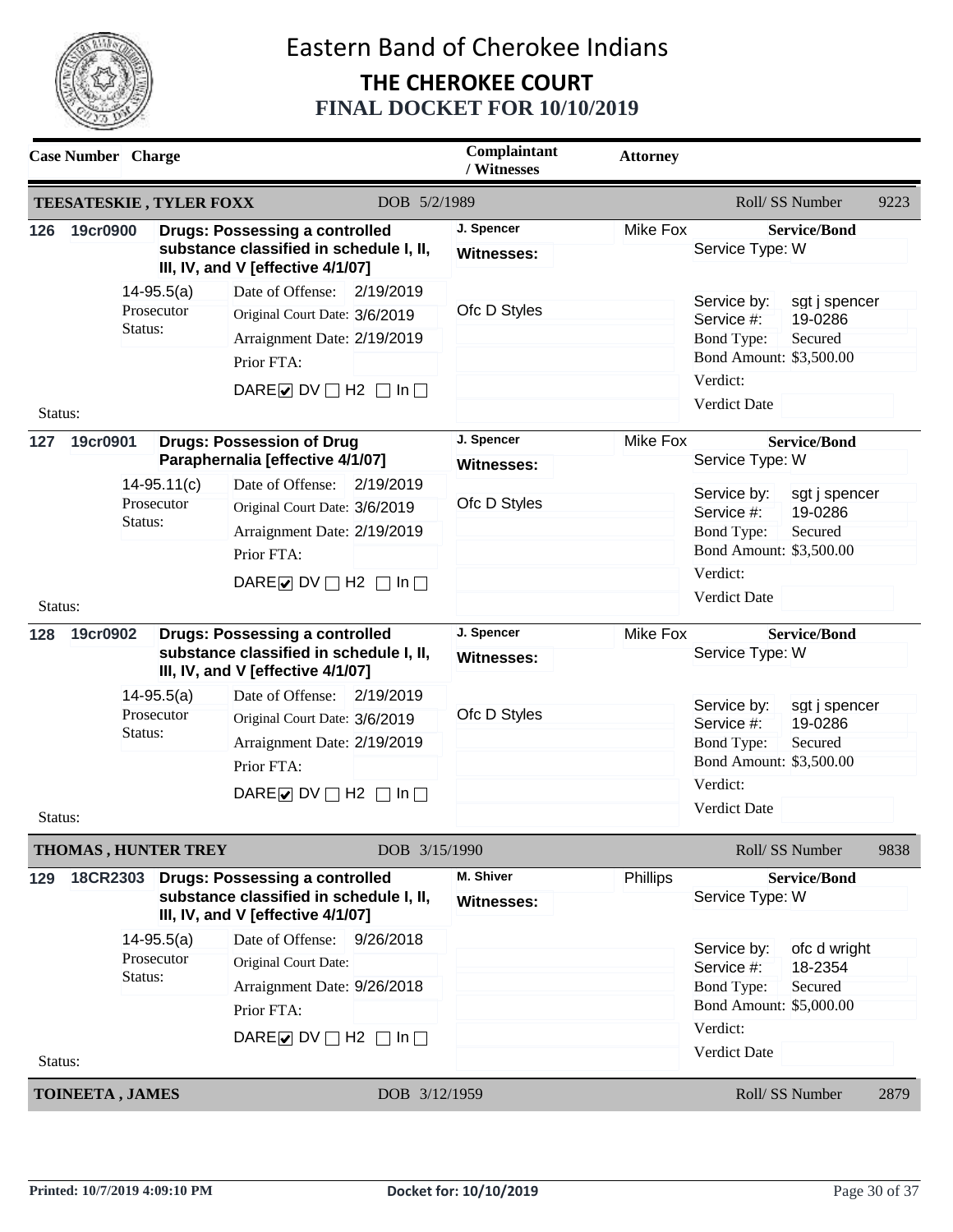

| <b>Case Number</b> Charge               |                                                               |       |                                                                                                                                             |                | Complaintant<br>/ Witnesses                                                      | <b>Attorney</b> |                                                                                                                                 |                                                                   |       |
|-----------------------------------------|---------------------------------------------------------------|-------|---------------------------------------------------------------------------------------------------------------------------------------------|----------------|----------------------------------------------------------------------------------|-----------------|---------------------------------------------------------------------------------------------------------------------------------|-------------------------------------------------------------------|-------|
| <b>TOINEETA, JAMES</b>                  |                                                               |       | DOB 3/12/1959                                                                                                                               |                | Roll/SS Number                                                                   |                 |                                                                                                                                 | 2879                                                              |       |
| 130                                     | 19CR1042 Weapons Offense<br>14-34.10<br>Prosecutor<br>Status: |       | Date of Offense:<br>Original Court Date:<br>Arraignment Date: 3/25/2019<br>Prior FTA:<br>DARE $\Box$ DV $\Box$ H2 $\Box$ In $\Box$          | 3/24/2019      | Ofc. A. CLIMINGBEAR<br><b>Witnesses:</b>                                         | D. Moore        | Service Type: W<br>Service by:<br>Service #:<br><b>Bond Type:</b><br>Bond Amount: \$1,500.00<br>Verdict:<br><b>Verdict Date</b> | <b>Service/Bond</b><br>ofc. a. climbingbe<br>19-0382<br>Unsecured |       |
| Status:<br><b>TRAMPER, DUSTIN HENRY</b> |                                                               |       |                                                                                                                                             | DOB 11/30/1988 |                                                                                  |                 |                                                                                                                                 | Roll/ SS Number                                                   | 9189  |
| 131                                     | 19cr1457                                                      |       | <b>Drugs: Possessing a controlled</b><br>substance classified in schedule I, II,<br>III, IV, and V [effective 4/1/07]                       |                | <b>B.</b> Murphy<br><b>Witnesses:</b>                                            |                 | Service Type: W                                                                                                                 | <b>Service/Bond</b>                                               |       |
| Status:                                 | $14 - 95.5(a)$<br>Prosecutor<br>Status:                       |       | Date of Offense:<br>Original Court Date:<br>Arraignment Date:<br>Prior FTA:<br>DARE $\triangleright$ DV $\square$ H2 $\square$ In $\square$ | 6/9/2019       |                                                                                  |                 | Service by:<br>Service #:<br><b>Bond Type:</b><br>Bond Amount: \$1,000.00<br>Verdict:<br>Verdict Date                           | ofc d cline<br>19-0791<br>Unsecured                               |       |
| VOSS, KYLE AUGUST PAUL                  |                                                               |       |                                                                                                                                             | DOB 12/22/1985 |                                                                                  |                 |                                                                                                                                 | Roll/SS Number                                                    | 12525 |
| 132                                     | 19CR1964 Unknown Charge<br>Unknown<br>Prosecutor<br>Status:   |       | Date of Offense:<br>Original Court Date: 10/10/2019<br>Arraignment Date:<br>Prior FTA:                                                      | 10/4/2019      | Ofc. Logan Woodard<br><b>Witnesses:</b><br>Ofc. Dustin Wolfe<br>Ofc. Dezman Crow |                 | Service Type: W<br>Service by:<br>Service #:<br><b>Bond Type:</b><br><b>Bond Amount:</b><br>Verdict:                            | <b>Service/Bond</b><br>ofc. logan woodar<br>19-1332<br>TD         |       |
|                                         | Status: IA 10/5/19                                            |       | DARE $\Box$ DV $\Box$ H2 $\Box$ In $\Box$                                                                                                   |                |                                                                                  |                 | Verdict Date                                                                                                                    |                                                                   |       |
| 133                                     | 14-70.22<br>Prosecutor<br>Status:                             | Court | 19CR1965 Failure to Obey a Lawful Order of the<br>Date of Offense:<br>Original Court Date: 10/10/2019<br>Arraignment Date:<br>Prior FTA:    | 10/4/2019      | Ofc. Logan Woodard<br><b>Witnesses:</b><br>Ofc. Dustin Wolfe<br>Ofc. Dezman Crow |                 | Service Type: W<br>Service by:<br>Service #:<br>Bond Type:<br><b>Bond Amount:</b>                                               | <b>Service/Bond</b><br>ofc. logan woodar<br>19-1332<br>TD         |       |
| Status:                                 | IA 10/5/19.                                                   |       | DARE $\Box$ DV $\Box$ H2 $\Box$ In $\Box$                                                                                                   |                |                                                                                  |                 | Verdict:<br>Verdict Date                                                                                                        |                                                                   |       |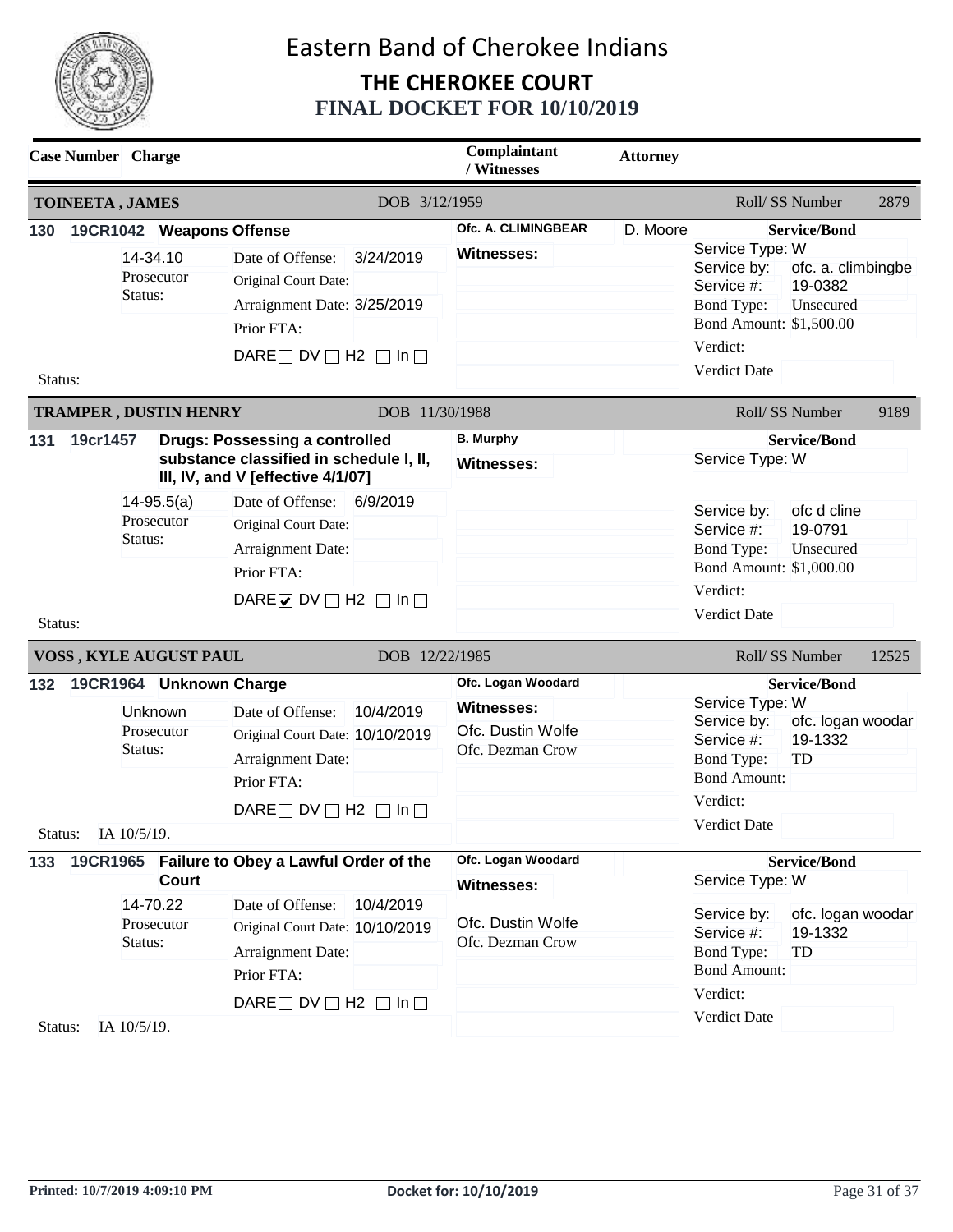

| <b>Case Number</b> Charge |                                          |                                                                                                                                                                                                                                                              |                        | Complaintant<br>/ Witnesses                                                                           | <b>Attorney</b> |                                                                                                                                                                                                                     |       |
|---------------------------|------------------------------------------|--------------------------------------------------------------------------------------------------------------------------------------------------------------------------------------------------------------------------------------------------------------|------------------------|-------------------------------------------------------------------------------------------------------|-----------------|---------------------------------------------------------------------------------------------------------------------------------------------------------------------------------------------------------------------|-------|
| VOSS, KYLE AUGUST PAUL    |                                          |                                                                                                                                                                                                                                                              | DOB 12/22/1985         |                                                                                                       |                 | Roll/SS Number                                                                                                                                                                                                      | 12525 |
| 134                       |                                          | 19CR1966 Drugs: Possession of Drug<br>Paraphernalia [effective 4/1/07]                                                                                                                                                                                       |                        | Ofc. Logan Woodard<br><b>Witnesses:</b>                                                               |                 | <b>Service/Bond</b><br>Service Type: W                                                                                                                                                                              |       |
| IA 10/5/19.<br>Status:    | $14 - 95.11(c)$<br>Prosecutor<br>Status: | Date of Offense:<br>Original Court Date: 10/10/2019<br>Arraignment Date:<br>Prior FTA:<br>DARE $\nabla$ DV $\nabla$ H2 $\nabla$ In $\nabla$                                                                                                                  | 10/4/2019              | Ofc. Dustin Wolfe<br>Ofc. Dezman Crow                                                                 |                 | ofc. logan woodar<br>Service by:<br>19-1332<br>Service #:<br>TD<br><b>Bond Type:</b><br><b>Bond Amount:</b><br>Verdict:<br>Verdict Date                                                                             |       |
| <b>WAHETAH, DYLAN</b>     |                                          |                                                                                                                                                                                                                                                              | DOB 2/1/1986           |                                                                                                       |                 | Roll/ SS Number                                                                                                                                                                                                     | 8559  |
| 135<br>Status:            | 14-10.16<br>Prosecutor<br>Status:        | 18CR1378 Second Degree Trespass<br>Date of Offense:<br>Original Court Date:<br>Arraignment Date: 6/4/2018<br>Prior FTA:<br>DARE $\Box$ DV $\Box$ H2 $\Box$ In $\Box$<br>8/1/18 C&F 1k sec.; sent to mediation<br>(8/15/18);12/12/18 C&F 2k sec.C&F \$4000.00 | 6/1/2018<br>5/15/2019  | <b>JOHN WALL</b><br>Witnesses:<br><b>JEREMY BELL</b><br><b>DAVID YOUNGBIRD</b><br><b>DAVID SMOKER</b> | Parton          | <b>Service/Bond</b><br>Service Type: F<br>Service by:<br>ofc. i. driver<br>19-0494<br>Service #:<br><b>Bond Type:</b><br>Unsecured<br>Bond Amount: \$2,000.00<br>Verdict:<br>Called & Failed<br>Verdict Date        |       |
| WAHNEETAH, DYLAN KEITH    |                                          |                                                                                                                                                                                                                                                              | DOB 2/1/1986           |                                                                                                       |                 | Roll/SS Number                                                                                                                                                                                                      | 8559  |
| 136<br>C&F<br>Status:     | 14-70.14<br>Prosecutor<br>Status:        | 19CR1175 Obstructing Governmental Functions<br>Date of Offense:<br>Original Court Date:<br>Arraignment Date: 4/19/2019<br>Prior FTA:<br>DARE $\Box$ DV $\Box$ H2 $\Box$ In $\Box$                                                                            | 4/18/2019<br>5/15/2019 | OFFICER A. ARTHUR 710<br>Witnesses:<br>OFC D WOLFE<br><b>OFC C EVANS</b>                              | Parton          | <b>Service/Bond</b><br>Service Type: F<br>Service by:<br>ofc. i. driver<br>19-0494<br>Service #:<br><b>Bond Type:</b><br>Unsecured<br>Bond Amount: \$2,000.00<br>Verdict:<br>Called & Failed<br><b>Verdict Date</b> |       |
| WAHNETAH, DYLAN KEITH     |                                          |                                                                                                                                                                                                                                                              | DOB 2/1/1986           |                                                                                                       |                 | Roll/SS Number                                                                                                                                                                                                      | 8559  |
| 137<br>Status:            | 14-10.16<br>Prosecutor<br>Status:        | 18CR1401 Second Degree Trespass<br>Date of Offense:<br>Original Court Date:<br>Arraignment Date: 6/5/2018<br>Prior FTA:<br>DARE $\Box$ DV $\Box$ H2 $\Box$ In $\Box$<br>C&F 2k cash; sent to mediation (8/15/18) C&F \$5000                                  | 6/5/2018<br>5/15/2019  | <b>SHIVERS</b><br>Witnesses:<br><b>MATHESON</b><br><b>SILVERS</b>                                     | Parton          | <b>Service/Bond</b><br>Service Type: F<br>Service by:<br>ofc. i. driver<br>19-0494<br>Service #:<br><b>Bond Type:</b><br>Unsecured<br>Bond Amount: \$2,000.00<br>Verdict: Called & Failed<br>Verdict Date           |       |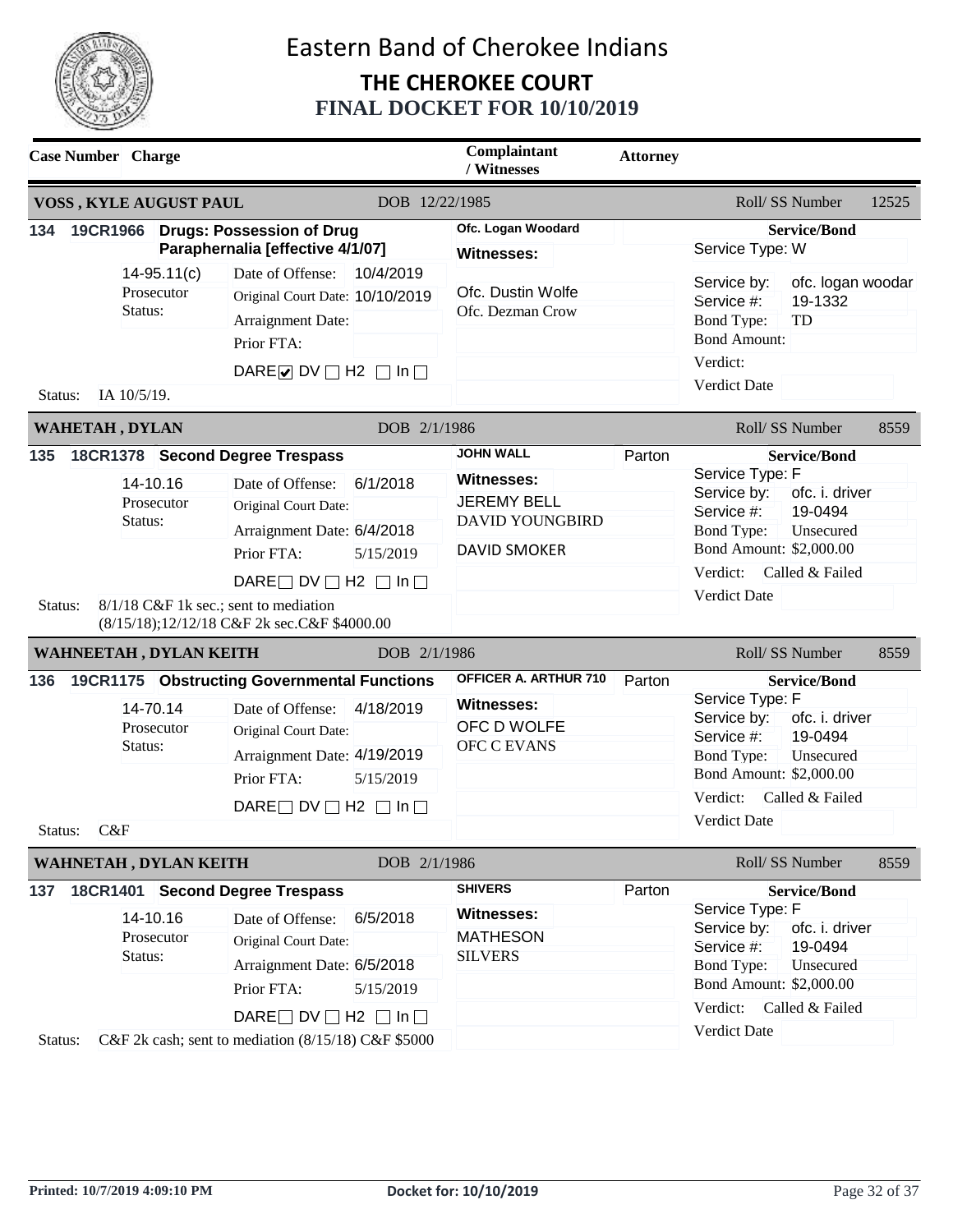

|                | <b>Case Number</b> Charge |                               |                                                                                                                                                                                                                                             |                        | Complaintant<br>/ Witnesses               | <b>Attorney</b> |                                                                                                                           |                                                                                |       |
|----------------|---------------------------|-------------------------------|---------------------------------------------------------------------------------------------------------------------------------------------------------------------------------------------------------------------------------------------|------------------------|-------------------------------------------|-----------------|---------------------------------------------------------------------------------------------------------------------------|--------------------------------------------------------------------------------|-------|
|                |                           | WAHNETAH, DYLAN KEITH         |                                                                                                                                                                                                                                             | DOB 2/1/1986           |                                           |                 | Roll/SS Number                                                                                                            |                                                                                | 8559  |
| 138            |                           |                               | 19CR1021 Drugs: Possessing a controlled<br>substance classified in schedule I, II,<br>III, IV, and V [effective 4/1/07]                                                                                                                     |                        | OFC. LOGAN WOODARD<br><b>Witnesses:</b>   | Parton          | Service Type: F                                                                                                           | <b>Service/Bond</b>                                                            |       |
| Status:        | Status:<br>C&F            | $14 - 95.5(a)$<br>Prosecutor  | Date of Offense:<br>Original Court Date: 3/21/2019<br>Arraignment Date: 3/15/2019<br>Prior FTA:<br>DARE $\triangleright$ DV $\square$ H2 $\square$ In $\square$                                                                             | 3/15/2019<br>5/15/2019 |                                           |                 | Service by:<br>Service #:<br><b>Bond Type:</b><br>Bond Amount: \$2,000.00<br>Verdict:<br><b>Verdict Date</b>              | ofc. i. driver<br>19-0494<br>Unsecured<br>Called & Failed                      |       |
|                | <b>WOLFE, JORDAN RAE</b>  |                               |                                                                                                                                                                                                                                             | DOB 1/2/1995           |                                           |                 |                                                                                                                           | Roll/ SS Number                                                                | 10763 |
| 139<br>Status: | Status:<br>bond 3/29/18   | 14-10.64<br>Prosecutor        | 17CR0351 Unauthorized Use of a Motor Vehicle<br>Date of Offense:<br>Original Court Date:<br>Arraignment Date: 2/24/2017<br>Prior FTA:<br>DARE $\Box$ DV $\Box$ H2 $\Box$ In $\Box$<br>Mediation; C&F \$15,000 cash 1/24/18; \$20,000 Secure | 2/24/2017<br>3/29/2018 | <b>Quincy Watty</b><br><b>Witnesses:</b>  | Hornbuckle      | Service Type: F<br>Service by:<br>Service #:<br>Bond Type:<br>Bond Amount: \$60,000.00<br>Verdict:<br><b>Verdict Date</b> | <b>Service/Bond</b><br>ofc. k. whitehead<br>19-0823<br>Cash<br>Called & Failed |       |
| 140            |                           |                               | 17CR0951 Drugs: Possessing a controlled<br>substance classified in schedule I, II,<br>III, IV, and V [effective 4/1/07]                                                                                                                     |                        | SGT. D. R. ALLEN 749<br><b>Witnesses:</b> | Hornbuckle      | Service Type: F                                                                                                           | <b>Service/Bond</b>                                                            |       |
|                | Status:                   | $14 - 95.5(a)$<br>Prosecutor  | Date of Offense: 6/3/2017<br>Original Court Date:<br>Arraignment Date:<br>Prior FTA:                                                                                                                                                        | 6/14/2017              |                                           |                 | Service by:<br>Service #:<br><b>Bond Type:</b><br>Bond Amount: \$60,000.00                                                | ofc. k. whitehead<br>19-0823<br>Cash                                           |       |
| Status:        |                           |                               | DARE $\triangledown$ DV $\square$ H2 $\square$ In $\square$<br>C&F \$20,000 secure 6/14/17; C&F \$15,000 cash<br>1/24/18; \$20,000 Secure Bond 3/29/18                                                                                      |                        |                                           |                 | Verdict:<br>Verdict Date                                                                                                  | Called & Failed                                                                |       |
| 141            |                           |                               | 17CR0952 Drugs: Possession of Drug<br>Paraphernalia [effective 4/1/07]                                                                                                                                                                      |                        | SGT. D. R. ALLEN 749<br>Witnesses:        | Hornbuckle      | Service Type: F                                                                                                           | <b>Service/Bond</b>                                                            |       |
|                | Status:                   | $14 - 95.11(c)$<br>Prosecutor | Date of Offense:<br>Original Court Date:<br>Arraignment Date:<br>Prior FTA:                                                                                                                                                                 | 6/3/2017<br>6/14/2017  |                                           |                 | Service by:<br>Service #:<br><b>Bond Type:</b><br>Bond Amount: \$60,000.00                                                | ofc. k. whitehead<br>19-0823<br>Cash                                           |       |
| Status:        |                           |                               | DARE $\triangleright$ DV $\square$ H2 $\square$ In $\square$<br>C&F \$20,000 secure 6/14/17; C&F \$15,000 cash<br>1/24/18; \$20,000 Secure Bond 3/29/18                                                                                     |                        |                                           |                 | Verdict:<br>Verdict Date                                                                                                  | Called & Failed                                                                |       |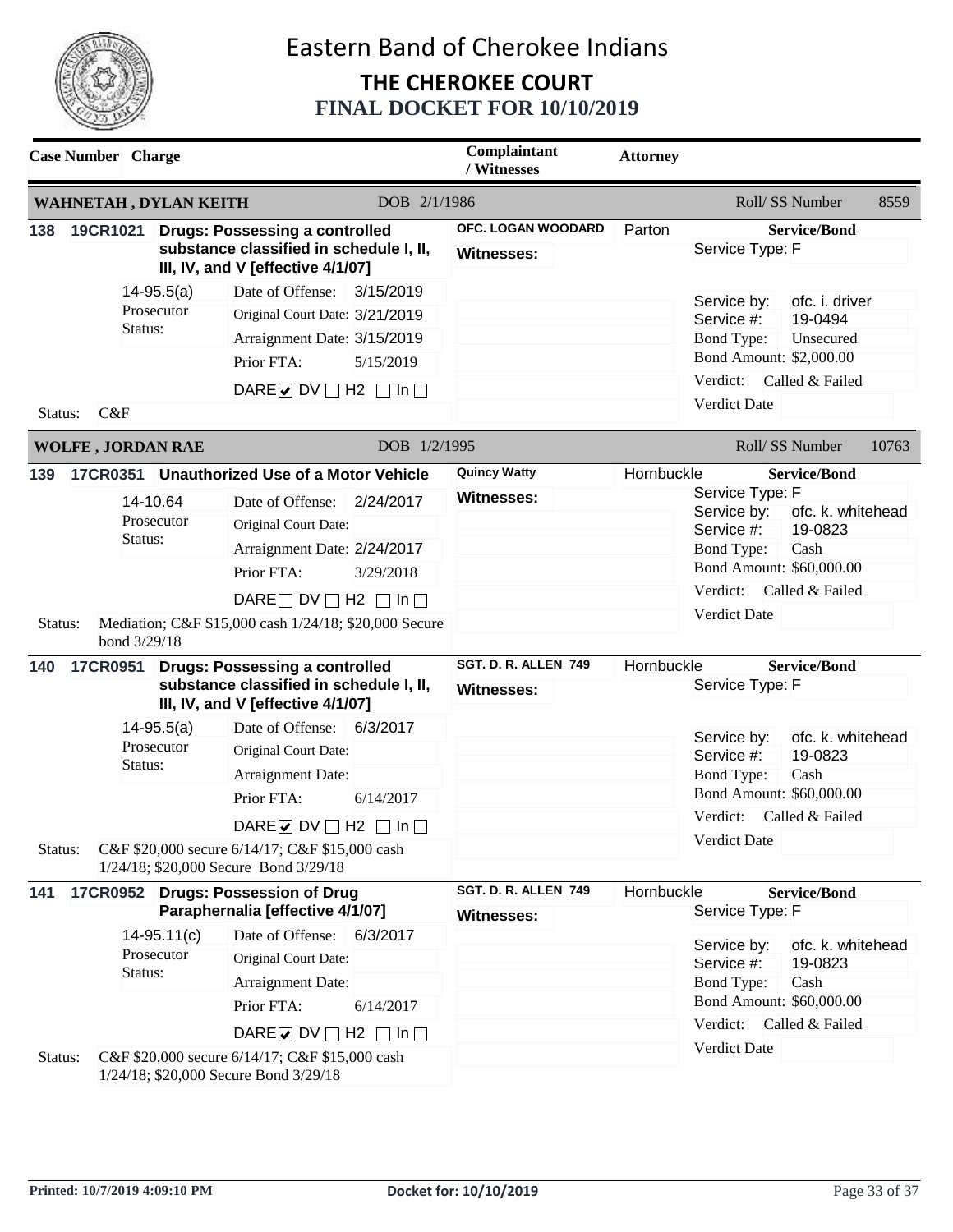

|         | <b>Case Number</b> Charge                        |                                                                                                                                                                                                                                 | Complaintant<br>/ Witnesses              | <b>Attorney</b>                                                                                                                                                                             |
|---------|--------------------------------------------------|---------------------------------------------------------------------------------------------------------------------------------------------------------------------------------------------------------------------------------|------------------------------------------|---------------------------------------------------------------------------------------------------------------------------------------------------------------------------------------------|
|         | <b>WOLFE, JORDAN RAE</b>                         | DOB 1/2/1995                                                                                                                                                                                                                    |                                          | Roll/ SS Number<br>10763                                                                                                                                                                    |
| 142     |                                                  | 17CR0953 Drugs: Possessing a controlled<br>substance classified in schedule I, II,<br>III, IV, and V [effective 4/1/07]                                                                                                         | SGT. D. R. ALLEN 749<br>Witnesses:       | Hornbuckle<br><b>Service/Bond</b><br>Service Type: F                                                                                                                                        |
| Status: | $14 - 95.5(a)$<br>Prosecutor<br>Status:          | 6/3/2017<br>Date of Offense:<br>Original Court Date:<br>Arraignment Date:<br>Prior FTA:<br>6/14/2017<br>DARE $\triangleright$ DV $\square$ H2 $\square$ In $\square$<br>C&F \$20,000 secure 6/14/17; C&F \$15,000 cash          |                                          | ofc. k. whitehead<br>Service by:<br>19-0823<br>Service #:<br>Cash<br>Bond Type:<br>Bond Amount: \$60,000.00<br>Verdict:<br>Called & Failed<br>Verdict Date                                  |
| 143     | 17CR1073 Obstructing Justice                     | 1/24/18; \$20,000 Secure Bond 3/29/18                                                                                                                                                                                           | Ofc. A. Climingbear                      | Hornbuckle<br><b>Service/Bond</b>                                                                                                                                                           |
| Status: | 14-70.17<br>Prosecutor<br>Status:                | Date of Offense:<br>6/17/2017<br>Original Court Date:<br>Arraignment Date: 6/18/2017<br>Prior FTA:<br>3/29/2018<br>DARE $\Box$ DV $\Box$ H2 $\Box$ In $\Box$<br>C&F \$15,000 cash 1/24/18; \$20,000 Secure Bond                 | <b>Witnesses:</b>                        | Service Type: F<br>Service by:<br>ofc. k. whitehead<br>Service #:<br>19-0823<br><b>Bond Type:</b><br>Cash<br>Bond Amount: \$60,000.00<br>Verdict:<br>Called & Failed<br><b>Verdict Date</b> |
| 144     |                                                  | 17CR1074 Drugs: Possessing a controlled<br>substance classified in schedule I, II,<br>III, IV, and V [effective 4/1/07]                                                                                                         | Ofc. A. Climingbear<br><b>Witnesses:</b> | <b>Service/Bond</b><br>Hornbuckle<br>Service Type: F                                                                                                                                        |
| Status: | $14-95.5(a)$<br>Prosecutor<br>Status:<br>3/29/18 | Date of Offense: 6/17/2017<br>Original Court Date:<br>Arraignment Date: 6/18/2017<br>Prior FTA:<br>3/29/2018<br>DARE $\triangleright$ DV $\square$ H2 $\square$ In $\square$<br>C&F \$15,000 cash 1/24/18; \$20,000 Secure Bond |                                          | ofc. k. whitehead<br>Service by:<br>19-0823<br>Service #:<br><b>Bond Type:</b><br>Cash<br>Bond Amount: \$60,000.00<br>Verdict:<br>Called & Failed<br>Verdict Date                           |
| 145     | <b>17CR1075</b>                                  | <b>Drugs: Manufacturing Selling or</b><br>Delivering, Possessing with intent to<br>sell or deliver schedule I, II, III, IV, and<br><b>V</b> [effective 4/1/07]                                                                  | Ofc. A. Climingbear<br><b>Witnesses:</b> | Hornbuckle<br><b>Service/Bond</b><br>Service Type: F                                                                                                                                        |
|         | $14 - 95.6(b)$<br>Prosecutor<br>Status:          | Date of Offense:<br>6/17/2017<br>Original Court Date:<br>Arraignment Date: 6/18/2017<br>Prior FTA:<br>3/29/2018                                                                                                                 |                                          | ofc. k. whitehead<br>Service by:<br>19-0823<br>Service #:<br><b>Bond Type:</b><br>Cash<br>Bond Amount: \$60,000.00                                                                          |
| Status: | 3/29/2018                                        | DARE $\nabla$ DV $\nabla$ H2 $\nabla$ In $\nabla$<br>C&F \$15,000 cash 1/24/18; \$20,000 Secure Bond                                                                                                                            |                                          | Verdict:<br>Called & Failed<br>Verdict Date                                                                                                                                                 |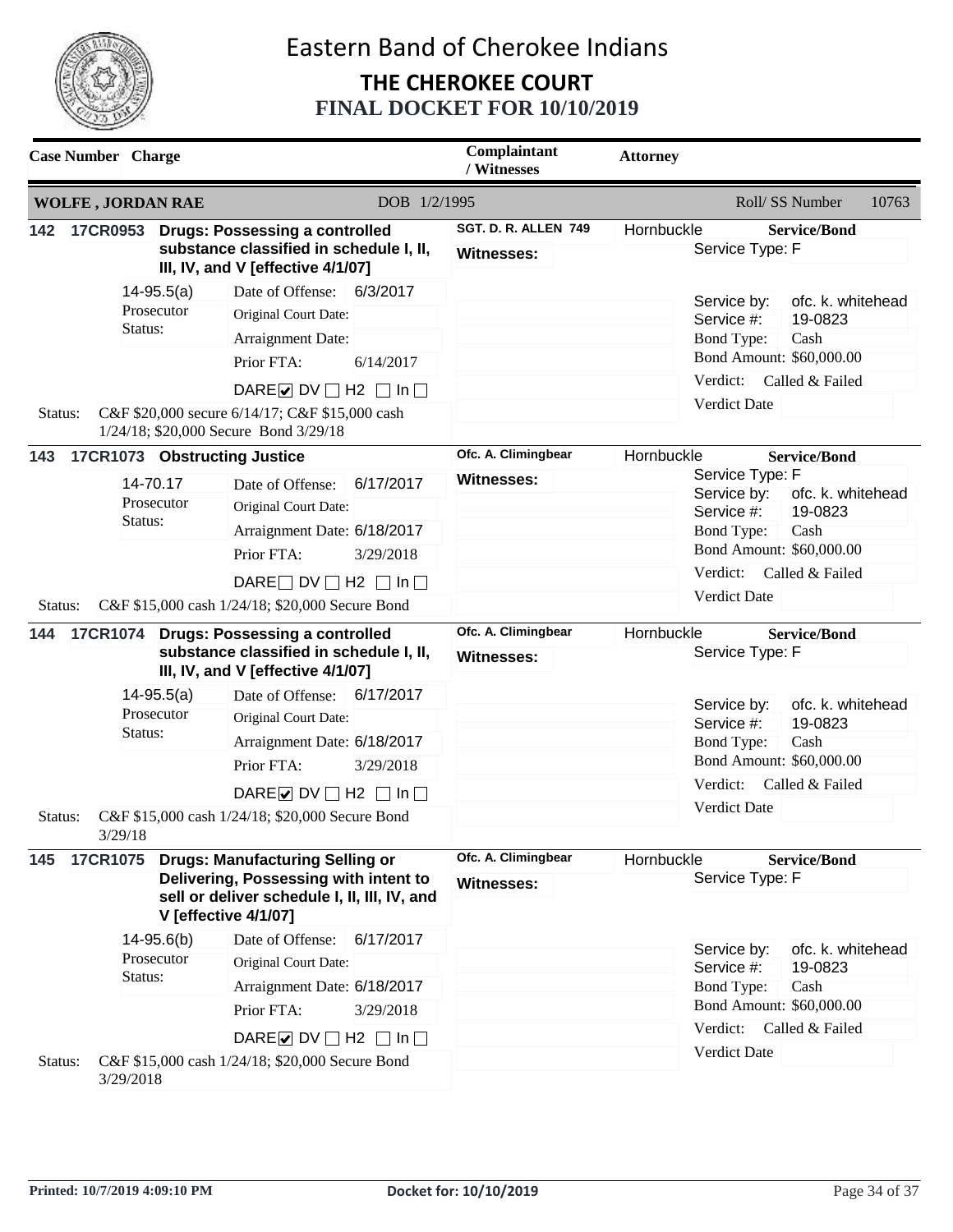

|                           | <b>Case Number</b> Charge                                                                                                |                              |                                                                                                                                                                                                                                                                                                                                                                                                                                                                                                                                                                                                                     |                        | Complaintant<br>/ Witnesses                                    | <b>Attorney</b> |                                                                                                                                                                                                                                                                                                                                                                                                         |
|---------------------------|--------------------------------------------------------------------------------------------------------------------------|------------------------------|---------------------------------------------------------------------------------------------------------------------------------------------------------------------------------------------------------------------------------------------------------------------------------------------------------------------------------------------------------------------------------------------------------------------------------------------------------------------------------------------------------------------------------------------------------------------------------------------------------------------|------------------------|----------------------------------------------------------------|-----------------|---------------------------------------------------------------------------------------------------------------------------------------------------------------------------------------------------------------------------------------------------------------------------------------------------------------------------------------------------------------------------------------------------------|
|                           | <b>WOLFE, JORDAN RAE</b>                                                                                                 |                              |                                                                                                                                                                                                                                                                                                                                                                                                                                                                                                                                                                                                                     | DOB 1/2/1995           |                                                                |                 | Roll/ SS Number<br>10763                                                                                                                                                                                                                                                                                                                                                                                |
| 146                       |                                                                                                                          |                              | 17CR1076 Drugs: Manufacturing Selling or<br>Delivering, Possessing with intent to<br>sell or deliver schedule I, II, III, IV, and<br><b>V</b> [effective 4/1/07]                                                                                                                                                                                                                                                                                                                                                                                                                                                    |                        | Ofc. A. Climingbear<br><b>Witnesses:</b>                       | Hornbuckle      | <b>Service/Bond</b><br>Service Type: F                                                                                                                                                                                                                                                                                                                                                                  |
| Status:                   | Status:                                                                                                                  | $14 - 95.6(b)$<br>Prosecutor | Date of Offense:<br>Original Court Date:<br>Arraignment Date: 6/18/2017<br>Prior FTA:<br>DARE $\triangledown$ DV $\square$ H2 $\square$ In $\square$<br>C&F \$15,000 cash 1/24/18; \$20,000 Secure Bond                                                                                                                                                                                                                                                                                                                                                                                                             | 6/17/2017<br>3/29/2018 |                                                                |                 | ofc. k. whitehead<br>Service by:<br>Service #:<br>19-0823<br><b>Bond Type:</b><br>Cash<br>Bond Amount: \$60,000.00<br>Verdict:<br>Called & Failed<br><b>Verdict Date</b>                                                                                                                                                                                                                                |
|                           |                                                                                                                          |                              |                                                                                                                                                                                                                                                                                                                                                                                                                                                                                                                                                                                                                     |                        | Ofc. A. Climingbear                                            | Hornbuckle      | <b>Service/Bond</b>                                                                                                                                                                                                                                                                                                                                                                                     |
| Status:<br>148<br>Status: | 3/29/2018<br>147<br>14-95.9<br>Prosecutor<br>Status:<br>3/29/2018<br>17CR1425<br>$14 - 95.5(a)$<br>Prosecutor<br>Status: |                              | 17CR1077 Drugs: Trafficking [effective 4/1/07]<br>Date of Offense:<br>6/17/2017<br>Original Court Date:<br>Arraignment Date: 6/18/2017<br>Prior FTA:<br>3/29/2018<br>DARE O DV $\Box$ H2 $\Box$ In $\Box$<br>C&F \$15,000 cash 1/24/18; \$20,000 Secure Bond<br><b>Drugs: Possessing a controlled</b><br>substance classified in schedule I, II,<br>III, IV, and V [effective 4/1/07]<br>Date of Offense: 8/3/2017<br>Original Court Date:<br>Arraignment Date: 8/3/2017<br>Prior FTA:<br>3/29/2018<br>DARE $\triangleright$ DV $\square$ H2 $\square$ In $\square$<br>Bond modified to unsecure; C&F \$15,000 cash |                        | <b>Witnesses:</b><br>OFFICER A ARTHUR 710<br><b>Witnesses:</b> | Hornbuckle      | Service Type: F<br>Service by:<br>ofc. k. whitehead<br>Service #:<br>19-0823<br><b>Bond Type:</b><br>Cash<br>Bond Amount: \$60,000.00<br>Verdict:<br>Called & Failed<br><b>Verdict Date</b><br><b>Service/Bond</b><br>Service Type: F<br>ofc. k. whitehead<br>Service by:<br>Service #:<br>19-0823<br><b>Bond Type:</b><br>Cash<br>Bond Amount: \$60,000.00<br>Verdict: Called & Failed<br>Verdict Date |
| 149<br>Status:            | Status:                                                                                                                  | $14-95.11(c)$<br>Prosecutor  | 1/24/18; \$20,000 Secure Bond 3/29/2018<br>17CR1426 Drugs: Possession of Drug<br>Paraphernalia [effective 4/1/07]<br>Date of Offense: 8/3/2017<br>Original Court Date:<br>Arraignment Date: 8/3/2017<br>Prior FTA:<br>DARE $\triangleright$ DV $\square$ H2 $\square$ In $\square$<br>Bond modified to unsecure; C&F \$15,000 cash<br>1/24/18; \$20,000 Secure Bond 3/29/2018                                                                                                                                                                                                                                       | 3/29/2018              | OFFICER A ARTHUR 710<br><b>Witnesses:</b>                      | Hornbuckle      | <b>Service/Bond</b><br>Service Type: F<br>Service by:<br>ofc. k. whitehead<br>Service #:<br>19-0823<br><b>Bond Type:</b><br>Cash<br>Bond Amount: \$60,000.00<br>Verdict:<br>Called & Failed<br>Verdict Date                                                                                                                                                                                             |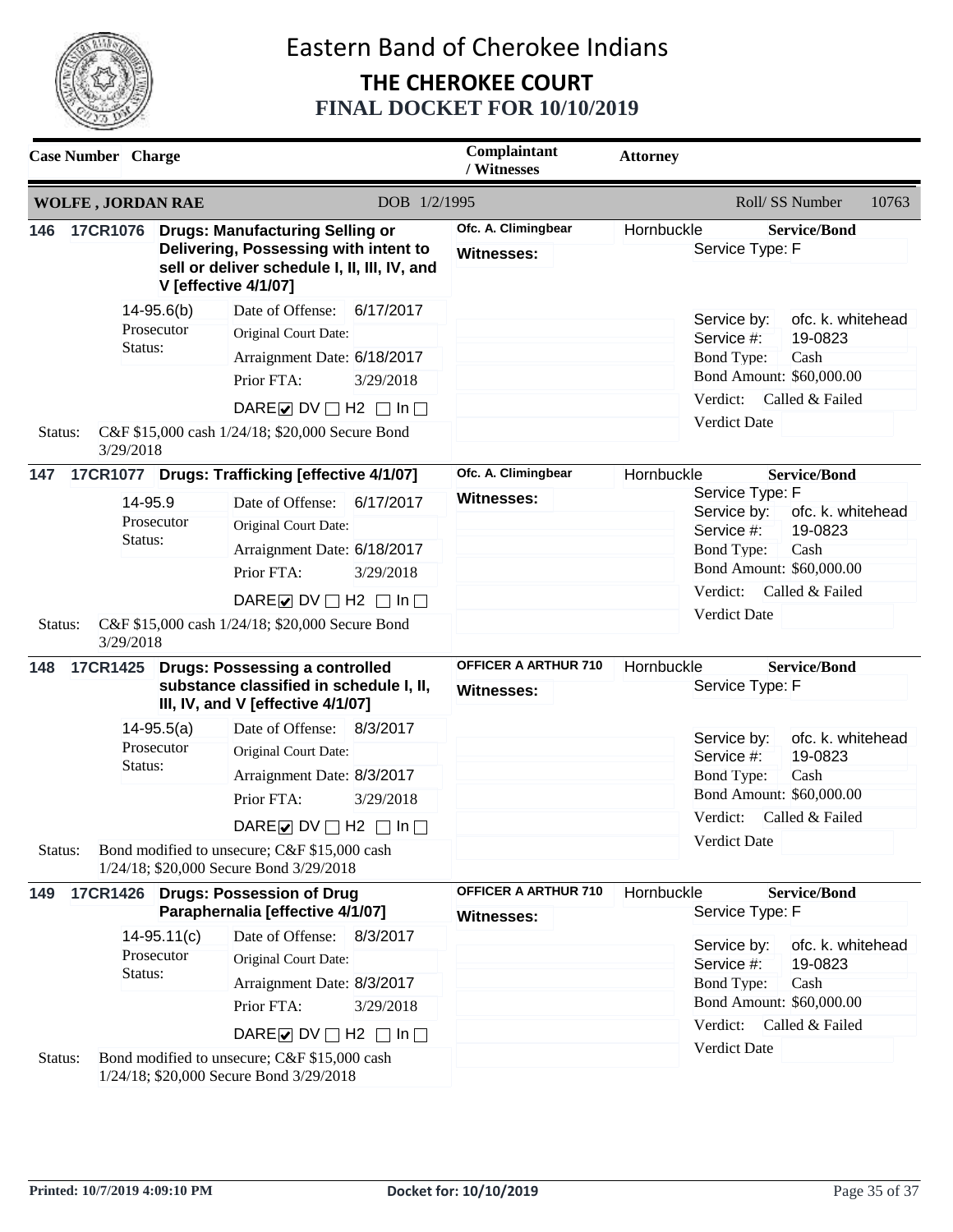

|                | <b>Case Number</b> Charge                           |                                                                                                                                                                                                           |                         | Complaintant<br>/ Witnesses                                     | <b>Attorney</b> |                                                                                                                             |                                                         |       |
|----------------|-----------------------------------------------------|-----------------------------------------------------------------------------------------------------------------------------------------------------------------------------------------------------------|-------------------------|-----------------------------------------------------------------|-----------------|-----------------------------------------------------------------------------------------------------------------------------|---------------------------------------------------------|-------|
|                | <b>WOLFE, JORDAN RAE</b>                            |                                                                                                                                                                                                           | DOB 1/2/1995            |                                                                 |                 |                                                                                                                             | Roll/SS Number                                          | 10763 |
| 150            | 17CR2171                                            | <b>Drugs: Possession of Drug</b><br>Paraphernalia [effective 4/1/07]                                                                                                                                      |                         | <b>Ofc A Arthur</b><br><b>Witnesses:</b>                        | Hornbuckle      | Service Type: F                                                                                                             | <b>Service/Bond</b>                                     |       |
| Status:        | $14-95.11(c)$<br>Prosecutor<br>Status:<br>3/29/2018 | Date of Offense:<br>Original Court Date:<br>Arraignment Date: 12/13/2017<br>Prior FTA:<br>DARE $\triangleright$ DV $\square$ H2 $\square$ In $\square$<br>C&F \$5000 secure 2/22/18; \$20,000 Secure Bond | 11/16/2017<br>3/29/2018 |                                                                 |                 | Service by:<br>Service #:<br><b>Bond Type:</b><br>Bond Amount: \$60,000.00<br>Verdict:<br>Verdict Date                      | ofc. k. whitehead<br>19-0823<br>Cash<br>Called & Failed |       |
|                | <b>WOOTEN, CORDALE WALKER</b>                       |                                                                                                                                                                                                           | DOB 12/26/1999          |                                                                 |                 |                                                                                                                             | Roll/SS Number                                          | 12811 |
| 151<br>Status: | 14-30.5<br>Prosecutor<br>Status:<br>IA 8/23/19.     | 19CR1785 Child Abuse in the First Degree<br>Date of Offense:<br>Original Court Date: 8/28/2019<br>Arraignment Date:<br>Prior FTA:<br>DARE DV $\Box$ H2 $\Box$ In $\Box$                                   | 9/30/2018               | <b>JASON HOWELL</b><br><b>Witnesses:</b><br><b>DALTON MANEY</b> | R. Large        | Service Type: W<br>Service by:<br>Service #:<br><b>Bond Type:</b><br><b>Bond Amount:</b><br>Verdict:<br><b>Verdict Date</b> | <b>Service/Bond</b><br>ofc.<br>19-1103<br>TD            |       |
| 152            | 14-20.4<br>Prosecutor<br>Status:                    | 19CR1786 Sexual Abuse of Minor Ward<br>Date of Offense:<br>Original Court Date: 8/28/2019<br>Arraignment Date:<br>Prior FTA:                                                                              | 9/30/2018               | <b>JASON HOWELL</b><br><b>Witnesses:</b><br><b>DALTON MANEY</b> | R. Large        | Service Type: W<br>Service by:<br>Service #:<br><b>Bond Type:</b><br><b>Bond Amount:</b>                                    | <b>Service/Bond</b><br>ofc.<br>19-1103<br>TD            |       |
| Status:        | IA 8/23/19.                                         | DARE $\Box$ DV $\Box$ H2 $\Box$ In $\Box$                                                                                                                                                                 |                         |                                                                 |                 | Verdict:<br><b>Verdict Date</b>                                                                                             |                                                         |       |